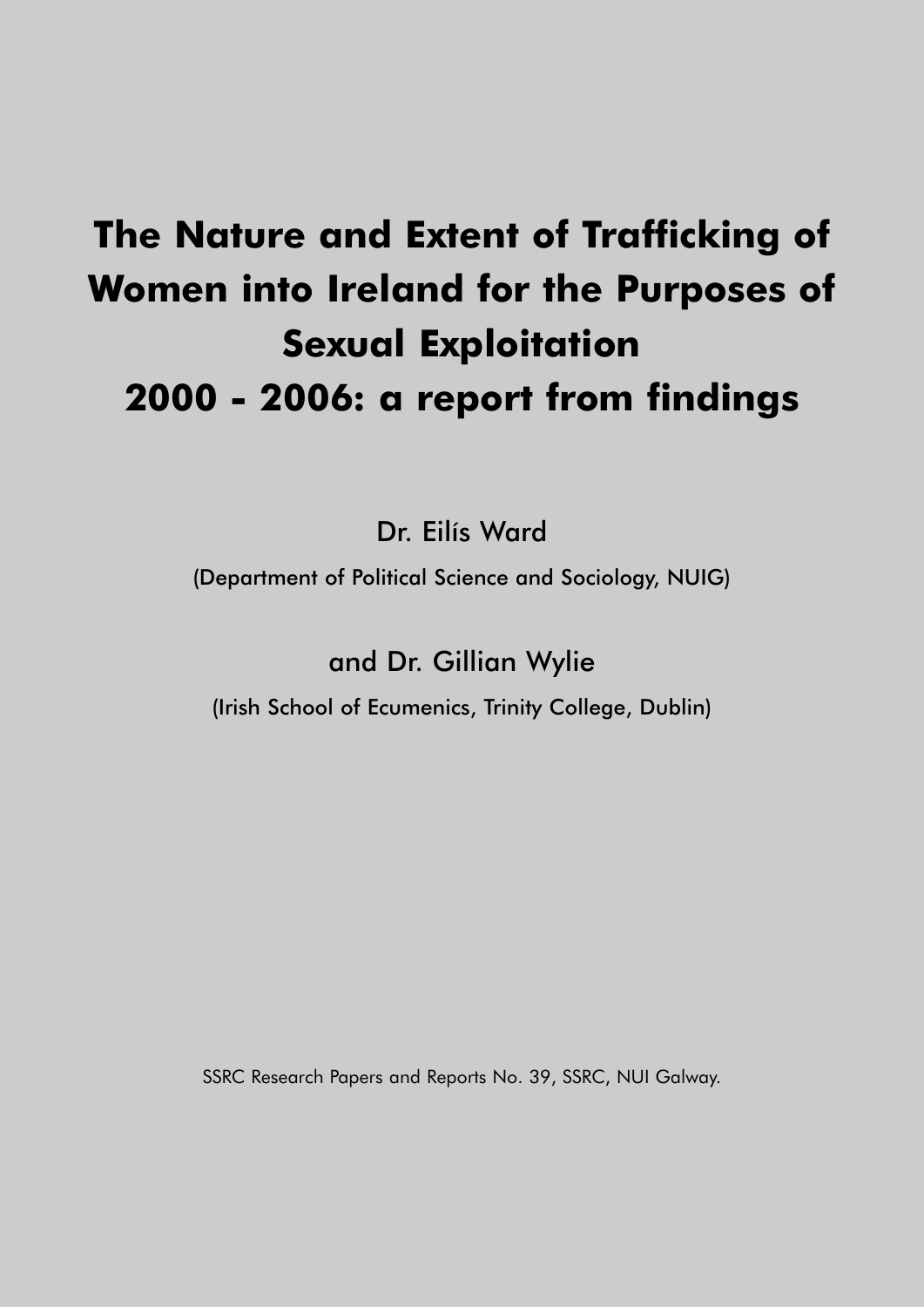This report is the result, primarily, of collaboration between the researchers and Ireland en Route (IeR) the network of organisations concerned with trafficking of women for sexual exploitation. Our thanks are due firstly to its members who repeatedly and patiently agreed to provide time and information over many months. Secondly, we would like to thank those organisations not in IeR who also agreed to participate as informants. Our thanks here also to the Garda Commissioner who approved access to several members of the force who agreed to share their views and analysis with us. The names of all organisations are listed in Appendix One. Out thanks also to Penny McRedmond who offered invaluable assistance on the legal aspects of the topic.

Thirdly and critically, we express our gratitude to the Social Science Research Centre, NUIG who funded the publication and its launch and supported the project from the start. Our thanks here too, to the Department of Political Science and Sociology, NUIG which provided additional costs for the publication process.

Fourthly, we would like to thank the work of Kelly and Regan (2000) which provided the initial inspiration for entry into the difficult research area of sex-trafficking and the work of O'Connell Davidson (2006) which further inspired us at moments of conceptual and analytical difficulty.

Finally we would like to thank all of those women who remain invisible, and whom we never met, but whose stories constitute the rationale and the basis of this report. We hope that this piece of work may, in some way, help make a difference at least in the future.

### **September 2007**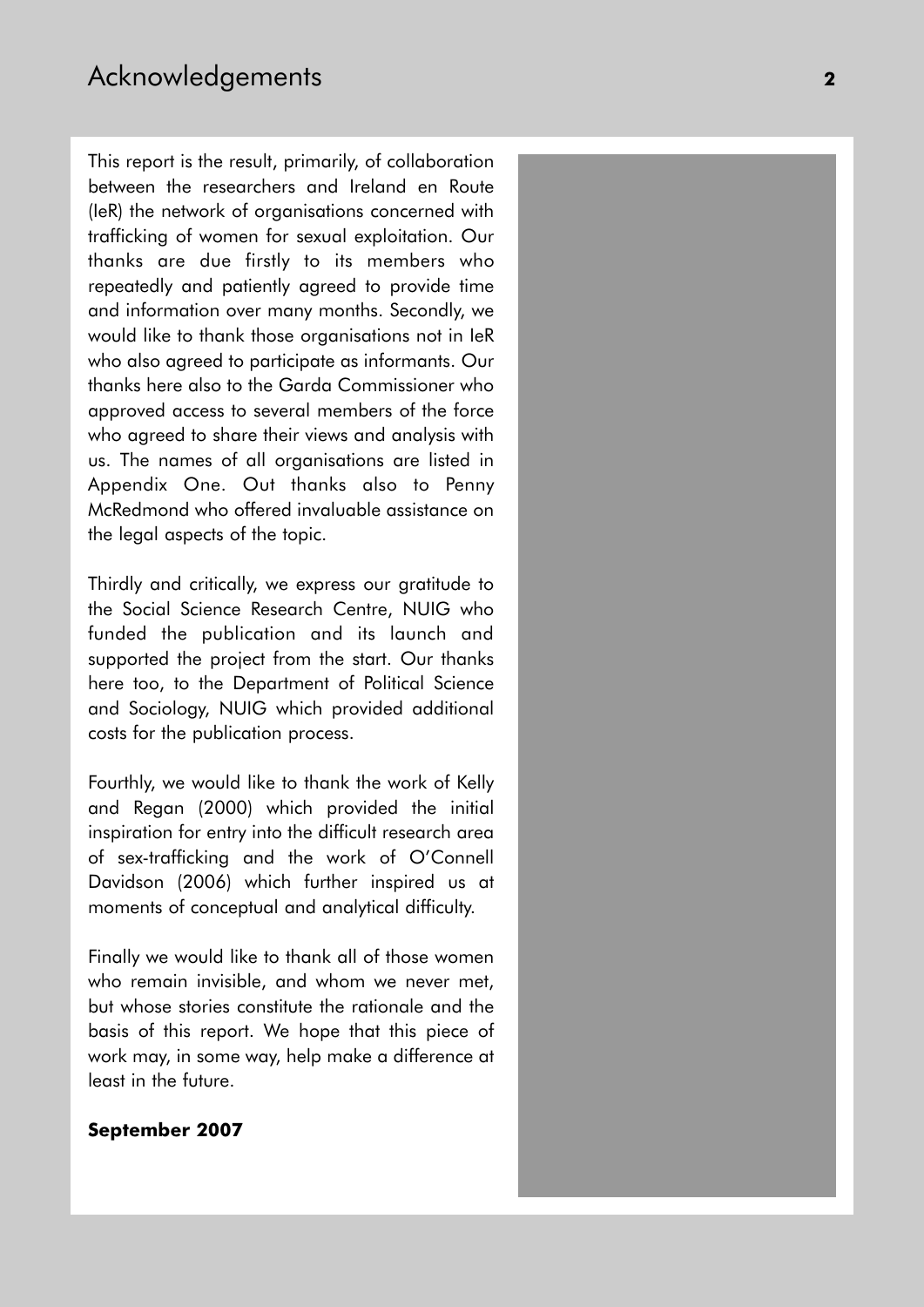|     | <b>Executive Summary</b>                                                                   | 4  |
|-----|--------------------------------------------------------------------------------------------|----|
|     | <b>1.0 Introduction</b>                                                                    | 5  |
| 1.1 | Background to the Report                                                                   | 5  |
| 1.2 | <b>Report Structure</b>                                                                    | 7  |
|     | <b>2.0 Terms of Reference, Ethics and Research Methods</b>                                 | 9  |
| 2.1 | Terms of Reference for the Research                                                        | 9  |
| 2.2 | <b>Ethical Considerations</b>                                                              | 12 |
| 2.3 | Research Methods                                                                           | 13 |
|     | <b>3.0 The Context of Trafficking in Ireland</b>                                           | 15 |
| 3.1 | Global Trends: The Extent and Nature of Trafficking for<br>Sexual Exploitation             | 15 |
| 3.2 | The UN Framework: The Palermo Protocol                                                     | 16 |
| 3.3 | European Responses (1): the Council of Europe Convention<br>on Trafficking in Human Beings | 19 |
| 3.4 | European Responses (2): EU Council Directive 2004/81/EC                                    | 20 |
| 3.5 | Irish Law on Sex-Trafficking                                                               | 22 |
|     | <b>4.0 Research Findings</b>                                                               | 25 |
|     | <b>5.0 Discussion</b>                                                                      | 33 |
|     | <b>6.0 Conclusion and Recommendations</b>                                                  | 37 |
|     | <b>Bibliography</b>                                                                        | 41 |
|     | <b>Appendices</b>                                                                          | 45 |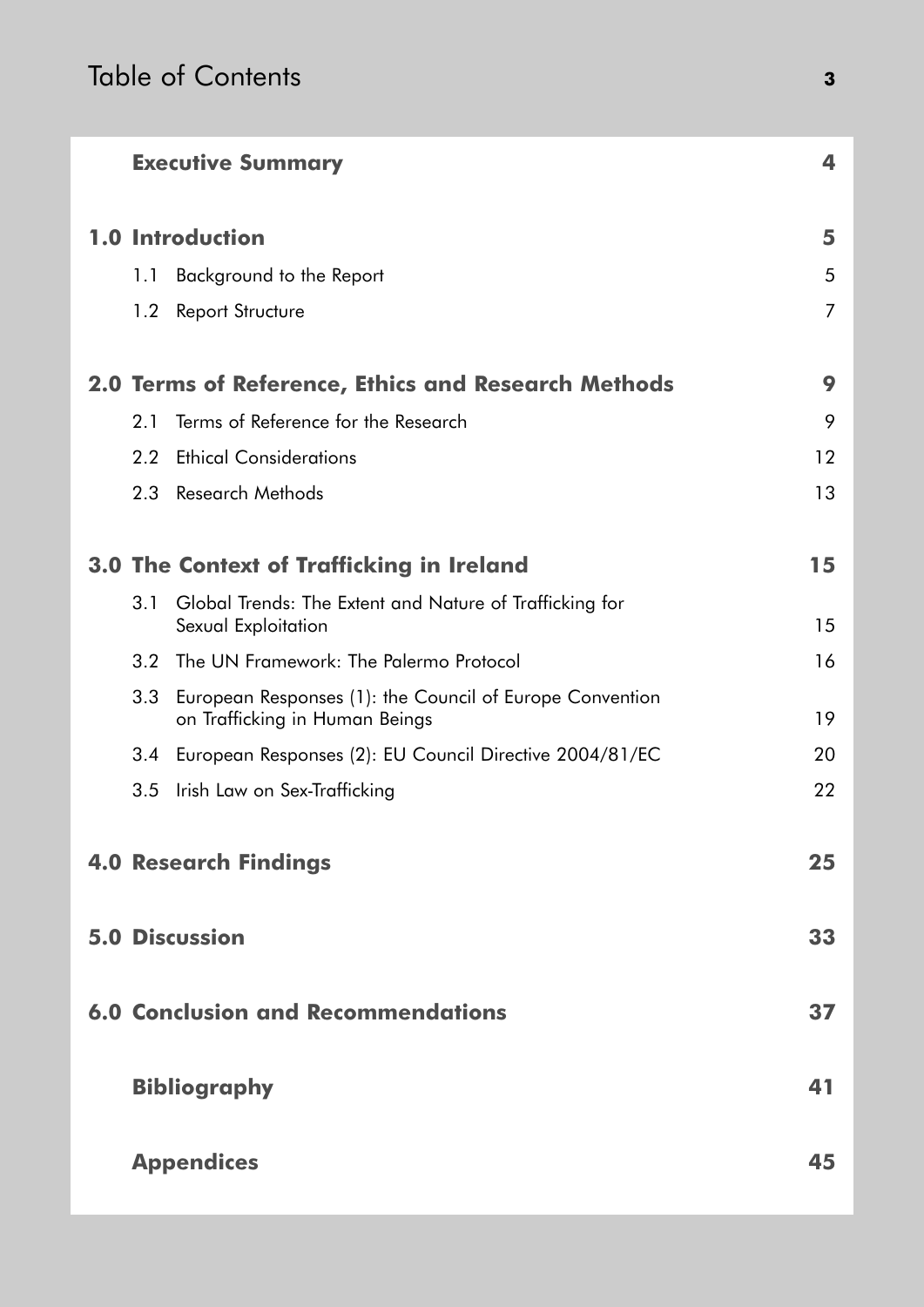This report provides a baseline of cases of sex-trafficking into Ireland between the years 2000 – 2006. It concludes that for these years, the probable minimum number of such cases was 76.

The vast majority of those cases occurred between 2003 and 2006 and the majority of women trafficked into Ireland were from Eastern Europe. The second largest grouping came from Africa – and the single biggest national grouping from Nigeria. Women were also trafficked into Ireland from Asia and South America. These women were located in the sex industry in both Dublin and outside the capital in towns and cities throughout the country.

Our research revealed the use of force, coercion, deception and physical and sexual violence as part of the transit journey. In most cases, when contact was made with agencies and organisations, the women were in states of distress, they frequently had little or no English and were extremely vulnerable.

Of the 76 cases, 36 women subsequently disappeared from contact with the organisations and their whereabouts or status is unknown. Fourteen women were repatriated and twenty-two were granted leave to remain or, at the time of writing, were in the asylum process in Ireland. Three were deported and one woman was repatriated to a third country.

Our research identified a serious gap in service provision and support in Ireland for women who have been sex-trafficked, largely deriving from the absence of legislation. While many organisations and services are attempting to fill that gap and collaboration exists between statutory and non-statutory agencies, the absence of a legislative framework, funding, policy directions and a coherent state response continues to hamper that work.

Our research underlines the urgent need for legislation and that the Irish state is under international obligation to implement law and a policy response. The vast majority of our respondents stressed the importance of a human rights approach to such legislation.

The research findings are derived from both qualitative and quantitative methodologies supported by a review of relevant international and Irish literature.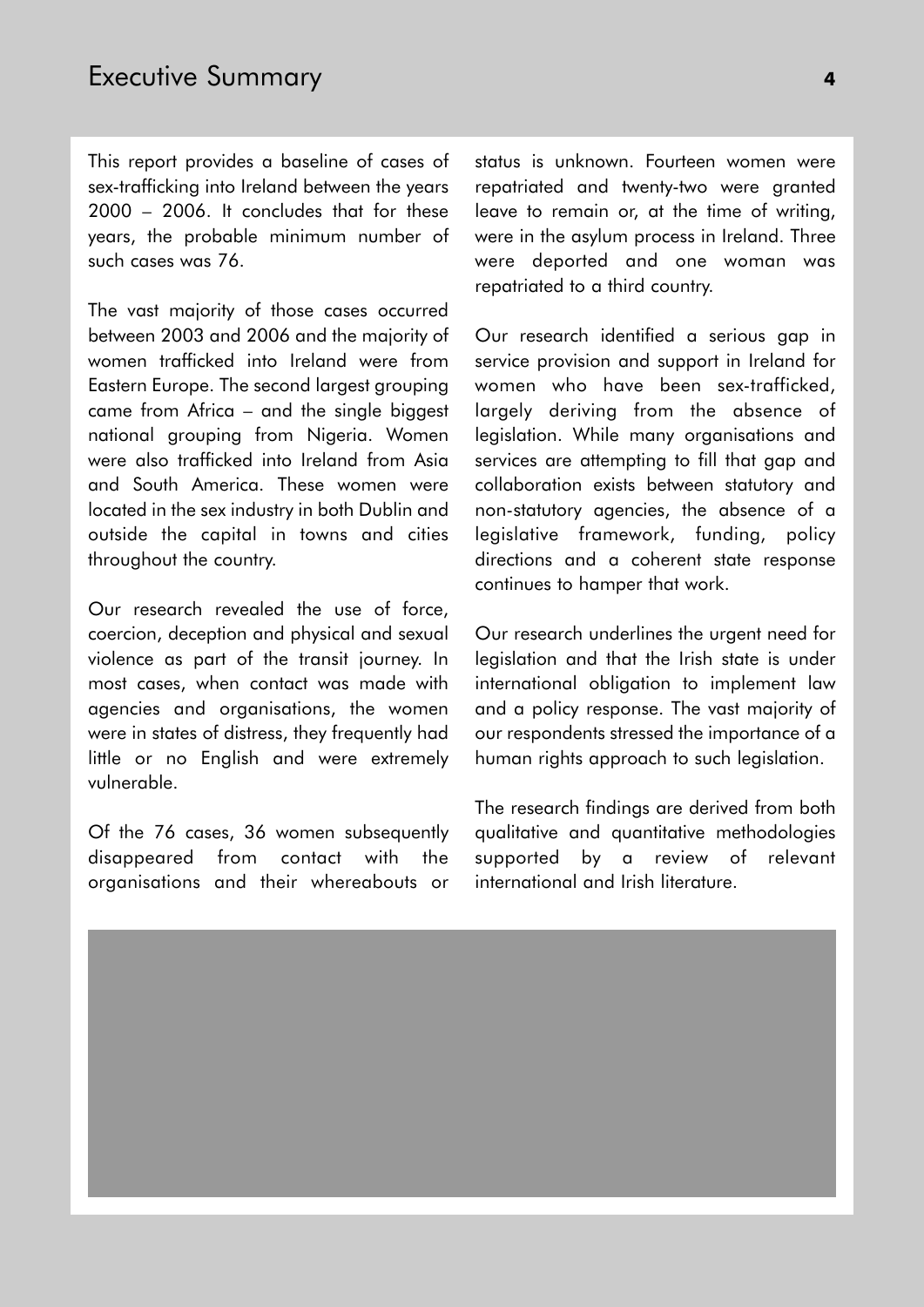### **1.0** Introduction **<sup>5</sup>**

This report sets out the findings of a research project to establish the nature and extent of trafficking of women for sexual exploitation into Ireland between 2000 and 2006 in the form of baseline data of a probable minimum number of cases. Below we discuss the background to the report and its findings and present the report structure.

### **1.1 Background to the Report**

Although the need for data on the nature and extent of sex-trafficking into Ireland has been identified for several years, data collection has been hampered by several difficulties:

- **1.** Firstly, trafficking for the purposes of sexual exploitation does not exist as a crime under Irish law. Contrary to its name, the Illegal Immigrants (Trafficking) Act, which has been on the statute books since 2000, pertains to the crime of human smuggling and makes no mention of exploitation, which is central to the experience of trafficking.<sup>1</sup> Despite this definitional weakness, in theory prosecution in some cases of trafficking should be possible under the current law but to date there have been no cases pursued to the point of successful prosecution. This is due to the many problems surrounding bringing cases of trafficking to court. While several prosecutions have taken place under this law, all relate to human smuggling. 2
- **2.** Secondly, global sex-trafficking is a highly invisible crime and is carried out by criminal gangs who manage to work around international and domestic laws to defeat law enforcement and protective measures (Laczko, 2002). Hence research which seeks to go behind or beyond the realm of criminal evidence is further hampered.
- **3.** Thirdly, the nature of the crime furthermore means that its victims (those who are trafficked) find themselves in positions of extreme vulnerability and, frequently, fear and are not likely to disclose easily. Hence, victim accounts are not easily available as evidence.

Despite these circumstances, some knowledge and insight has been accumulating over time from national and international sources. Non governmental organisations and statutory agencies have for some years offered suggestive evidence of sex-trafficking, attesting to the problem in our midst.

**<sup>1</sup>** A new scheme for a Bill covering human trafficking was drafted in 2006 (the Criminal Law (Trafficking and Sexual Offences) Bill 2006) but has yet to progress through the Dáil. Concerns about the content of this proposed legislation will be addressed later in this report.

**<sup>2</sup>** The three convictions prior to 2007 under this Act all concerned human smuggling (interview with GNIB). The most recent case in July 2007 in which a man was convicted of trafficking 14 people from Mauritius into Ireland was likewise a case of human smuggling.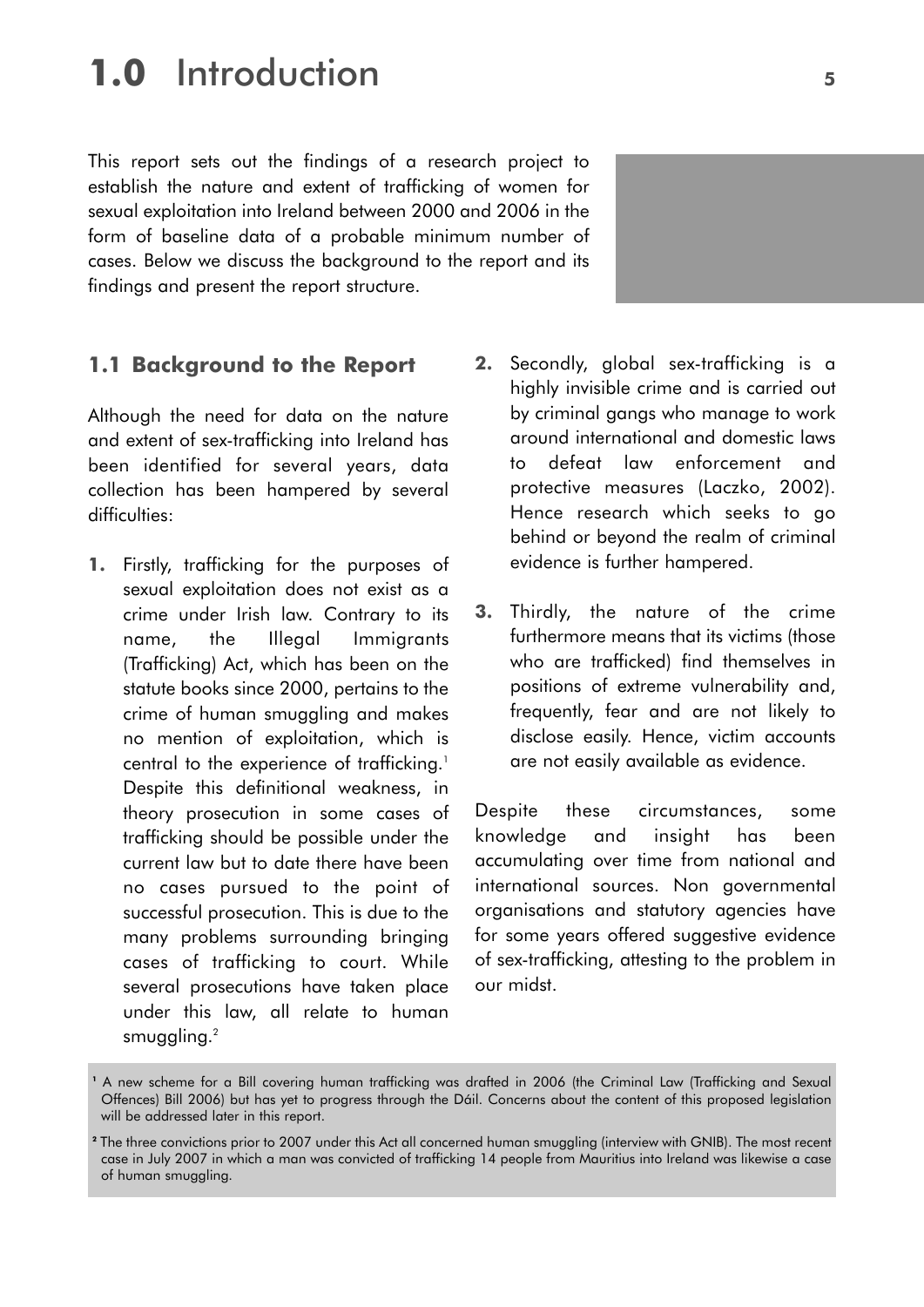A recent report from the Department of Justice, Equality and Law Reform notes that Garda operations had uncovered a small number of trafficking cases (DJELR, 2006). And drawing on contacts with a range of agencies, the influential annual Trafficking in Persons Report of the US State Department suggested in 2006 that Ireland was both a transit and destination country for human trafficking, noting that: 'NGOs and law enforcement authorities in contact with victims suggest a range of 14-200 victims in Ireland since 2001. Garda investigations are in single digits. NGOs estimate cases per year of 14-35' (US State Department, 2006).<sup>3</sup> A recent UN report rated Ireland as 'low' as a destination country and 'very low' as a transit country of trafficked persons (UNODC, 2006: 19 –20).

Moreover, we know that children have been trafficked both to and through Ireland for the purposes of, albeit not exclusively for, sexual exploitation (Conroy, 2003). Through research on labour exploitation, we also know that trafficking for purposes other than sexual exploitation takes place in Ireland (MCRI, 2006). There is also increasing anecdotal and media evidence that trafficking for sexual exploitation occurs, such as the case televised in Prime Time Investigates in May 2006. One study from Northern Ireland noted the cross-border aspect to cases of human trafficking detected in the North (Dudley, 2006).

Wider changes in the nature of the sex industry are also indicative of an increased

likelihood of trafficking for sexual exploitation in Ireland. The sex trade in Ireland has changed significantly in recent years as illustrated by the phenomena of lap dancing clubs and the mobile brothel. Garda operations, such as Gladiator and Quest, established that many of the women working in these clubs are from outside Ireland. Although the women detained during these raids were not found to be victims of trafficking under the current legal framework and none indicated to Gardai that they had any complaints to this effect, we would suggest however that lap-dancing clubs may be gateways through which more vulnerable women may become susceptible to the exploitative aspects of the sex industry (Ward and Wylie, 2007). In the light of all of the above, there is no reason to suspect that Ireland is not already a destination country or transit country for sex-trafficking in women and that this could become more significant in the near or distant future.

However, despite all this suggestive evidence, in 2005 the Irish government reported to the Committee on the Elimination of All Forms of Discrimination Against Women at the UN that trafficking for sexual exploitation was not a problem in Ireland, although admitting that datagathering had not been sufficient on the issue (CEDAW, 2005). Furthermore, legislators have complained that the lack of confirmed cases hampers their law-making competence (Oireachtas Committee on European Affairs, Oct 5th 2005).

**<sup>3</sup>** The follow-up 2007 TiP report (US State Department, 2007) caused controversy amongst NGOs by failing to report figures gleaned from the NGO community and noting only that the Gardai were pursuing a small number of trafficking investigations.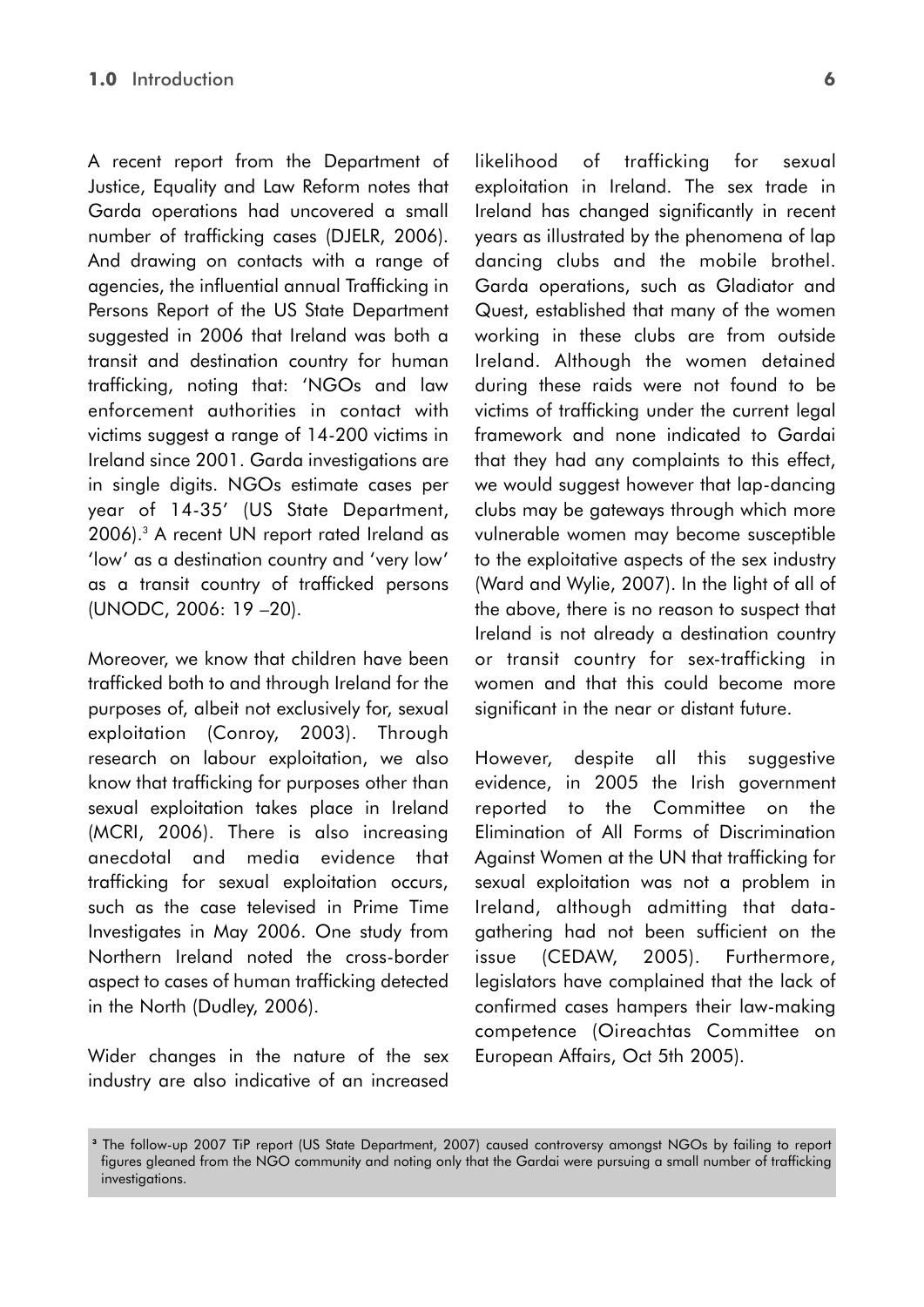In response to this, and notwithstanding the difficulties and limitations facing such research, this research project set out to provide baseline statistics. It is informed by a desire to address the gap and inform policy and practice in this area. It is furthermore guided by the principle that, while baseline evidence is required for policy initiatives and responses, policy should reflect best international practice regardless of the number of women involved. Trafficking for sexual exploitation constitutes a serious human rights abuse and, therefore, we concur with Senator Mary Henry's remark to the Dáil that, 'even if we have only one such case, we have a serious problem' (Oireachtas Committee on European Affairs, 2005).

Furthermore, we suggest Ireland can best prevent an increase or normalisation of sextrafficking with a comprehensive policy which, incorporating international and European law, addresses prevention, prosecution and protection (Potts, 2003).

### **1.2 Structure of the Report**

This report is in six sections.

In Section Two we set out the terms of reference and the research methodology used, identifying challenges and criteria for inclusion or exclusion of suspected cases.

Section Three establishes the context for the research including international and Irish law on trafficking.

Section Four presents the research findings.

Section Five goes on to discuss the findings to include issues of policy, service and analysis of the reality of sex-trafficking in Ireland today.

Section Six concludes and presents a number of recommendations in relation to legislative changes, service provision for victims of trafficking, political responses to the wider problem and in relation to the need for victim-orientated policies in policing.

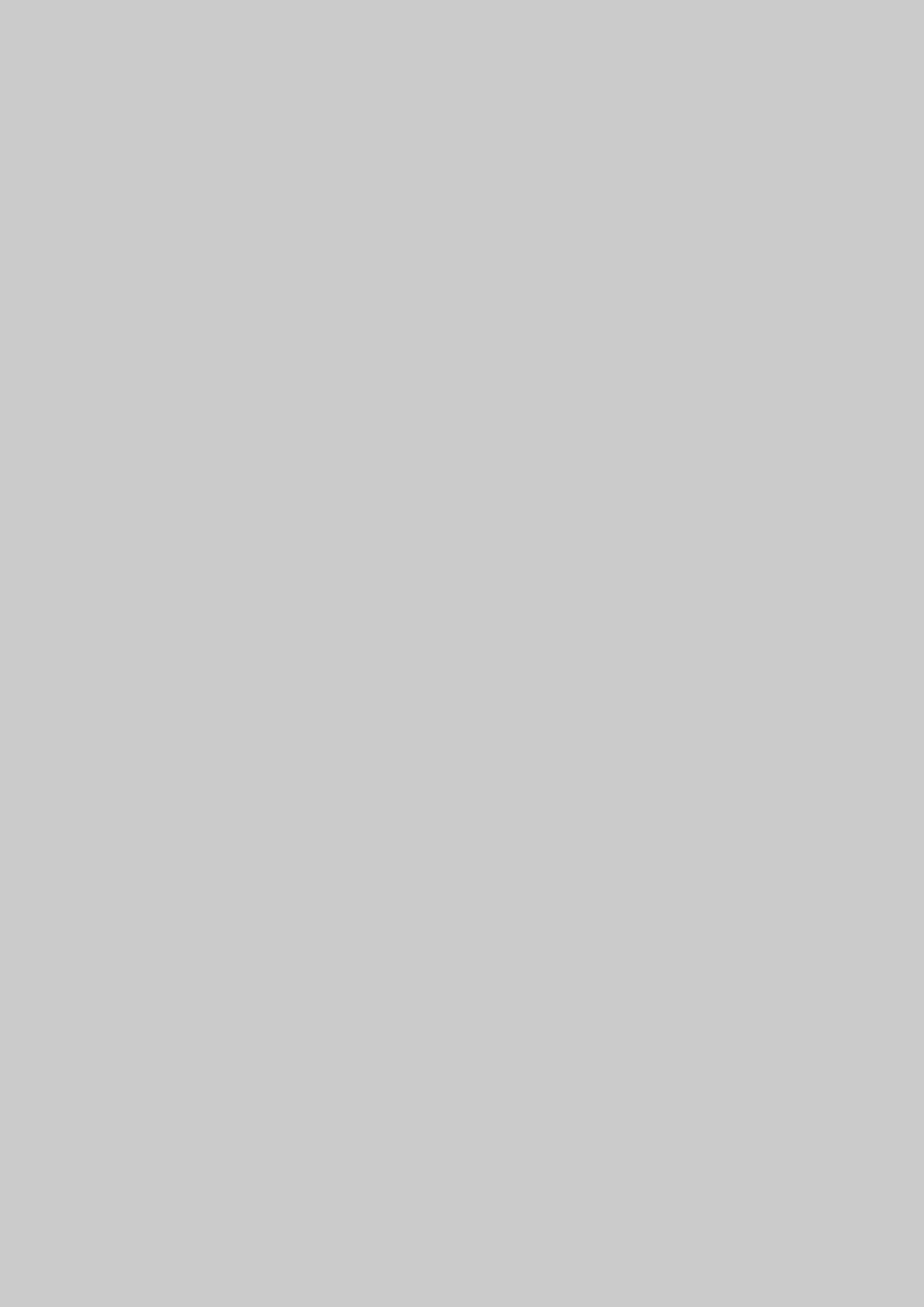### **2.0** Terms of Reference, Ethics **<sup>9</sup>** and Methodology

The pursuit of hard data in the area of trafficking for the purposes of sexual exploitation could be considered a futile exercise yet states, policy makers and service providers need to assess the nature and particularly the extent of the problem. As Kelly (2002: 7) has pointed out, many EU states have been unable to provide reliable data or 'evidence-based' research which can inform public policy.

In such a context, the customary need for rigorous and transparent data- gathering methodologies, guided by clearly drawn terms of references, is even more acute. A difficulty facing all researchers in the area of sex-trafficking has been to clarify what exactly is being counted and how. In this section therefore we present our deliberations in relation to our terms of reference and methodological tools used. In addition, we identify ethical concerns which guided us, both because of their intrinsic value in understanding the complexity of the problem and to underline how these concerns, appropriate in the context, can further constrain data-gathering.

### **2.1 Terms of Reference**

The terms of reference for this research were to establish baseline evidence as to the nature and extent of trafficking of women for sexual exploitation into Ireland between 2000 and 2006. Unlike our British counterparts, Kelly and Regan (2000), we could not be guided in our exercise by the existence of a definition of trafficking in domestic law (what qualifies as countable), prosecutions (what evidence is required) or evidence and norms as to state responsibility to victims (how we evaluate the response).

Hence our first challenge to operationalising the terms of reference was to define the crime of trafficking for the purposes of sexual exploitation. While all our interlocutors made reference to the definition of trafficking contained in the UN Palermo Protocol (see below), it is itself open to accusations of ambiguity and, furthermore, the related debate as to the relationship between prostitution and trafficking entails some diversity in the understanding of trafficking. Different agencies can locate themselves in different places here and different civil society groups and organisations understand sex-trafficking in different ways. Within the debate some hold the position that movement of women into the sex industry is by definition trafficking because of the exploitative nature of the act of selling sex (Raymond, 2004). But this is a disputed analysis, with others arguing that it is possible for women to migrate voluntarily for 'sex work' (Kempadoo and Doezema,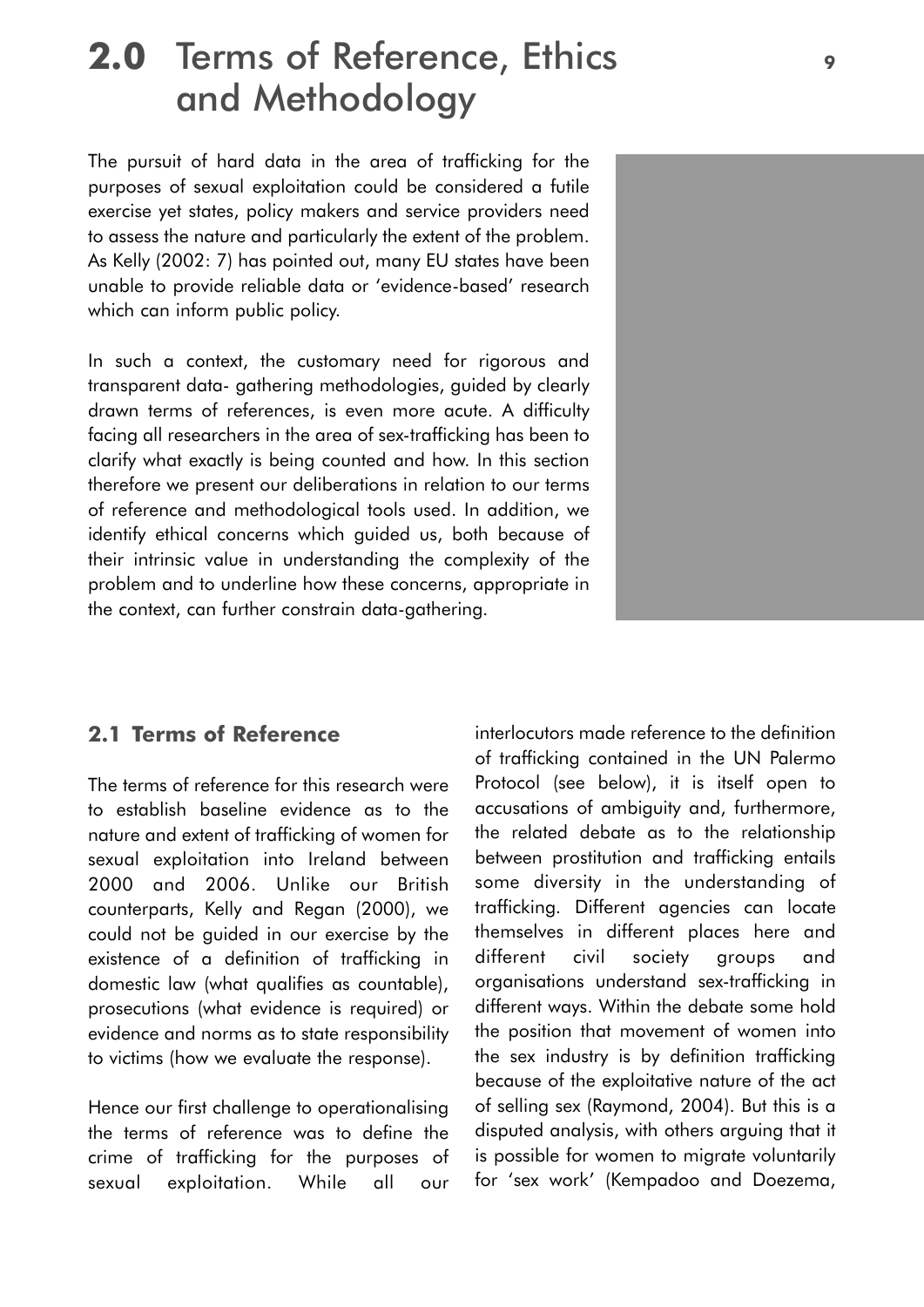1998; Agustín, 2007). Attempting to move away from mutually exclusive polarities, others have argued that we need to think about a continuum (Kelly and Regan, 2000). Offering a similarily nuanced analysis of violence and exploitation in prostitution, O'Connell Davidson (2006) suggests a continuum of 'unfreeness' and domination which captures the diversity of experiences within prostitution.

The debate as to whether all prostitution or sex work is a violation of women's rights and is thus more closely linked in its inherently exploitative nature with trafficking, is not one that can be resolved here, if indeed at all, other than through what has been called discourse domination. Moreover, definitional differences are not simply ideological but affect the nature of the data. Furthermore, agencies gather data for different purposes. Kelly has identified a tendency for the promulgation of 'advocacy numbers' on the part of concerned NGOs (Kelly 2005: 239). Governments too have a particular interest in numbers, often relating them for political ends to debates about security, organised crime and illegal migration (Geddes, 2005).

Given this range of understandings we allowed those interviewed in the research process to offer their own definitions of trafficking, thus allowing for and containing disputing views. Although the details of individual cases varied, most cases detailed to us contained elements of the main ingredients of trafficking – deceptive recruitment, transfer and exploitation without consent (Egan, 2004).

A further note concerning the complexities of identifying victims needs to be added here. In the majority of suspected cases identified here, the basis for suspicion was not founded on direct disclosure by the woman. Rather it was based on a series of circumstances which might or might not have included references to or evidence of involvement in prostitution (we discuss these circumstances later), supported by the expertise or knowledge of the organisational staff involved. Because of feelings of shame, fear and isolation, it is not unexpected that women who have been sex-trafficked might not disclose. It is also, however, within the realm of the possible that some circumstances presented could equally be explained by a combination of illegal status, vulnerability, fear and/or sexual violence not related to prostitution. In truth the 'facts' of each case can only be fully verified through investigations such as that carried out by the Gardaí. However, given our criteria and our research methodologies, we are satisfied that all cases reported in the probable minimum category are indeed thus.

Our second challenge related to what constitutes 'women' – and whether we would include young women under the age of 18. Here too it must be noted that complexities arise as trafficked persons can move from the status of child to adult while in transit or on arrival in the country of destination and thus have begun the process while still a child but present as an adult.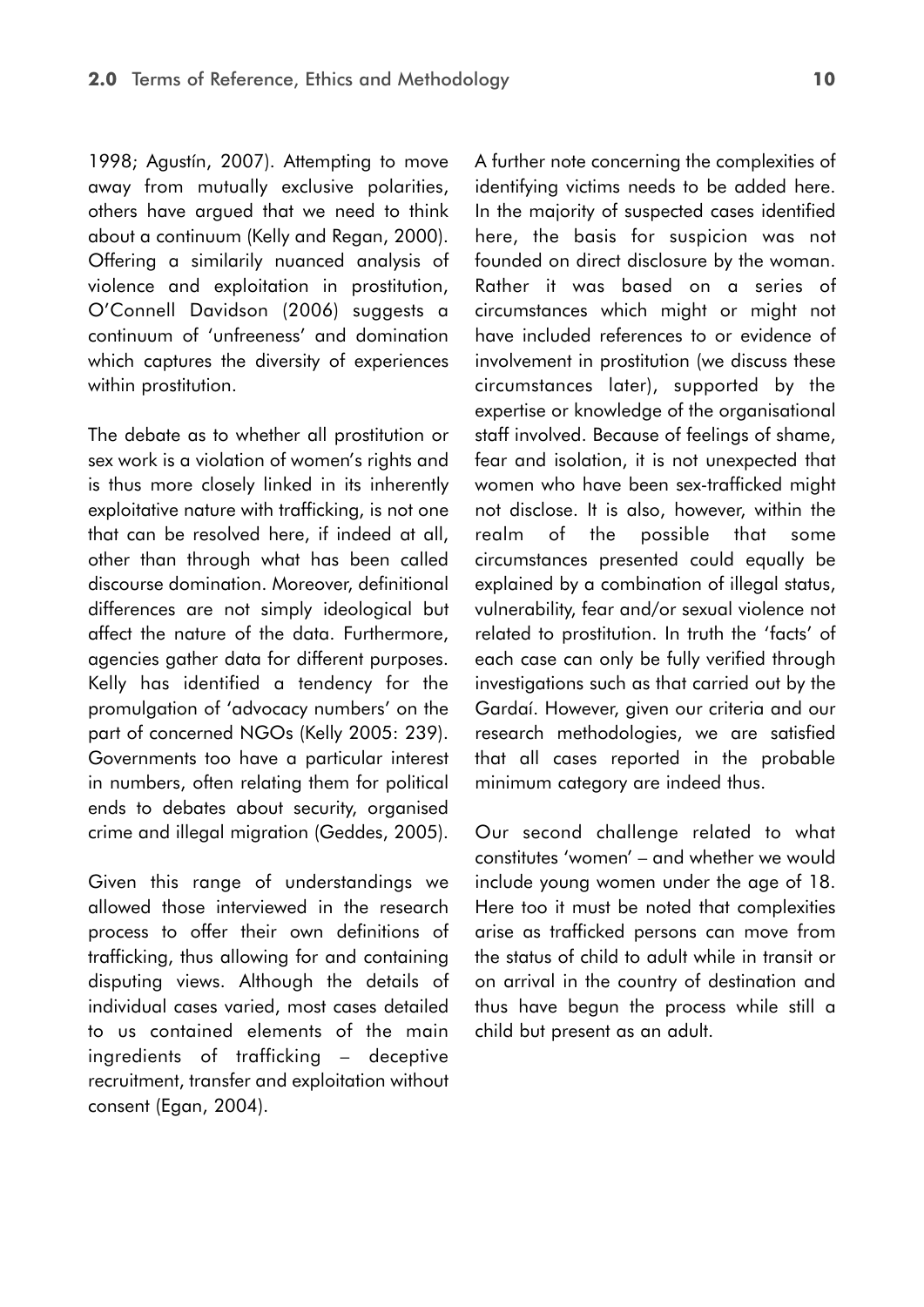Our decision to preclude any case where the woman/girl was under 18 when the case first presented itself to the relevant organisation was taken for three reasons. Firstly, existing research has comprehensively mapped the nature and extent of trafficking of children into Ireland (Conroy, 2003). Secondly, a different legal regime is required to deal with minors in international law. Thirdly, while minors come under the Child Trafficking and Pornography Act, 1998 (amended 2004) and the ambit of the (Irish) Childcare Act 1991 and therefore receive the care and protection of the state, there is no equivalent legislative framework for non-minors or women over 18. While the state has been criticised for its failures to fully protect under 18's who end up as unaccompanied minors in the state (Mooten, 2006), there is at least a framework in place within which to respond to those under aged 18, including trafficked children.

Our third challenge related to what it meant to be trafficked *into* Ireland. While we did not want to preclude women who may have been trafficked while *in* Ireland (in other words around Ireland) or women who were trafficked to the sex industry in other European states *including* Ireland, we did wish to preclude women who had been trafficked to some European destination and subsequently, through assistance or their own volition, made their way to Ireland. While these women may, indeed, require particular support and assistance, their situation is different. We did not count, therefore, women who fell into the latter category.

Our fourth challenge related to what constitutes 'Ireland'. While we recognise that the *sine qua non* of trafficking is that it does not recognise borders and that there is, indeed, evidence of sex-trafficking across the border between the Republic of Ireland and the North of Ireland (Dudley, 2006), we confined our data to suspected cases into the Republic of Ireland. In the absence of research on the RoI we suggest that defining the terms of reference through the parameters of the state was critical as a first step in framing a complete picture for the island of Ireland.

Our fifth challenge was based on a recognition that while an attempt to provide baseline data would necessarily be seen in the wider context of existing service provision and supports, the relationship between sextrafficking and the sex-industry, policy direction and other such attendant issues, each of these may in turn require separate focused research. Hence while we discuss many of these attendant topics, we do so to provide context, relevant background or as explanation, rather than as a subject of critical or academic analysis.

Finally, our research opened up vistas of a wider context of the vulnerability of migrant women in the labour market, in their homes and in their social contexts to issues of gender-based violence outside any context of the sex-industry and/or prostitution. This situation, however, while it may constitute part of the continuum of violence against women, was not included in our terms of reference and, we suggest, also requires separate research.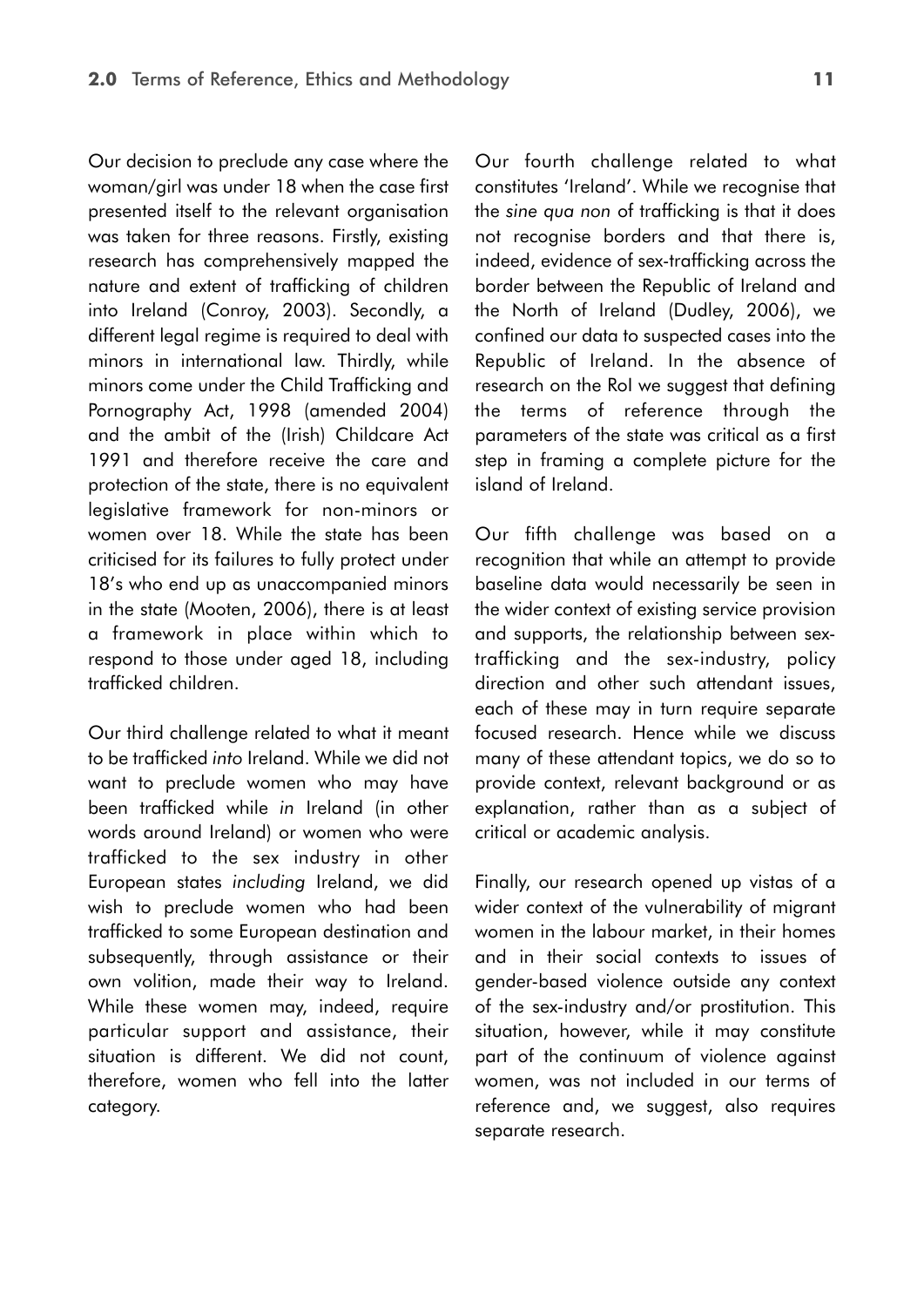### **2.2 Ethical Considerations**

Trafficked people have inevitably suffered much in their lives, having been deceived, threatened, coerced and exploited. They have much to fear from those who trafficked them as well as from their new foreign context. They are likely to be categorised as illegal immigrants liable for deportation, and bear the social stigma of their involvement in prostitution. In such a situation, researchers must consider the possible harm their interventions could cause to women who are already experiencing many difficulties (Wylie, 2006). On this basis we did not seek to interview or speak to any woman who may have been or was suspected of being involved in sextrafficking. Instead, we interviewed NGOs and statutory agencies alone.

Within the chosen methodology the information sought by us in the datagathering process raised a second ethical issue: confidentiality. Some confidential information was required by us as researchers to satisfy our criteria of 'substantive case' (see below) and also for the purposes of cross-checking cases. In addition, we felt that raw data, in the form of

numbers, without some depiction of the reality of the trafficked experience could serve to disembody the women involved. Therefore, we agreed to use personal information only in a manner which precluded identification either of the organisation or of the individual woman. At all times, the privacy and the dignity of those women whose life stories are noted here remained a priority. We have kept case notes of substantive information for our own purposes where all sources are clearly identified. These remain confidential.

Hence while we list the organisations included in the interview in the appendix, we agreed not to present information in any way which might create a link between the story (or detail) and the organisation, and the names of the individuals interviewed in organisations were also electively confidential.

Finally, informed consent was sought with all participating organisations in advance, outlining all the above ethical considerations and ownership of the information remained with the organisations throughout the datagathering process.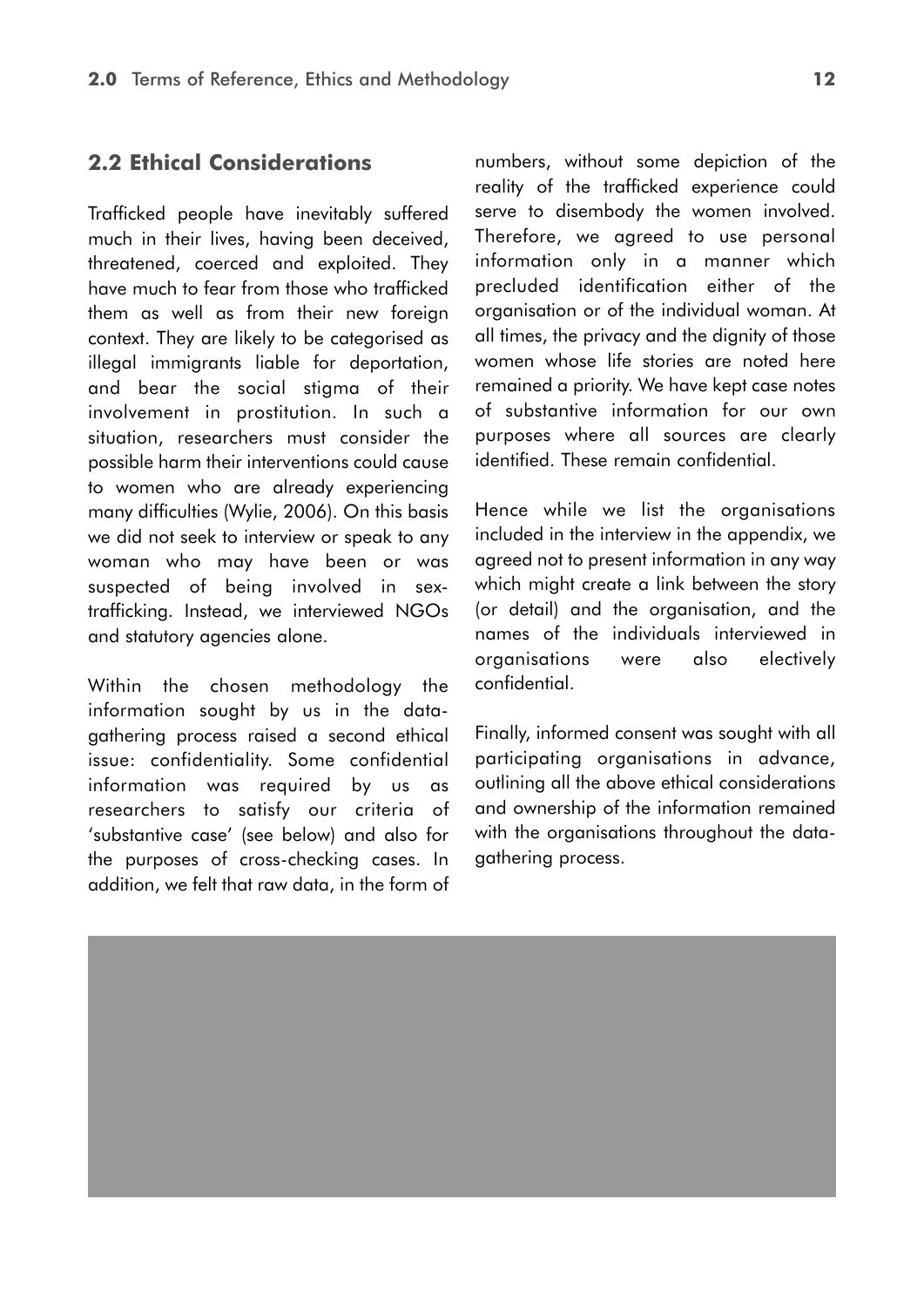### **2.3 Research Methodology**

While no data-gathering process is of itself neutral, the highly contested nature of the debates at the heart of this issue render that process particularly difficult. Statistics reflect but also create realities and the categories put forward for data collection are themselves discursively produced (Long, 2005).

The research used a number of datagathering methods. Focusing on members of Ireland en Route, a network of NGOs and statutory agencies concerned with trafficking in women for sexual exploitation,<sup>4</sup> we administered questionnaires followed up by open-ended interviews, snowballing on to further suggested interviewees. While many of the organisations interviewed here have a Dublin base they are all encountering suspect cases from around Ireland. However, to enhance the emergence of a national picture, we extended our enquiry beyond the capital. This snowballing interview method was augmented by media and desk research. Existing research by the two authors was brought to bear on the report.

As mentioned already the possibility of identifying numbers of sex-trafficked women into Ireland rests entirely on suspected cases. As researchers our task therefore was both to maintain some minimal criteria of verifiability and at the same time remain cognisant of the secretive and invisible

nature of the crime and the difficulty that NGOs and others face in keeping statistics. Three particular issues arose and are addressed below.

#### *Criteria for inclusion/exclusion*

A rigorous research methodology requires establishing the boundaries of inclusion and exclusion of the enquiry. In other words, we needed to be clear in advance what we would count and why and what we would not and why. Accordingly, we established two categories, firstly that of 'probable minimum' cases and secondly 'possible' cases.

Inclusion in the first category was determined by two criteria. Firstly, that the suspected case was a 'substantive' one and secondly that within that, the grounds for suspecting trafficking were evident in accordance with the understanding of the organisation involved as to what constituted trafficking. By a 'substantive case' was meant that there was something meaningful to say about the woman based on knowledge derived from direct contact. This could be as little as a name, nationality, and information about the place and time of contact and we remained open to the nature of this substance.

Where these two criteria were not met, for whatever reason, and where the organisation still wished to include a suspected case as one of trafficking, we allocated it to the second category of 'possible cases'. The term 'case' here does

**<sup>4</sup>** The membership of Ireland en Route includes the following non-governmental and statutory agencies; Garda National Immigration Bureau (GNIB), Health Service Executive (Service for Young People Out of Home (Cork), Team for Separated Children Seeking Asylum, Women's Health Project Sexual Health Unit, Immigrant Council of Ireland (ICI), International Organization for Migration (IOM), Irish Refugee Council, Mercy Justice Office, Migrant Rights Centre Ireland (MRCI), Northern Ireland Human Rights Commission (NIHRC), Ruhama, St. Patrick's Missionary Society, Sexual Violence Centre Cork, UN High Commissioner for Refugees (UNHCR) and Women's Aid.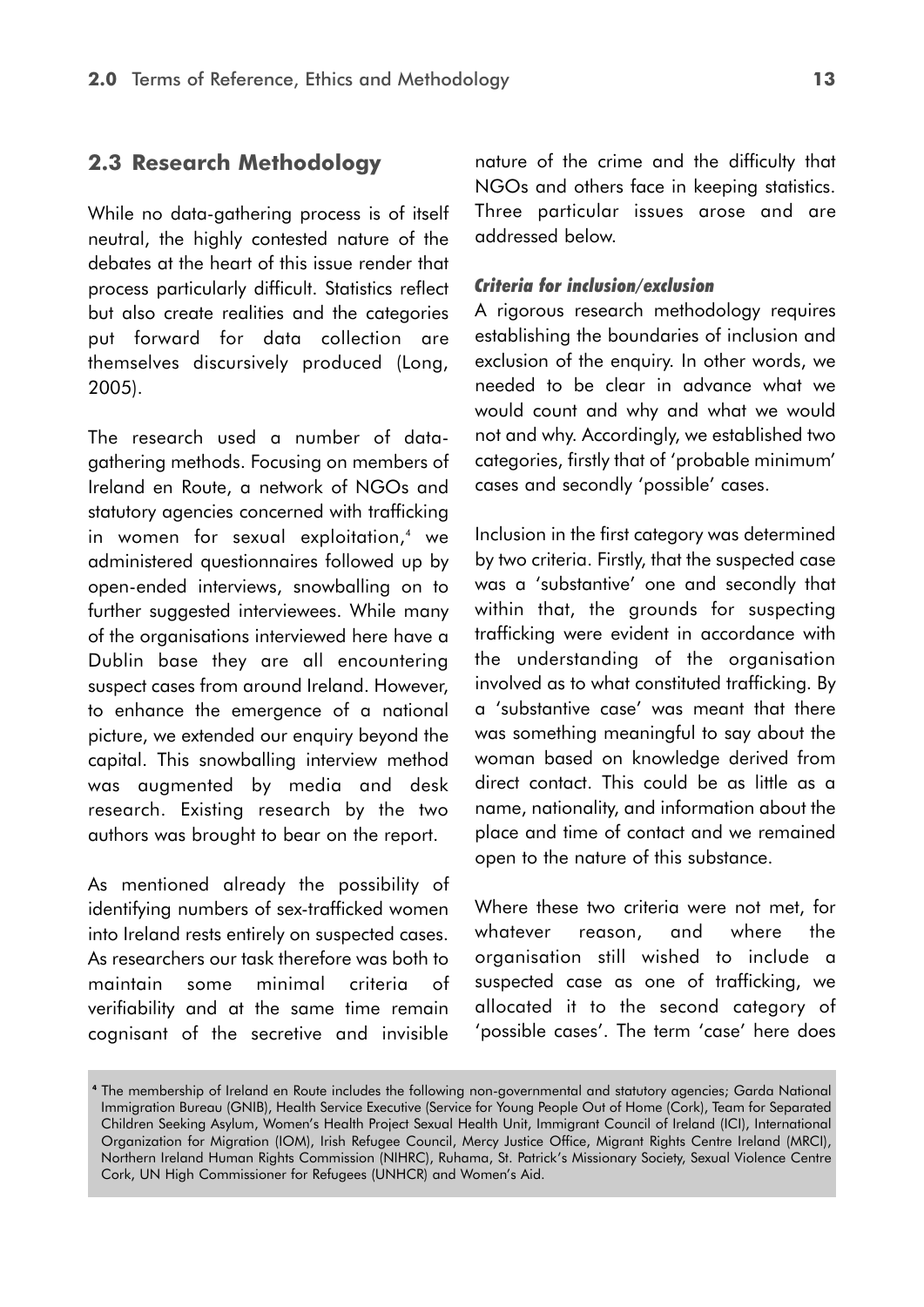not refer to caseload as the kind of substantive information required for a caseload is not present. We suggest that no claim beyond 'possible' can be made about these cases.

The criteria of substantive cases, while essential for data, did reveal a difficulty which is exacerbated in Ireland by the lack of legislation and response framework. None of the organisations we interviewed has a particular brief to address issues of sextrafficking of women – for most it has grown out of related briefs.<sup>5</sup> Although suspected cases of sex-trafficking began to show up in their work, few had the capacity to handle these cases in a manner which could lead to conventional statistical clarity. The nature of the crime and the associated fear, lack of status in Ireland for the women and myriad other difficulties these women face, made it difficult for organisations to gather details. Several of our informants commented that their task was primarily to provide support and not act as 'police'. The building of relationships based on trust and support may preclude systematic enquiry into status, nationality, personal circumstances and, even, basic data such as age and name.

#### *Cross-checking of cases*

We faced the difficulty of single cases showing up more than once between organisations. Hence we sought information on all cases as to whether referral occurred,

to whom and when, as a means of controlling against double counting. In some cases, the 'person' was clearly identified as having shown up, as per referral, in different organisations. In most cases evidence of referral take-up was vague. Here we erred on the side of caution on the basis that we could never assume that a referral had indeed been successful. However, in certain cases, depending on the identity and role of the referring and the referred-to organisation, even where the evidence was not clear, we allowed for likely successful referrals and did not double count.

### *Validity of the 'possible' cases category?*

Given our criteria for inclusion in the probable minimum category and our contention that no claim can be made beyond the 'possible' nature of cases in the second category, it is valid to ask why our report includes this second category in the first instance. Given the wider and internationally recognised invisible nature of much sex-trafficking, the absence of a response-framework which might capture the extent of the activities and, most importantly, the conviction expressed by most of our interlocutors that there was a lot more going on than they could provide evidence for, we include this second category. Much of the conviction rests on stories passed on by women in the sex-trade and, we suggest, is indicative of an invisible, possible 'more'.

**<sup>5</sup>** It should be noted that Ruhama has now made responding to the issue of sex trafficking part of its mission as a result of its most recent strategic planning exercise, see Ruhama (2007) Biennial Report 2005-2006.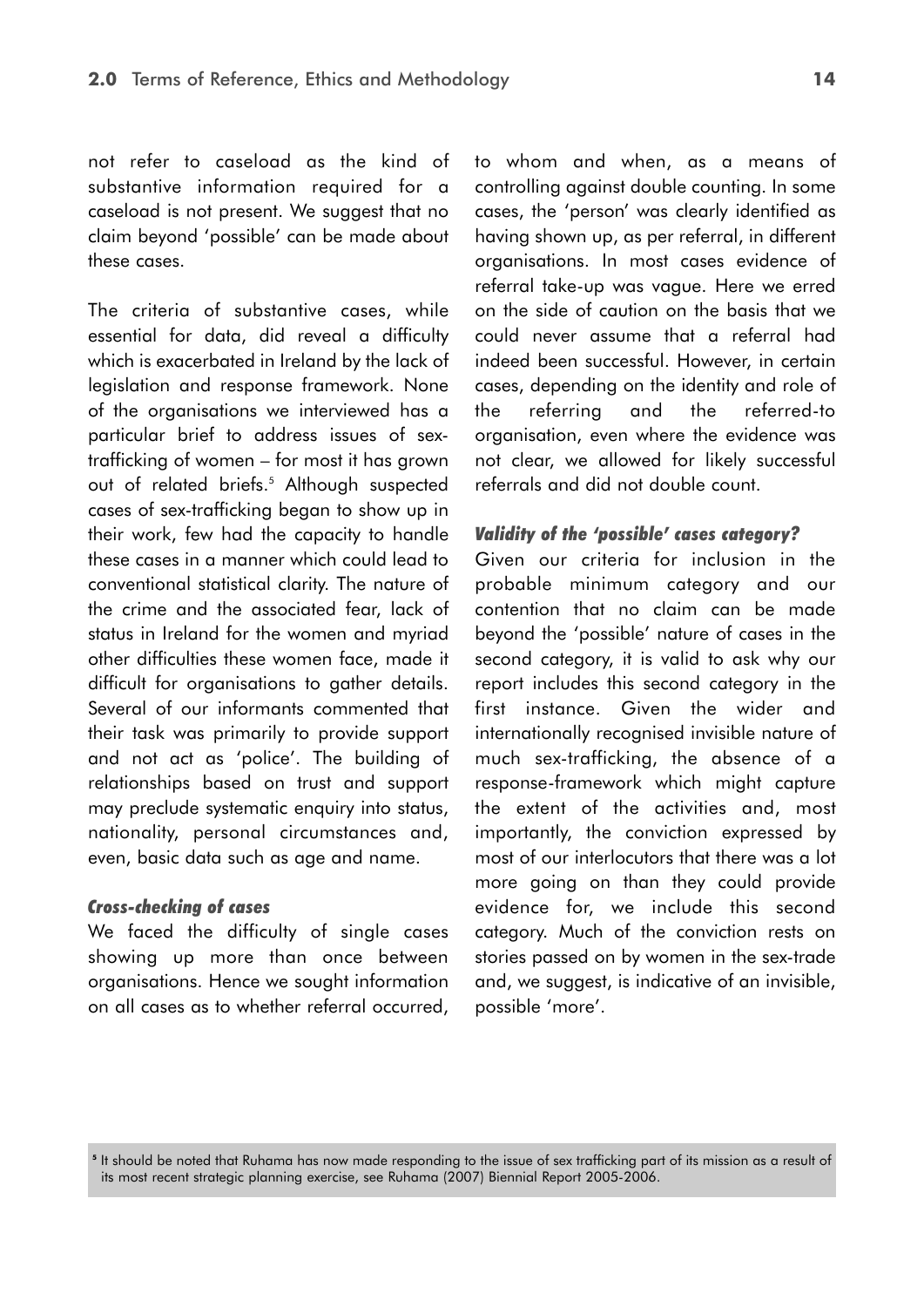## **3.0** The Context of Sex **<sup>15</sup>** Trafficking in Ireland

In this section we place our research in the context of international and Irish law in relation to trafficking for the purposes of sexual exploitation.

### **3.1 Global Trends: The Extent and Nature of Trafficking for Sexual Exploitation**

A variety of estimates exist as to the numbers of people trafficked worldwide annually. The International Organisation for Migration puts the numbers between 700, 000 and two million and suggests the profits from this trade are seven billion dollars. Alternatively the statistic offered by the US State Department estimates that 600,000 to 800,000 people could be trafficked per year across a series of global routes. Of this number 80% are believed to be women and children, 70% of whom are trafficked for the purpose of sexual exploitation.<sup>6</sup> Global trafficking routes connect throughout South East Asia, from South to North America, between West Africa and Europe, from the former states of the USSR to the Middle East and from Eastern to Western Europe. Trafficking can occur within countries from rural areas to major cities (Wylie, 2007).

Considerable research has been carried out on the nature of trafficking for sexual exploitation. A Council of Europe report of 2005 stated that most victims of trafficking

into Europe are women and girls who are exploited for sexual purposes and that the 'red light milieu' serves as an entry point for organised criminals involved in trafficking (cited in DJELR, 2006: 4). While the nature of any one victim's experience can vary, a 'classic case' of trafficking for sexual exploitation would involve deceptive recruitment for employment in another country, travel organised by the traffickers, confiscation of legal documents on arrival and finally exploitation in prostitution, maintained by the use of physical violence and other means of coercion. A constantly growing sex market sustains the demand. The same Council of Europe report reveals, for instance, that there are an estimated 68 million internet requests for pornography daily throughout Europe and that it is mainly trafficked women from central and eastern Europe who are exploited for its production (DJELR, 2006: 5). The underlying causes of trafficking in women for sexual exploitation include gender inequality, the global feminisation of poverty and survival, migration policies which prevent the easy movement of people and the profiteering of organised criminals.

**<sup>6</sup>** It should be noted that considerable doubts surround the provenance and verifiability of these figures. UNESCO in Bangkok has conducted 'research on the research' which highlights the difficulties of discerning the origins of many of these figures and the contradictions between prominently referred to trafficking statistics (Feingold 2007).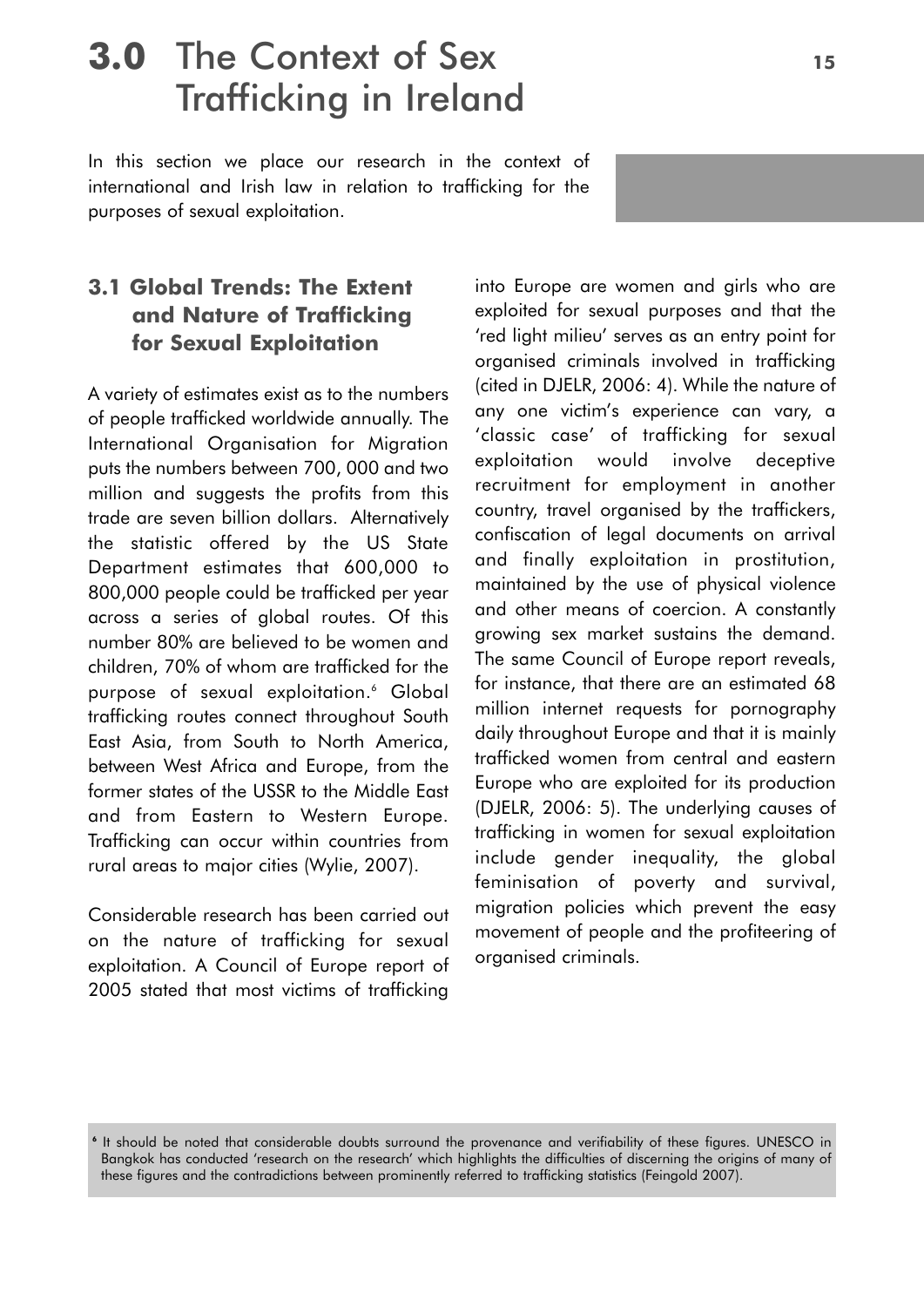### **3.2 The UN Framework: The Palermo Protocol**

Growing recognition of the phenomenon of human trafficking throughout the 1990s led to a period of vigorous international lawmaking around the issue. Most notably the UN developed its Protocol to Prevent, Suppress and Punish Trafficking in Persons, especially Women and Children (known as the Palermo Protocol), annexed to the wider UN Convention Against Transnational Organised Crime (2000).

The origin of the Palermo Protocol can be located in the 1990s when both the European Union and a number of individual states began to prioritise the issue. In particular Argentina, dissatisfied with the capacity of existing international law to deal with child prostitution and child pornography, argued that trafficking could not be addressed adequately by human rights frameworks alone but required being addressed within the context of international organised crime (Gallagher, 2001: 982). Up to this point, considerable international<sup>7</sup> (and domestic) laws existed which could address particular dimensions but none amounted to an encompassing legal framework.

The Palermo Protocol currently provides the international standard for defining trafficking, determining the measures states should take to tackle trafficking as a crime and offers some suggestions as to the

protections and assistance states should consider offering to victims of the crime.

Under Palermo (Article 3 (a)) trafficking in persons is defined as:

> "the recruitment, transportation, transfer, harbouring or receipt of persons, by means of the threat or use of force or other forms of coercion, of abduction, of fraud, of deception, of the abuse of power or of a position of vulnerability or of the giving or receiving of payments or benefits to achieve the consent of a person having control over another person, for the purposes of exploitation. Exploitation shall, include, at a minimum, the exploitation of the prostitution of others or other forms of sexual exploitation, forced labour or services, slavery or practices similar to slavery, servitude or the removal of organs".

The verbosity of the definition is partly a consequence of its attempt to be comprehensive, and it does delineate all the ways by which trafficking can be done and for what purposes. Part of the reasoning behind this definition was a desire to separate the victims of trafficking from the smuggled, who are the subject of an accompanying UN Protocol.<sup>8</sup> The inference of this separation is the view that while human smuggling implies a level of consent from those who are smuggled, in the case of

**<sup>7</sup>** International efforts to address trafficking can be traced back to the 1904 International Agreement for the Suppression of White Slave Traffic. Several other pieces of international law address the topic: for instance Article 4 of the International Declaration on Human Rights (1948) prohibits the holding of any person 'in slavery or servitude' and the UN Convention for the Suppression of the Traffic in Persons and of the Exploitation of the Prostitution of Others (1949).

**<sup>8</sup>** United Nations Protocol Against the Smuggling of Migrants by Land, Air and Sea (www.uncjin.org/Documents/Conventions/dcatoc/final\_documents\_2/convention\_smug\_eng.pdf)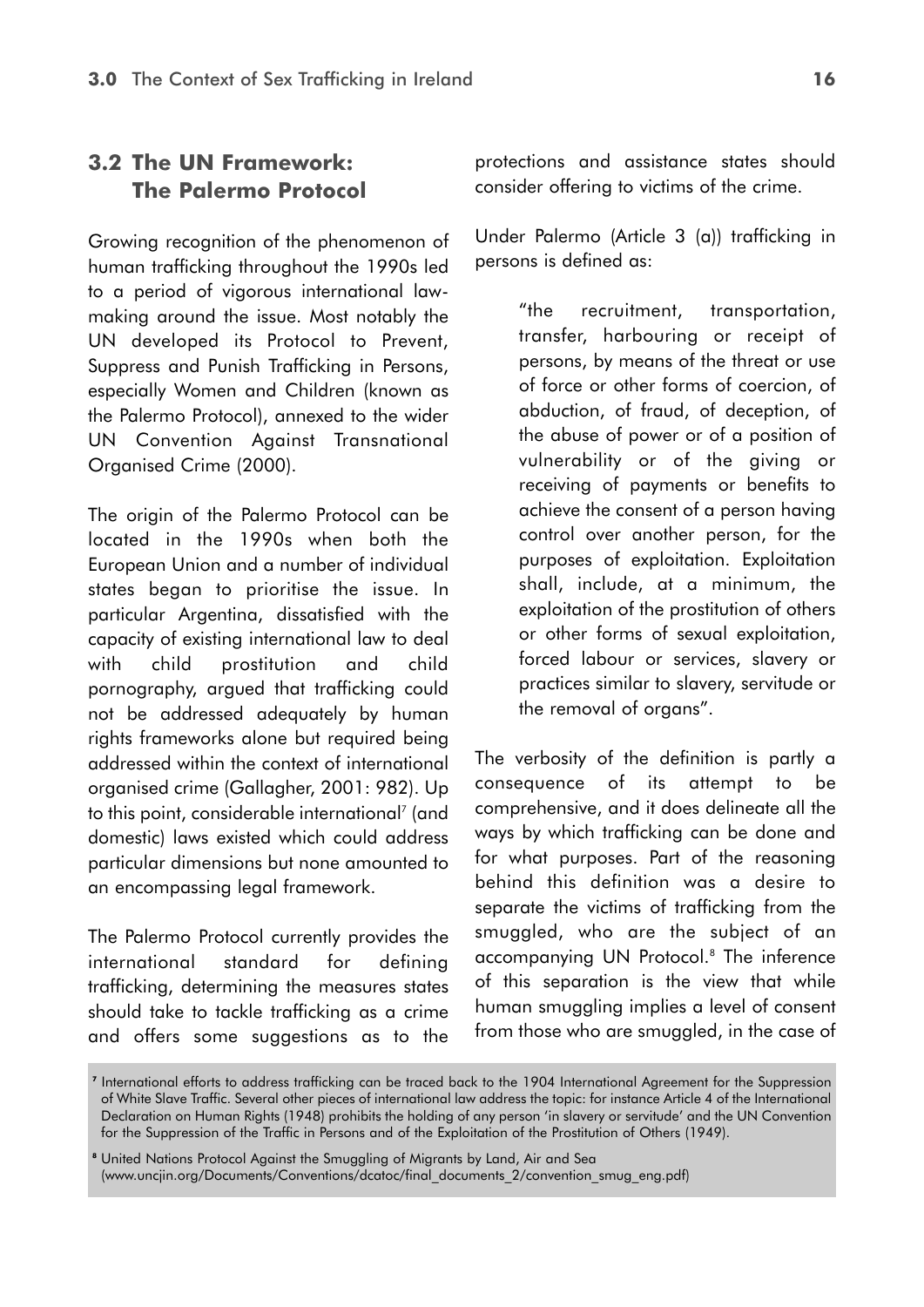trafficking — whether from the outset of their travels or during the process — a person is coerced and exploited and thus cannot be said to have consented to their exploitation.

As well as offering a comprehensive understanding of the crime, the definition and Protocol in which it is embedded have legal and political value. Legally, it is incumbent on states that have ratified the Trafficking Protocol to frame their domestic law in line with this definition of the crime and to adopt the further requirements of the Protocol which are designed to suppress the organised crime of trafficking. As such the Protocol obliges states to enact measures such as the criminalising of trafficking in persons, the strengthening of border controls and exchange of information and the setting out of norms in relation to the confiscation of assets. Moreover the Protocol offers suggestions as to the assistance and protections which states should consider offering to victims (UN Palermo Protocol, 2000). Politically, the very existence of the Convention and its Protocols gives international prominence and commitment to these growing problems (Gallagher, 2001: 976).

The Palermo Protocol currently has 117 state signatories of whom 114 have become parties to the Protocol. Ireland is a signatory to both the UN Convention and the Palermo Protocol but has yet to ratify either.

#### *Critique of Palermo*

The protocol has been criticised for being primarily driven by law enforcement considerations (Jordan, 2002) and for failing to understand the human rights of the women-victims (Coontz & Griebel, 2004). Palermo is far more stringently worded in terms of what signatories *must do* to prevent and punish the crime than in what they are only *encouraged to consider* in terms of victim support (Jordan, 2002: 2-3). Gallagher has argued that the weakness of the Protocol's provisions for protecting victims is likely to undermine its effectiveness in law enforcement. The cooperation of victims cannot be relied on, for instance, where domestic criminal justice systems are harsh or insensitive or do not provide redress for the wrongs done to those very victims (Gallagher, 2001: 991).

In addition, the definition of trafficking has been criticised for its broadness, making it difficult to translate into domestic law and for setting overly difficult standards in terms of evidence. Such broadness may reflect the compromise between competing understandings of the problem. Because while, during negotiations, all parties were in final agreement as to wording and detail, there was huge disagreement evident in the debate about prostitution. On one side the US-led coalition, the Coalition Against Trafficking in Women (CATW) argued that prostitution is, of itself, a form of violence against women and that all migrating women who work in the sex trade are trafficked.9 On the other side, the Thailand-

**<sup>9</sup>** This view was supported also by the European Women's Lobby, of which the (Irish) National Women's Council is a member.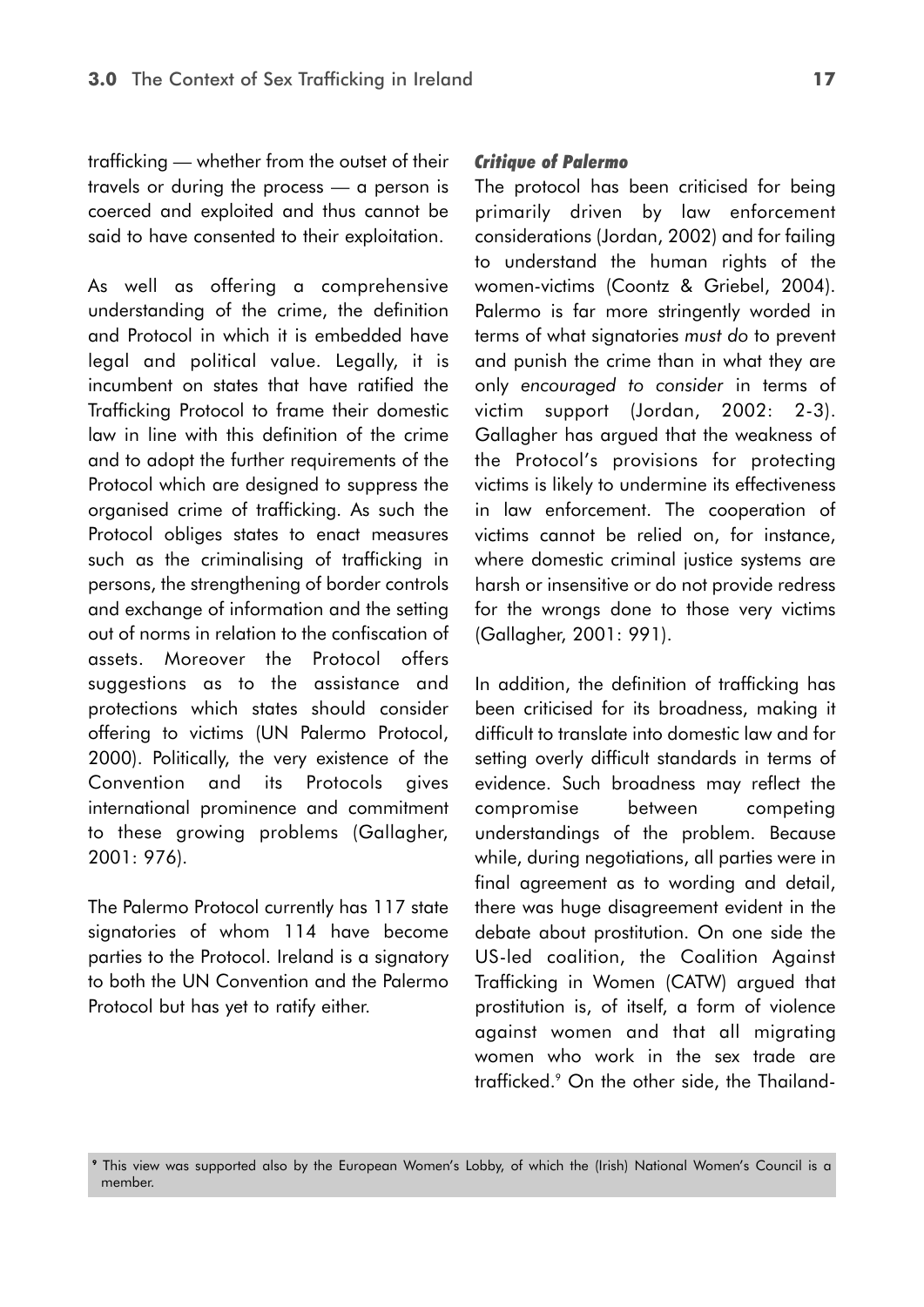based Global Alliance Against Trafficking in Women argued that international law must recognise that women will migrate to work in the sex trade, and as migrant labourers, have rights. This position rejected the collapsing of all forms of migrant sex-worker into the category of 'trafficked' person and drew a distinction between prostitution and trafficking for purposes of sexual exploitation. At stake in this debate was not only the defining of the relationship between migrant sex workers and trafficked sex workers but the attitude of states to prostitution itself. During the negotiations both sides engaged intensely with state parties in lobbying and advocacy. One commentator described the gulf between the two sides as a 'savage rift' (Gallagher 2001: 1003) producing a final Protocol which can be considered a compromise.

The Protocol has furthermore been criticised for creating an incentive for national authorities to identify irregular migrants as smuggled persons rather than trafficked persons (Gallagher, 2001: 995). In the parallel UN Smuggling Protocol, the definition of a smuggled person is deemed to be 'sufficiently broad to apply to all irregular immigrants whose transport has been facilitated – trafficked persons and smuggled persons alike' (Gallagher, 2001: 1000). While there often is a very grey area between being smuggled and trafficked (Kyle and Koslowski, 2001), the breadth of the smuggling definition and the lack of clarity in Palermo around identifying victims of trafficking means that it becomes cheaper and less an administrative burden for states to identify individuals as smuggled rather than trafficked. If a person is deemed smuggled s/he can be labelled as an irregular immigrant and be deported whereas a trafficked person requires supports and has more rights. For Gallagher the three main weaknesses in Palermo are 1) the absence of mandatory protections for victims 2) the failure to provide guidance in the identification process and 3) the lack of a review or supervisory mechanism (Gallagher, 2001: 1004).

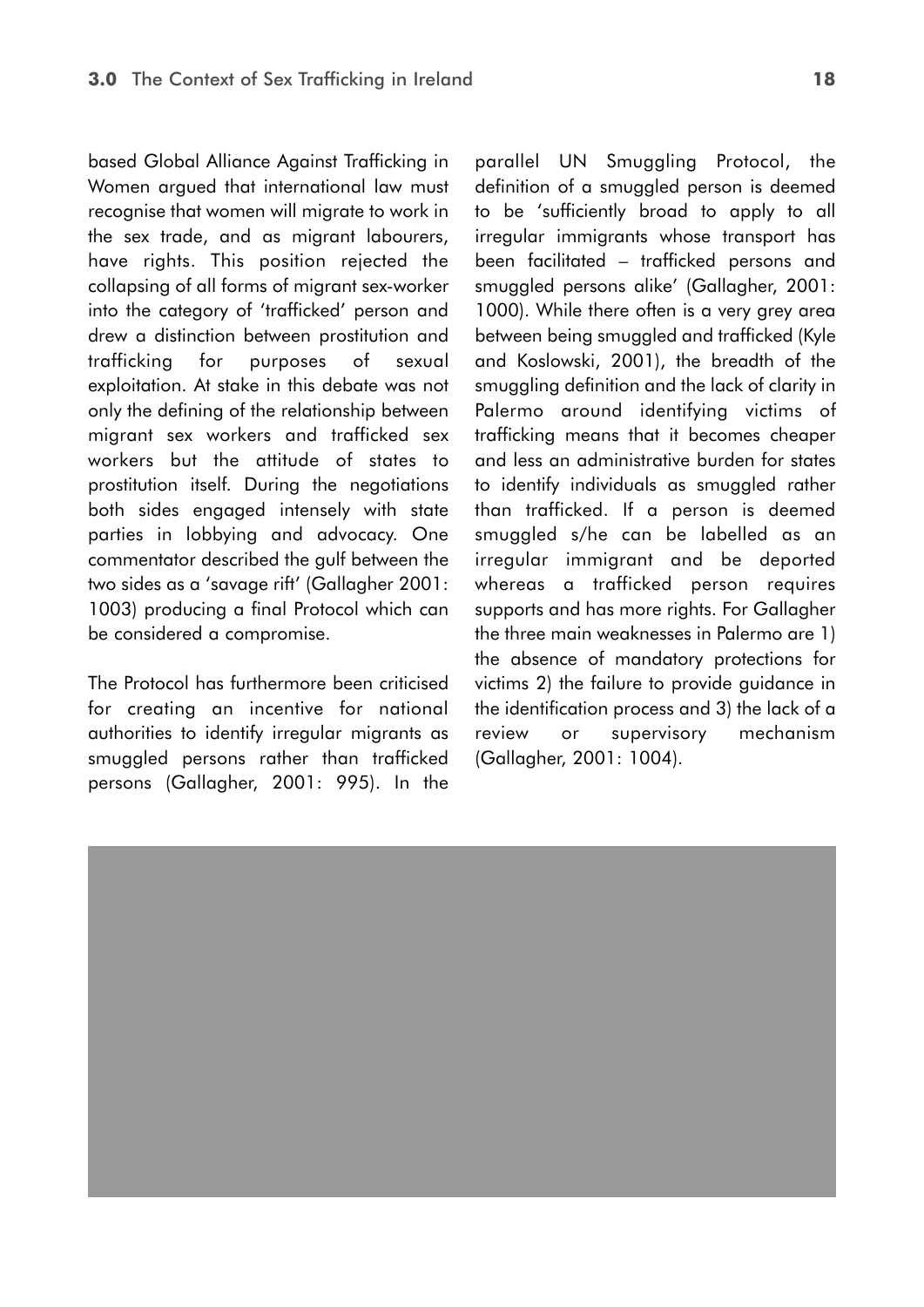### **3.3 European Responses (1): Council of Europe Convention on Action Against Trafficking in Human Beings**

The Palermo Protocol has given the international community a definition of trafficking which has achieved a strong degree of consensus (van den Anker, 2004). Yet, as outlined above, the Protocol is considered weak in respect to the protection of victims' rights and meeting their needs. Other international instruments seek to meet this deficit, most notably, the Council of Europe Convention on Action Against Trafficking in Human Beings (2005). This Convention takes Palermo as its definitional starting point offers 'added value' to Palermo in its 'affirmation that trafficking in human beings is a violation of human rights…and that greater protection is therefore needed for all of its victims' and its 'inclusion of a gender perspective' (Council of Europe, 2005). Thus chapter 3 of the Convention commits state parties to take measures to protect victims' rights in the context of guaranteeing gender equality. After Article 10, which seeks to clarify the process for the identification of victims, the various articles of the Convention go on to define those rights; Article 12 establishes the rights of victims to psychological and material assistance and access to the labour market; Article 13 calls for the establishment of 30 day recovery and reflection periods which are not conditional on co-operation with prosecuting authorities; the possibility of a residence permit thereafter is raised in Article 14; Article 15 identifies the necessity of compensation and legal redress; and addressing demand, Article 19 calls on parties to the Convention to consider making it a criminal offence to use the services of a trafficked person.

This Convention, with its far stronger emphasis on victims' rights and states' obligations, opened for signature on 16th May 2005. To date, there are 36 signatories and 8 ratifications. Ireland, a member of the Council, has signed but not ratified it.

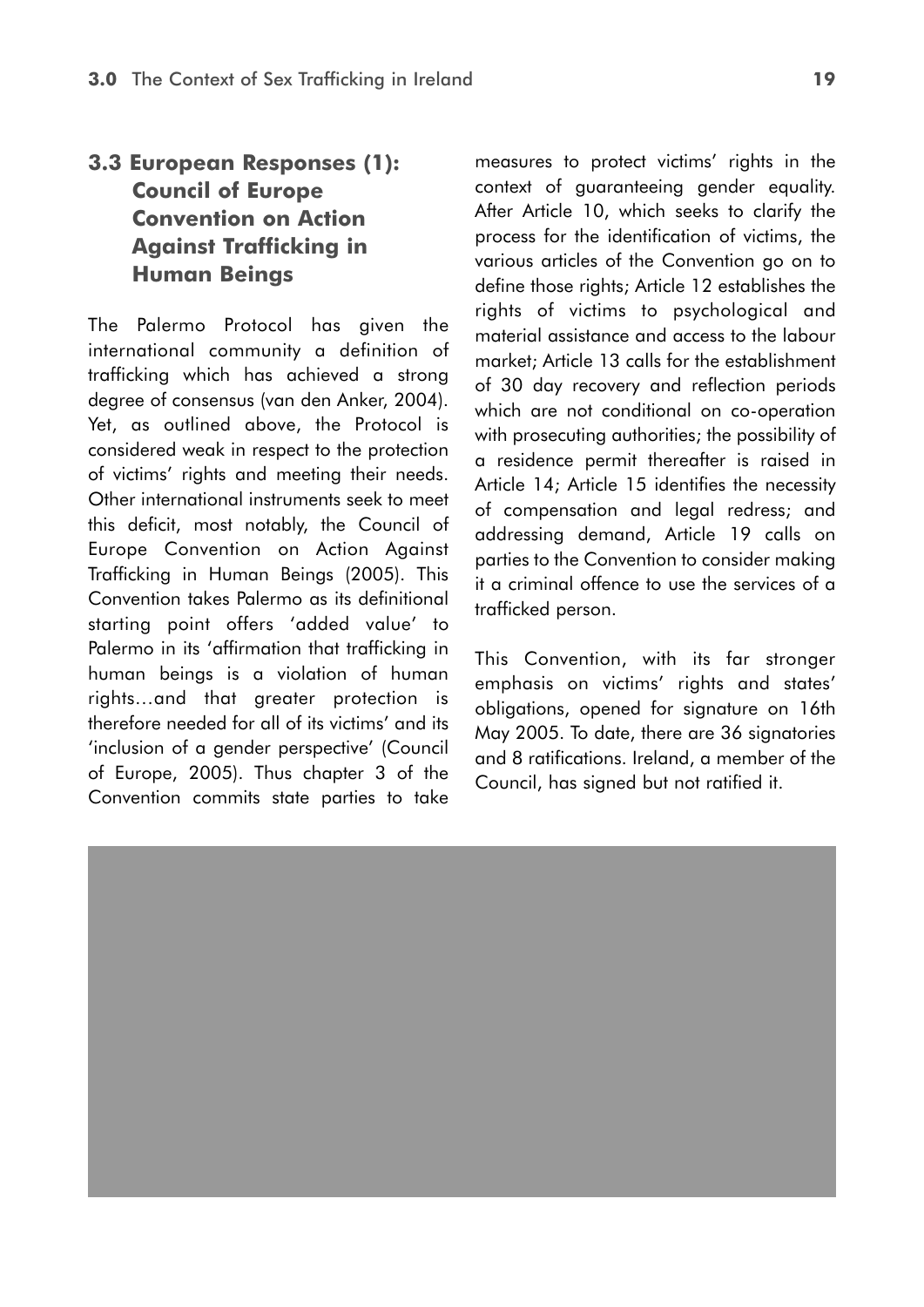### **3.4 European Responses (2): EU Council Directive 2004/81/EC**

Trafficking in human beings has been formally on the agenda of the European Union since the Tampere European Council meeting of October 1999. EU concern over trafficking for sexual exploitation has been heightened due to several reports published since then, leading to the development of policies and programmes related to the issue. One report authored by the European Parliament's research section estimated that since the end of communism in Eastern Europe an illicit trade has been growing, to the extent that by 2000 as many as 500,000 women were being trafficked from East to West and sold into prostitution each year (European Parliament Directorate-General for Research, 2000: 12). In response to this growing awareness, the EU has funded a series of programmes (STOP I and II and Daphne) to support civil society based trafficking prevention and protection projects and has more recently developed the AGIS programme designed to enhance police and judicial co-operation on the issue.

At a policy level in the Union, in July 2002 the Council passed a *Framework Decision on Combating Trafficking in Human Beings*, which stressed the need for the development of common legal and judicial approaches throughout the Union to the problem. Later, on 29th April 2004, the EU's Council agreed *Directive 2004/81/ on the residence permit* *issued to third-country nationals who are victims of trafficking in human beings or who have been the subject of an action to facilitate illegal immigration, who cooperate with the competent authorities*. According to this Directive, victims of trafficking are to be afforded a period of rest and reflection to be followed by a six month renewable residency permit. Although this measure can be criticised in that it ties residency to cooperation with prosecution (a step few victims of sexual violence are prepared to undertake), it does offer an important recognition of the necessity of reflection, security and support to women who have been trafficked. Moreover, as an EU Council Directive, member states are obliged to incorporate it into national law and member states were given the deadline of 6th August 2006 to implement it. This deadline was reemphasised in the EC Council's Plan of Action on Best Practices, Standards and Procedures for Combating and Preventing Trafficking in Human Beings (2005). Ireland has opted out of EU Council Directive 2004/81/EC.

In sum, there now exists an elaborate framework within international and European law, some key parts of which have been summarised above,<sup>10</sup> designed to combat human trafficking and offer some protection and recompense to victims. While Ireland is signatory to all it has yet to translate these international standards into domestic law and thereby ratify its signature. The implication of this is that there is no

<sup>&</sup>lt;sup>10</sup> There are other international agreements concerning trafficking in human beings which also impose obligations on the Irish state but which, for reasons of space, have not been summarised here. These include the UN Convention on the Elimination of All Forms of Discrimination Against Women (CEDAW) and the OSCE's Permanent Council Decision No. 557: The OSCE Action Plan to Combat Trafficking in Human Beings.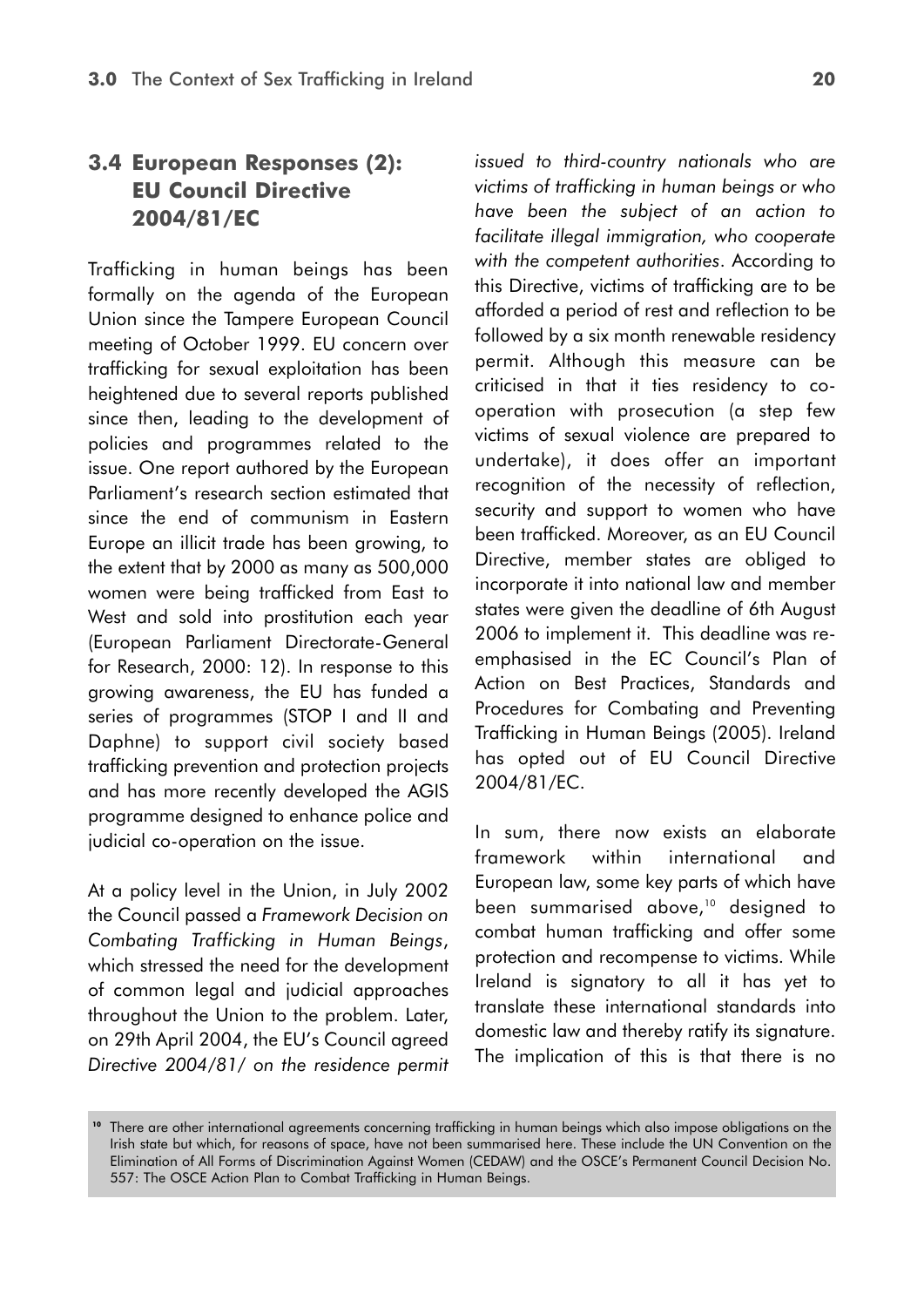formal definition or outlawing of trafficking for sexual exploitation on the statute books nor any formal recognition or entrenched rights for victims of trafficking in Ireland.

Table 1 sets out Ireland's response to sextrafficking regimes arising from its membership of international organisations.

| <b>INTERNATIONAL REGIME</b>     | <b>IRELAND'S RESPONSE (May 2007)</b>  |
|---------------------------------|---------------------------------------|
| Palermo Protocol                | Signed but not ratified               |
| EU Council Directive 2004/81/EC | Opted out                             |
| Council of Europe Convention    | Signed but not ratified               |
| CEDAW (Article 6)               | Signed but no specific implementation |

*Table 1 Ireland's Participation in International Regimes*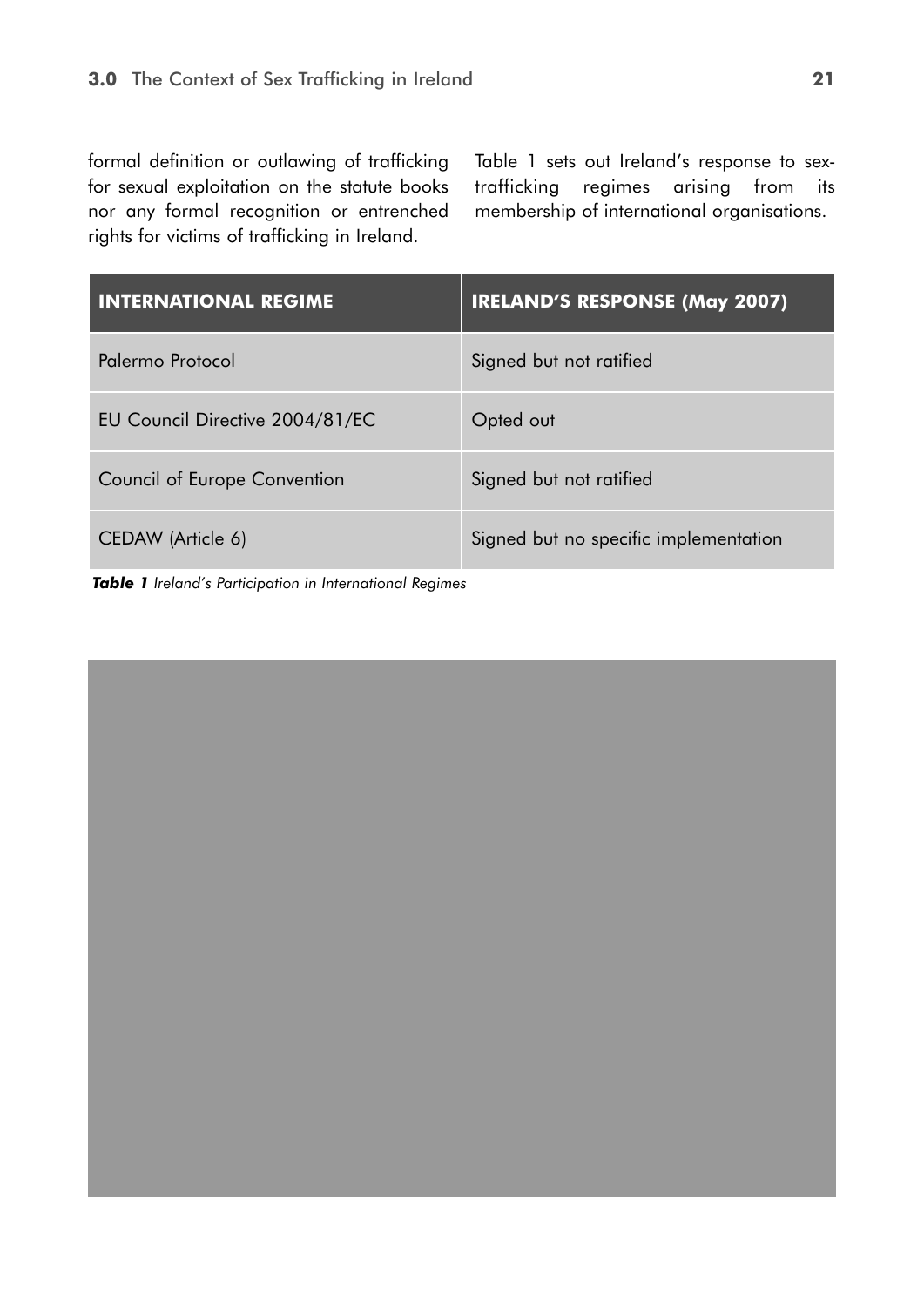### **3.5 Irish Law on Sex-Trafficking**

As stated, the crime of trafficking for the purposes of sexual exploitation does not exist at this moment in Irish legislation. Despite its title, the Illegal Immigrants (Trafficking) Act deals with smuggled and not, specifically, trafficked persons. This Act renders it an offence to facilitate the entry into Ireland of another person whom that person knows or has reasonable cause to believe is an illegal immigrant. Section 2(1) of the Act criminalises a person who 'organises or knowingly facilitates the entry into the State of a person whom he or she knows or has reasonable cause to believe to be an illegal immigrant or person who intends to seek asylum'. The deficiencies of this Act do not mean that the state is helpless to move against sex-trafficking and related activities. It can invoke other legislation such as legislation pertaining to labour and taxation, smuggling, criminal assets, prostitution, sexual violence, assault, rape, kidnapping and child trafficking. Under the Child Trafficking and Pornography Act (1998) it is an offence to traffic a person under 17 years for the purposes of that person's sexual exploitation, punishable by up to life imprisonment. Under the Criminal Law (Sexual Offences) Act 1993, Irish law does not criminalise the act of prostitution but, rather, acts such as soliciting, living off immoral earnings, brothel-keeping and related advertising. Its intention is therefore not to criminalise the person in prostitution but to protect 'society from the more intrusive aspects of prostitution' and 'prostitutes from exploitation by persons such as pimps living on the earnings of prostitutes' (DJELR, 1998: 93). This legislation does therefore provide a

mechanism for enforcement and prosecutions where transactional sex is ongoing.11 In terms of options facing victims of sex- trafficking, under the Refugee Act (1996) it may be possible to substantiate a claim for refugee status on the grounds of fear of persecution stemming from the experience of trafficking (UNHCR Guidelines, 2006).

While this array of relevant legislation exists, it has been recognised that the current legislative framework is fragmented and unfocused and leaves Ireland adrift from international legal developments in relation to human trafficking. This has led to the recent drafting of a scheme of proposed new legislation, the Scheme of the Criminal Justice (Trafficking in Persons and Sexual Offences) Bill 2006. This Scheme seeks to align the Irish state with some of the requirements of the international laws and Conventions against trafficking detailed above by clearly defining and criminalising human trafficking for sexual and labour exploitation. It is notable that the Scheme has been strongly criticised by the Irish Human Rights Commission for being 'overwhelmingly prosecutorial' and failing to include 'the protective provisions outlined in Part II of the Palermo Protocol and Chapter III of the Council of Europe Convention' which would ensure the protection of the human rights of the victims (Egan 2007, IHRC, 2007: 78). In effect the Scheme continues to treat human trafficking as primarily a crime against the state and not a violation of the human rights of the victims. There are thus no provisions in the Scheme for protections such as short-term residency or rights to welfare, health, safe

**<sup>11</sup>** See Appendix One for statistics on prosecutions under the Act, 2000 – 2005.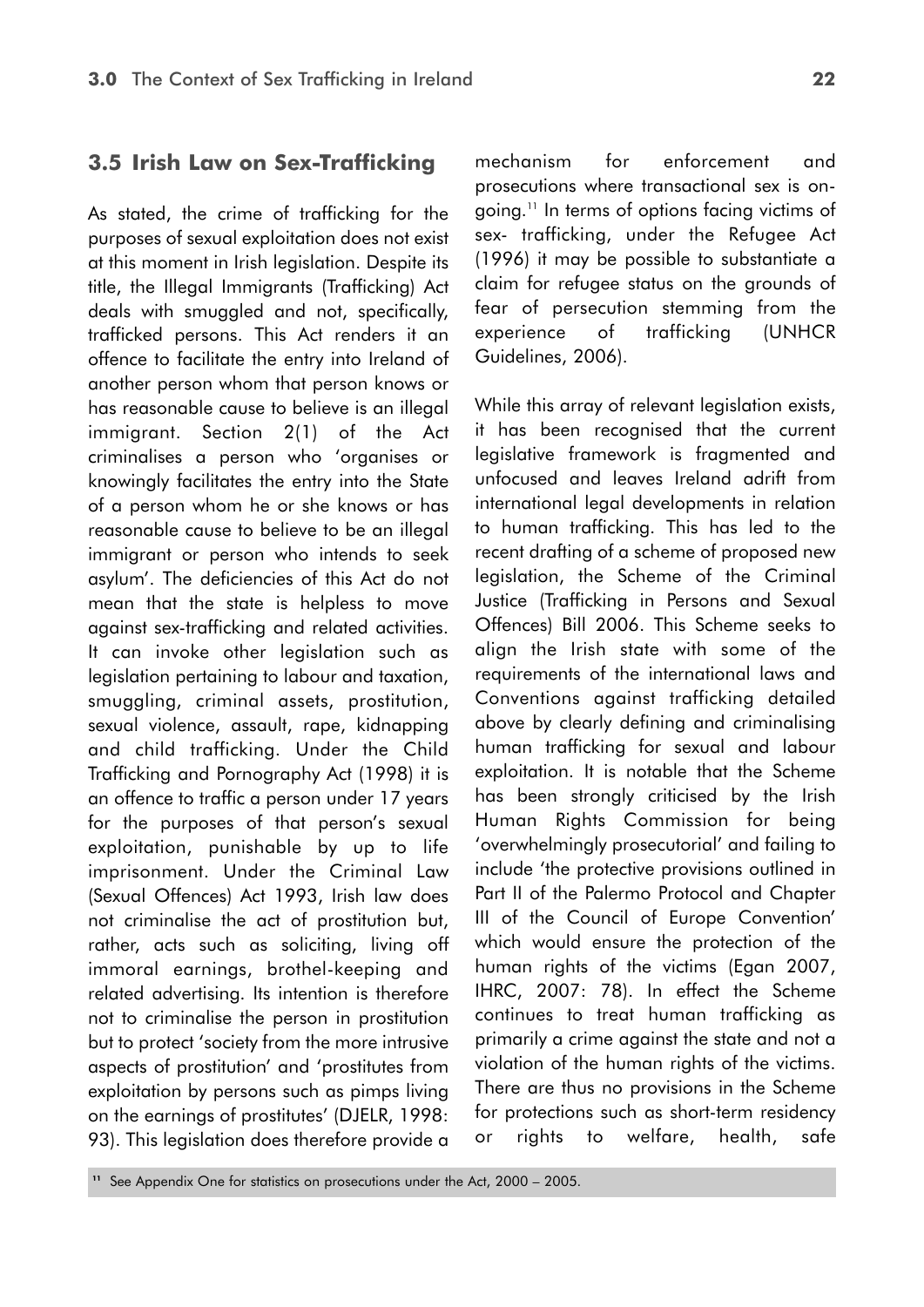accommodation or legal aid and recompense. While the government has stated that such measures will be enabled under the 'administrative measures' clause of the proposed Immigration, Protection and Residency Bill, this remains a vague promise offering no detailed commitments to a rights-based approach to trafficking victims.

Coinciding with the absence of a domestic legal and police framework to address sextrafficking in Ireland is evidence that today Ireland has a sex trade that conforms to a globalised pattern of expansion and change in nature towards highly mobile, off-street prostitution with high turnover. Criminal proceedings against two Dublin brothel owners in the past year highlight the lucrative nature of prostitution here. In April a 28 year old woman was imprisoned for managing a brothel in the city which had an estimated annual turnover of Euro 4 million (*Irish Times*, 07.04.07). In May 2007, a 63 year old man was imprisoned for two years and fined for running five city-centre brothels. His earnings from the activities were estimated to be in the region of Euro 780.000 per year (*Irish Times*, 19.05.07). A 1999 Garda report estimated that there were 400 women involved in prostitution on the streets of Dublin (O'Connor, 2004). However, no figures are available for the number of women working in brothels and other forms of off-street prostitution. Reynolds (2003) cites between 600 – 750 women in the Dublin area alone in 2003.

It is not within the ambit of this report to comprehensively address how prostitution and sex-trafficking are linked and here too, reports and analysis vary (see for instance O'Connor and Healy, 2006 and Anderson and O'Connell Davidson, 2003) in relation to explaining causality. However, our research consistently identified our lack of knowledge and research on the sex industry in Ireland as a barrier to fully understanding the wider context within which sex-trafficking occurs. If little was known about the lives of Irish prostitutes in historical times, largely because the women left few records of their own (Luddy, 1990: 51), the same can be said today. Several books have addressed aspects of the topic (Mullins, 1995; Reynolds, 2003; Levine and Madden, 1987; Ryan, 1997) and a number of reports have each contributed partial knowledge (Haughey and Bacik, 2000; Ruhama, 2005; O'Connor, 1995; O'Neill and O'Connor, 1999; McDonnell *et al* 1998). In particular there has been virtually no research on the relationship between state policy, the law and sex-commerce with the exception of a chapter in O'Malley (1996).

While domestic demand is one factor which can facilitate the trafficking of women into the sex trade and, indeed, we know that European states with the most liberal prostitution regimes also have a high profile for sex-trafficked victims (UNODC, 2006) other factors, such as how the sex industry is regulated, are also pertinent. A multi-country pilot study on whether trafficking in human beings, including sex-trafficking, is demanddriven, concluded that policy measures to cut demand in the sex-industry in order to reduce sex-trafficking, may actually strengthen the demand for trafficked women. The report also suggests that when it comes to trafficking in human beings, supply may in fact generate demand and not the other way around (Anderson and O'Connell Davidson, 2003).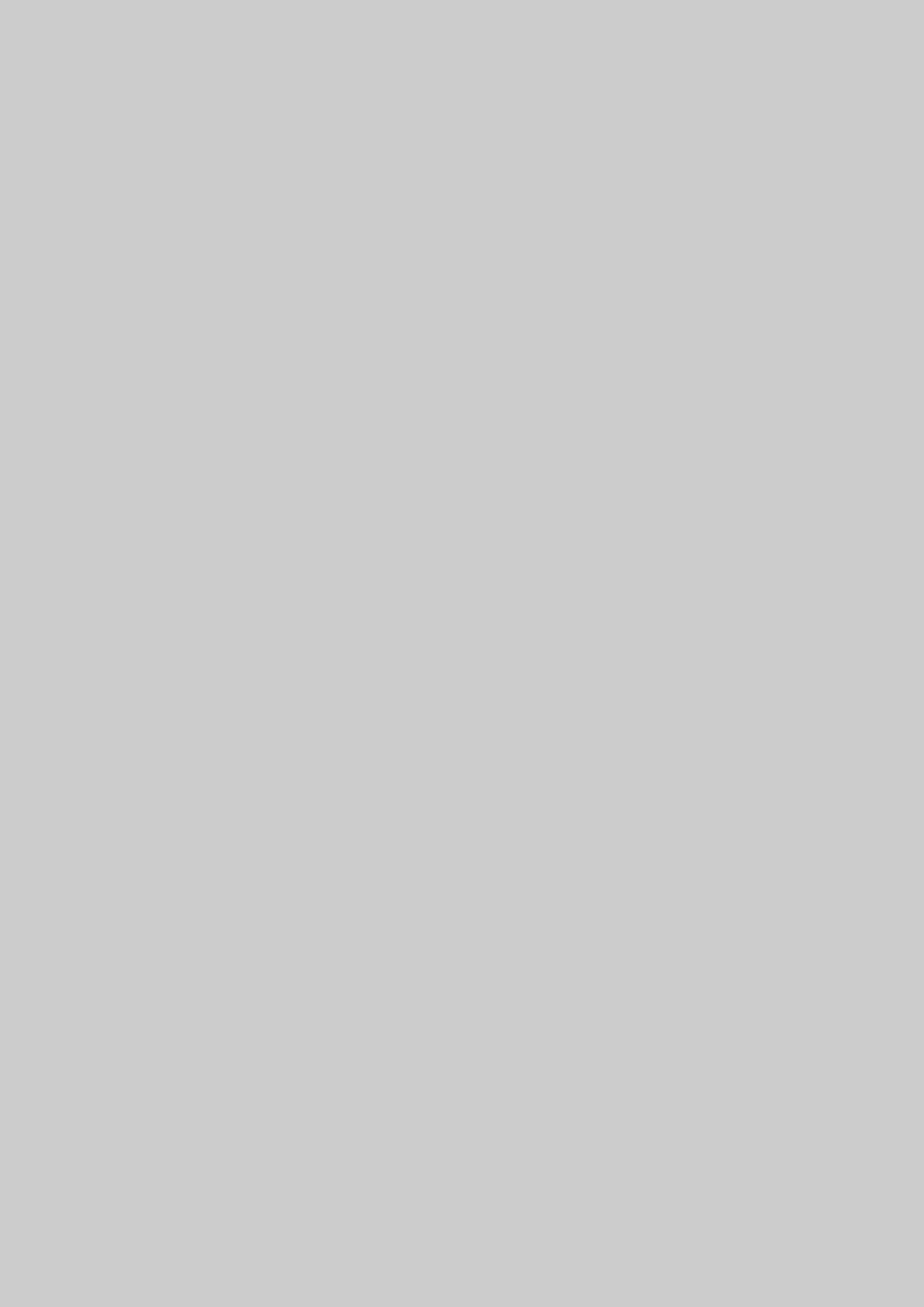### **4.0** Research Findings **<sup>25</sup>**

Based on our terms of reference and the criteria for inclusion, as detailed in section two above, our research allows us conclude that the probable minimum number of women trafficked into Ireland for the purposes of sexual exploitation between 2000 and 2006 is 76.

In our second category of possible suspected cases are an additional 75 cases for the same period.

While our methodology allows us suggest probability in relation to the former, we suggest, as stated, that nothing can be said about the latter except that they are in the realm of the possible as cases. Hence our research findings presented below and discussed concern the 76 probable cases exclusively. This section details those findings – both qualitative and quantitative, beginning with the breakdown of suspected cases over the time-frame 2000 – 2006.

| <b>YEAR</b> | <b>NUMBER OF WOMEN (N = 76)</b> |
|-------------|---------------------------------|
| 2000        | 1                               |
| 2001        | $\overline{0}$                  |
| 2002        | $\overline{2}$                  |
| 2003        | 10                              |
| 2004        | 8                               |
| 2005        | 25                              |
| 2006        | 23                              |
| Not clear   | 7                               |

*Table 2 Probable minimum number of women sex-trafficked into Ireland 2000 – 2006*

The data plots a steady increase over the six years in the number of suspected cases. The increase conforms to alobal patterns but is also indicative of increased awareness on the part of organisations and agencies on a steep learning curve as to the problem. The 'not clear' category was required because some agencies could not be specific about

the year in which the case first showed up. Given the recent nature of the phenomenon and the unpreparedness of agencies to identify and respond to it, such lack of specificity is not surprising and, furthermore, ceased to be an issue for organisations after the first number of suspected cases.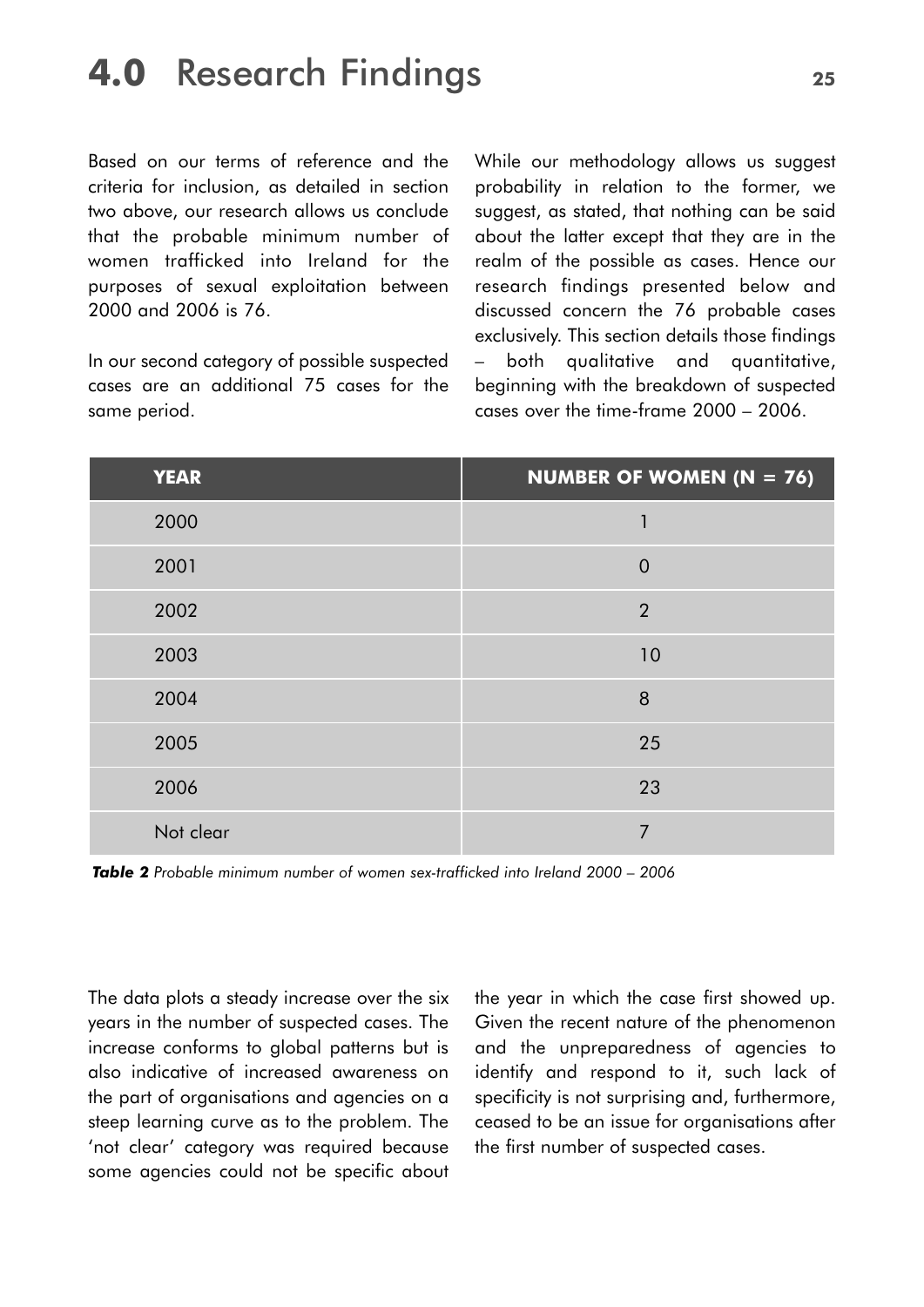### *Country of Origin and the Trafficked Journey*

Our questionnaire and interviews sought information as to the country of origin of the women and our findings are illustrated in

Table 3 below. We also sought to gather as much information as was possible on the nature of the journey which the trafficked women underwent.

| <b>COUNTRY</b>     | <b>NUMBER</b>    |
|--------------------|------------------|
| Nigeria            | 19               |
| Russia             | $\,8\,$          |
| Romania            | $\overline{7}$   |
| Africa             | $\overline{7}$   |
| Albania            | $\boldsymbol{6}$ |
| Lithuania          | 5                |
| <b>Brazil</b>      | $\overline{4}$   |
| Moldova            | $\mathfrak{S}$   |
| Mongolia           | $\overline{2}$   |
| China              | $\overline{2}$   |
| Croatia            | $\overline{2}$   |
| Ukraine            | $\overline{2}$   |
| The Philippines    | $\overline{2}$   |
| Southern African   | $\mathbf{1}$     |
| Latvia             | $\mathbf{1}$     |
| Venezuela          |                  |
| Dominican Republic | 1                |
| Cameroon           | 1                |
| Caribbean          | $\mathbf{1}$     |
| Kenya              | 1                |

*Table 3 Country of Origin of Woman (N=76)*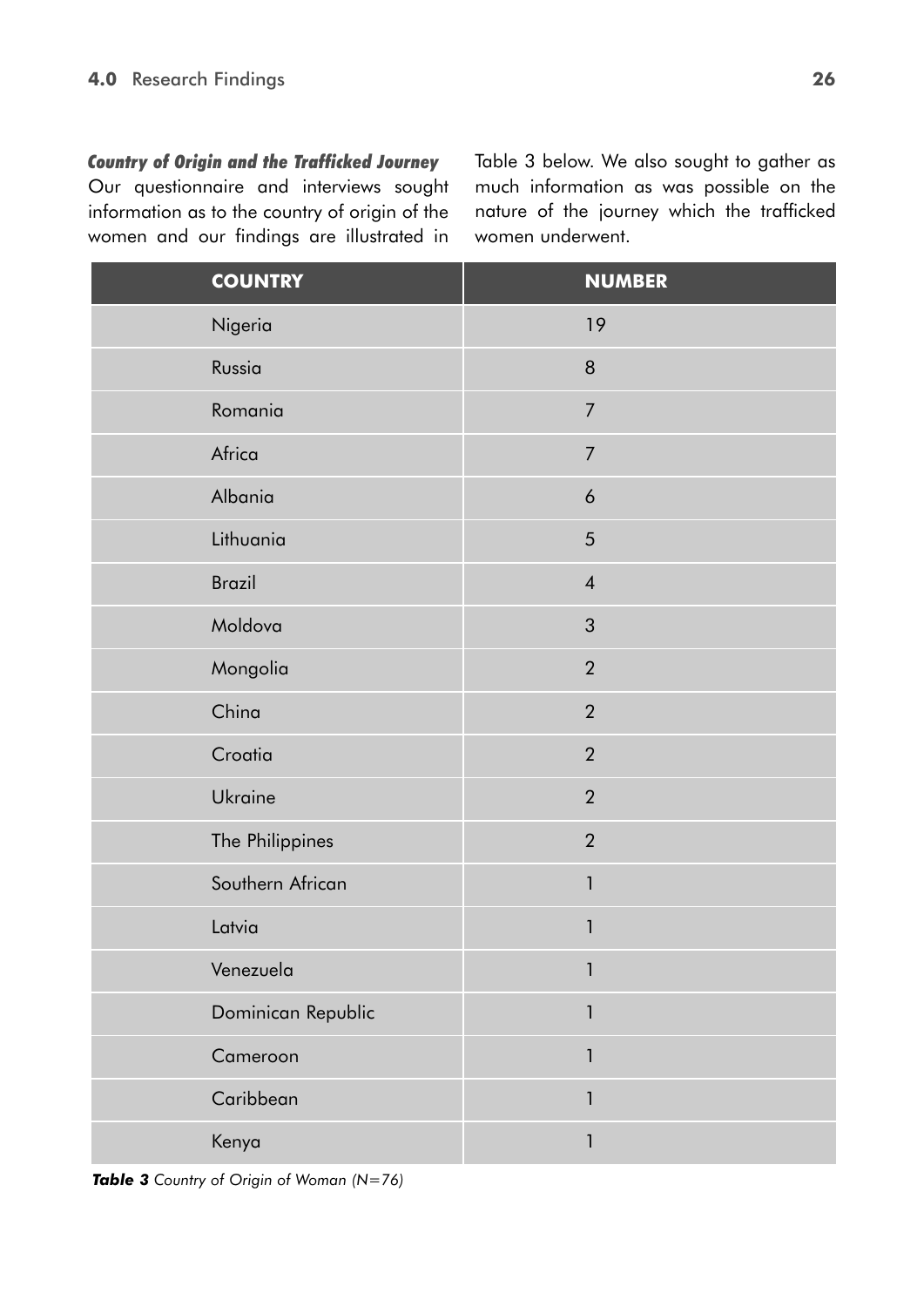The table identifies the different categories in relation to national/regional identity in descending order of numbers. The broad category of 'Africa', 'the Caribbean', and 'Southern Africa' were used by agencies in the absence of identifiable national identities where, for instance, the woman herself did not disclose more or any detail. It is also possible that national identities given are not correct – as our discussion shows, some women were given false passports and identification papers while being trafficked.

The dominant national grouping showing up here was from Nigeria, followed by Russia, Romania and Albania. However, if we cluster the statistics regionally, the dominance of Nigeria shifts. A total of 34 women came from the former Soviet bloc and a total of 29 women were trafficked from Africa. International research indicates that the largest share of trafficked women to both Europe and the USA since 1994 appears to be comprised of Central and Eastern European nationals replacing previous shares comprised, firstly, by Asians, secondly, by South Americans and thirdly, by Africans (van Impe, 2000: 114). The dominance of women from the former Soviet bloc was replicated amongst women found by Gardaí in the raids on lap-dancing clubs in June 2003 (Bailey,  $2004$ )<sup>12</sup> and in evidence from other Garda operations such as a brothel raid in Dublin in 2007 where most of the women were, reportedly, from 'Eastern Europe' (*Irish Times*, 19.05.07).

Northern Irish police have also reported that women from Eastern Europe are being smuggled from the South to the North to work in brothels there (*Irish Times*, 10.01.04).

Our questionnaires also sought information as to how contact was first made between the woman and her trafficker and the nature of the journey to Ireland: both the route taken and the use of force, violence, deception or coercion during the journey.

Where information was available, contact was initially made with the majority of women by their traffickers in their hometown or village and usually by a fellow national. In most cases contact was made on the promise of work or opportunities for betterment in Ireland. One woman travelled to Ireland after her 'boyfriend' promised her a better life. In some cases the women were in situations of great poverty or isolation. One woman was homeless and another was extremely vulnerable arising from a sexual assault and resulting pregnancy which led to abandonment by her family. In all cases, where information was available, there was deception.

In one case of particular significance the woman was first contacted in the hostel for asylum-seekers where she had been placed by the state following her asylum claim. She was promised lucrative work and a better life by her traffickers.

**<sup>12</sup>** As part of Operation Quest Gardaí raided clubs throughout Ireland on the night of June 5th. A total of 107 lap dancers were found on the premises, four from Ireland. The remainder were as follows: America (1), Angola (1), Belarus (1), Brazil (1), Bulgaria (4), Canada (3), Colombia (1), Czech Republic (16), England (4), Estonia (17), France (1), Gabon (1), Hungary (9), Latvia (4), Lithuania (14), Mexico (1), Mongolia (1), Nigeria (4), Norway (4), Poland (1), Romania (5), Russia (2), Spain (2), South Africa (3), Ukraine (1) and Venezuela (1).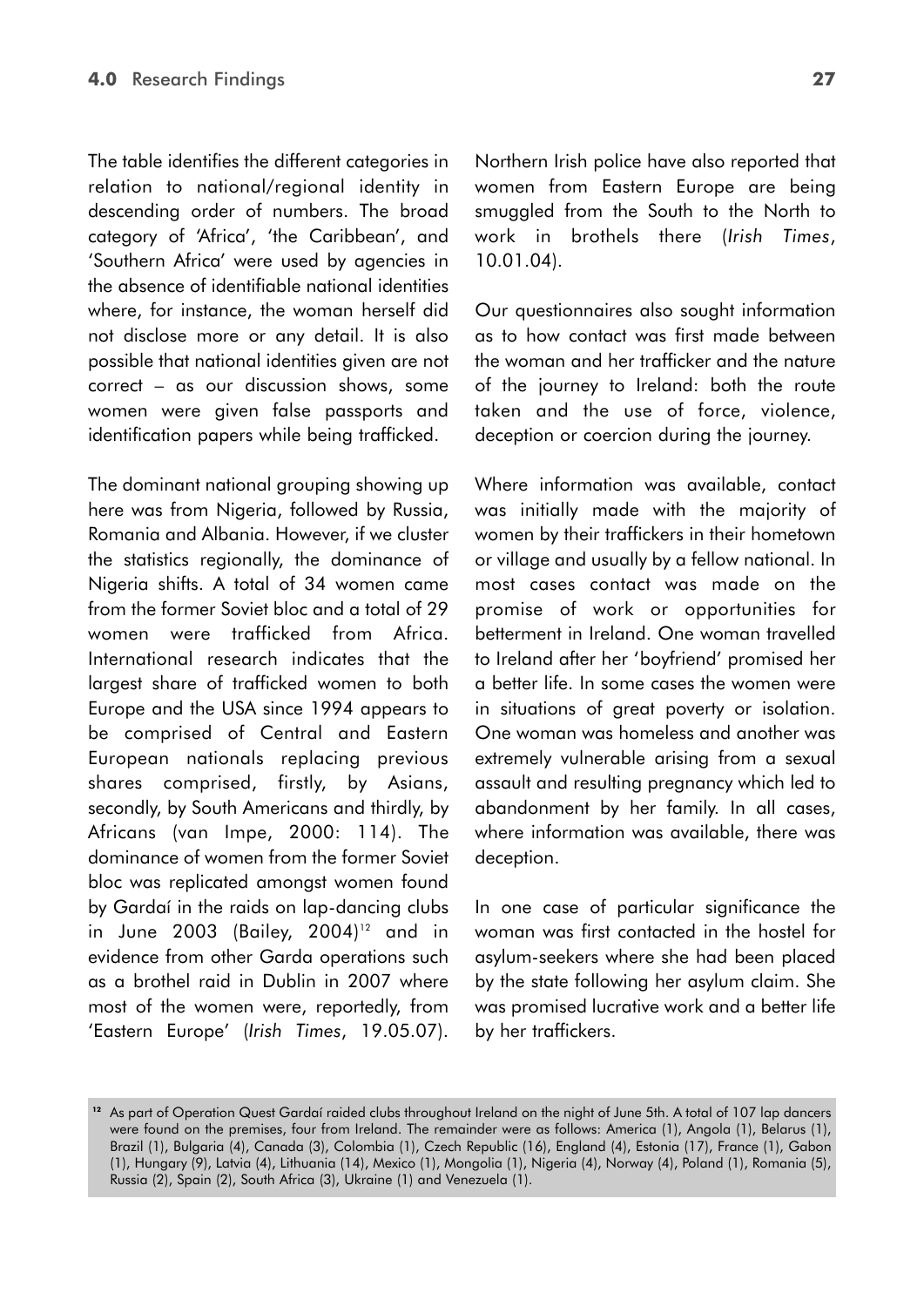Where information was available to us, a pattern emerged of many forms of force and violence being used during the journey to include sexual assault, physical assault, threats (including the use of armed weapons) and coercion. Women reported being kept under very close watch, feeling great fear, having their movements controlled and being handled very roughly. In most cases the traffickers were men and travelled with the women to Ireland. In one case, a fellownational couple, a man and woman, travelled with the woman and it was not until they reached Ireland that they began to behave with hostility and use threats. They removed the woman's passport and it emerged that the intention was to prostitute her in a private house.

Where information was available, the routes taken were largely through airports (but also ferry ports) and most of the women passed through several European destinations before arriving in Ireland — the UK and Italy being frequent stops. We received reports of false passports and identification papers being issued in advance of the journey as part of the 'promise' of a better life.

#### *Location in Irish Sex-Trade*

Our data-gathering sought to establish where the women were located in the Irish sex trade and the nature of their activities therein. As most of the women did not disclose directly their participation in the sextrade and some did not wish to discuss it, our data allows us to say very little here. In Table 4 below, we plot what we established in relation to where it was believed the women were located geographically or where they were known to be based.

| <b>IN DUBLIN</b> | <b>OUTSIDE DUBLIN</b><br>(Limerick, Cork, Galway,<br>the North West,<br><b>Dundalk, Athlone)</b> | <b>NOT CLEAR</b> |
|------------------|--------------------------------------------------------------------------------------------------|------------------|
| 21               | 21                                                                                               | 34               |



Perhaps the most surprising aspect of this detail is the large number of women who ended up in the sex industry outside the capital. Of the 'not-clear' group, the vast majority of these cases came to us from agencies based in the capital and while the organisations are national it is likely that these women were based in the capital.

Preliminary research on the changes in the sex trade in Ireland does show the availability of transactional sex throughout the country largely accessed through mobile telephone and internet contact (Ward and Wylie, 2007) and anecdotal evidence was offered to us by several interlocutors of flats and apartment complexes throughout the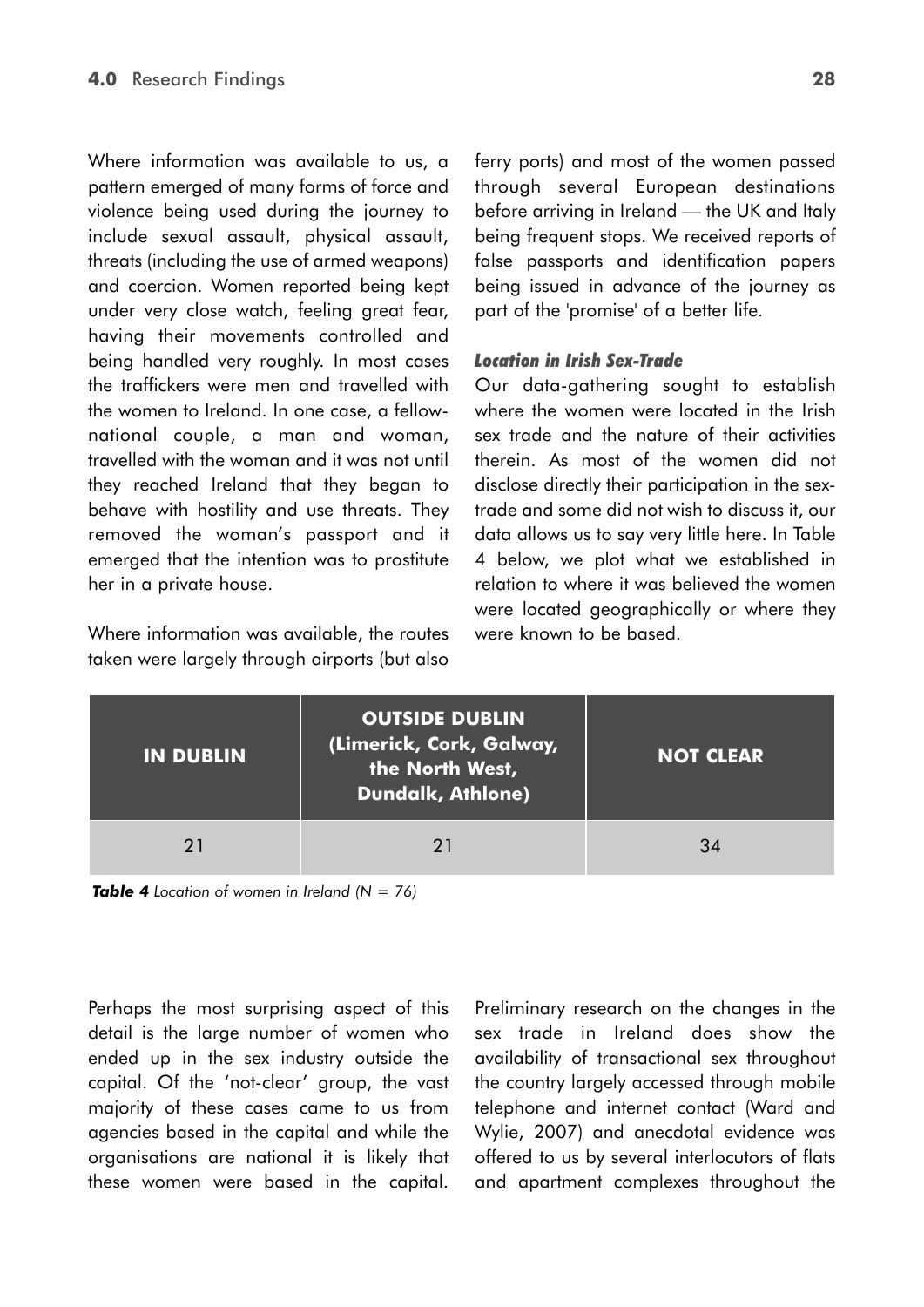country operating as brothels. Critically, such operations can be closed swiftly and relocated and their highly mobile nature provides a challenge for detective work.

Our research also sought to establish information about the context within which the women found themselves in Ireland. Where there was information, the situation usually became apparent once the woman arrived in Ireland. In two related cases, women who had knowingly come to work in the sex industry here quickly discovered that they had been deceived as to pay and working conditions. They viewed their circumstances as being extremely exploitative and sought to return home quickly on that basis. Two women who had travelled to work in domestic service here sought help equally speedily when it became apparent that they had been trafficked to work in a brothel. Other women were not as fortunate, or perhaps as well-resourced, and others were more vulnerable or kept in conditions of greater control for longer before escape was possible. In one case, the woman had her passport taken and was kept locked in a house where she was forced to have sex with men. One woman was kept in an apartment in the Financial Services Centre in Dublin and forced to have sex with men. One woman was regularly beaten by her captors, moved around in Ireland and kept through physical force. The woman was moved by her traffickers between Ireland and the UK and coerced through physical force and great violence, including sexual violence. This woman reported that a gun was also in evidence during transit. While she met other women during this period, she was kept isolated from them. She was given

clothes and make up by her captors.

In another case for which considerable details were available, a woman was brought to Ireland by a fellow national and once here was sold to an Irish person to work in a lap-dancing club and, it is believed, in prostitution. In one case a woman reported that she did manage to escape the debt which she 'owed' to her traffickers through her work in the sex industry and decided to remain working in that sector. In all cases where detail was provided the women were kept in off-street, private brothels in apartments or houses.

With some small exceptions, little evidence was available to us in relation to the prostitute users. Where detail was made available both Irish men and, in one case, exclusively a group of fellow-nationals (as the women) were the users. This latter phenomenon, of women being trafficked specifically for ethnic or national minorities, has shown up in research on the sex industry in London (Dickson, 2004) and evidence has come forward in related criminal proceedings in Ireland. In 2003 several Chinese men were convicted in Dublin of a number of offences arising from a brawl outside a brothel which, the court heard, was for Chinese men and in which Chinese women worked (*Irish Times*, 22.05.03).

#### *Outcomes*

We sought information on the trajectory of the woman's life once contact had been made and the outcome for the woman in terms of her status in Ireland. Below in Table 5 we plot the information provided for us in relation to the latter.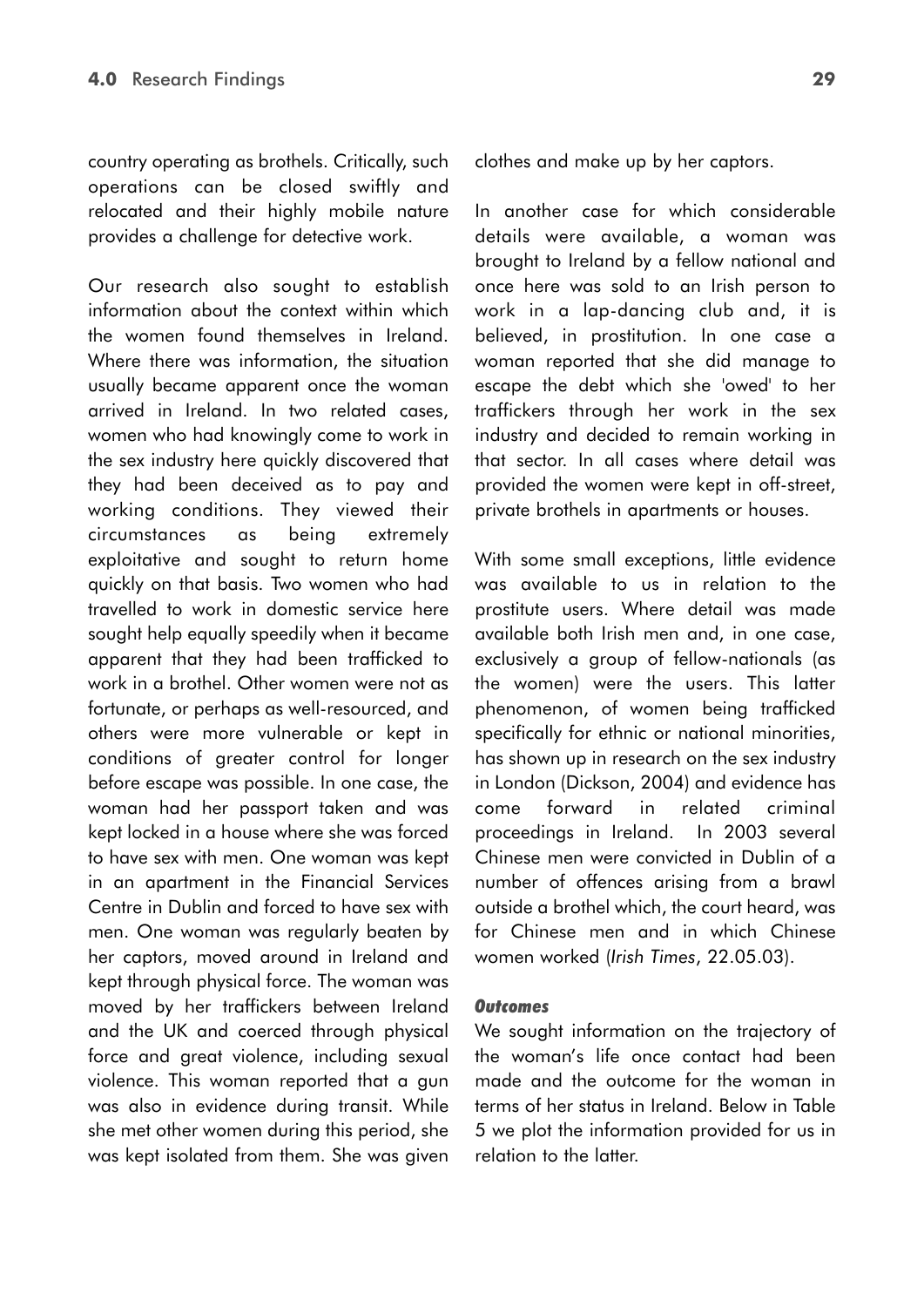| <b>OUTCOME FOR WOMAN</b>                | $N = 76$ |
|-----------------------------------------|----------|
| Repatriated                             | 14       |
| Deported                                | 3        |
| In Irish asylum system                  | 12       |
| Repatriated to third country            |          |
| Granted leave to remain/ Refugee status | 10       |
| Unknown                                 | 36       |

*Table 5 Outcome for woman*

Perhaps the most striking aspect of this data is the number of women in the 'unknown' category implying, in almost all cases (with one known exception) that they simply disappeared from contact with the agencies concerned. In the one exceptional case, the organisation believed that she was in the asylum process.

In the cases of repatriation, support was provided by agencies such as the International Organisation for Migration which, through its Dublin offices, works with smuggled and trafficked people to organise safe and voluntary repatriations. In one such case, featured on the Prime Time documentary (May 2006) a victim of sextrafficking to Ireland was voluntarily returned to Romania and undertook a training course there as part of the repatriation programme.<sup>13</sup>

With one exception, where the woman was identified through Garda surveillance, and where information was made available, the majority of the women made contact with agencies seeking help such as in relation to the asylum process, sexual health or directly seeking help with a return home. In some cases women literally walked in off the street to the organisation seeking assistance and in some of these cases, they had little or no English.

<sup>&</sup>lt;sup>13</sup> While the practice of repatriation or deportation in the case of suspected sex-trafficking cases in Ireland currently operates in the absence of particular legislative framework, repatriation can be generally understood as a voluntary, assisted return to ones country of citizenship facilitated through the (IOM) which usually involves support following return. Deportation involves the legal removal of an 'alien' from the state.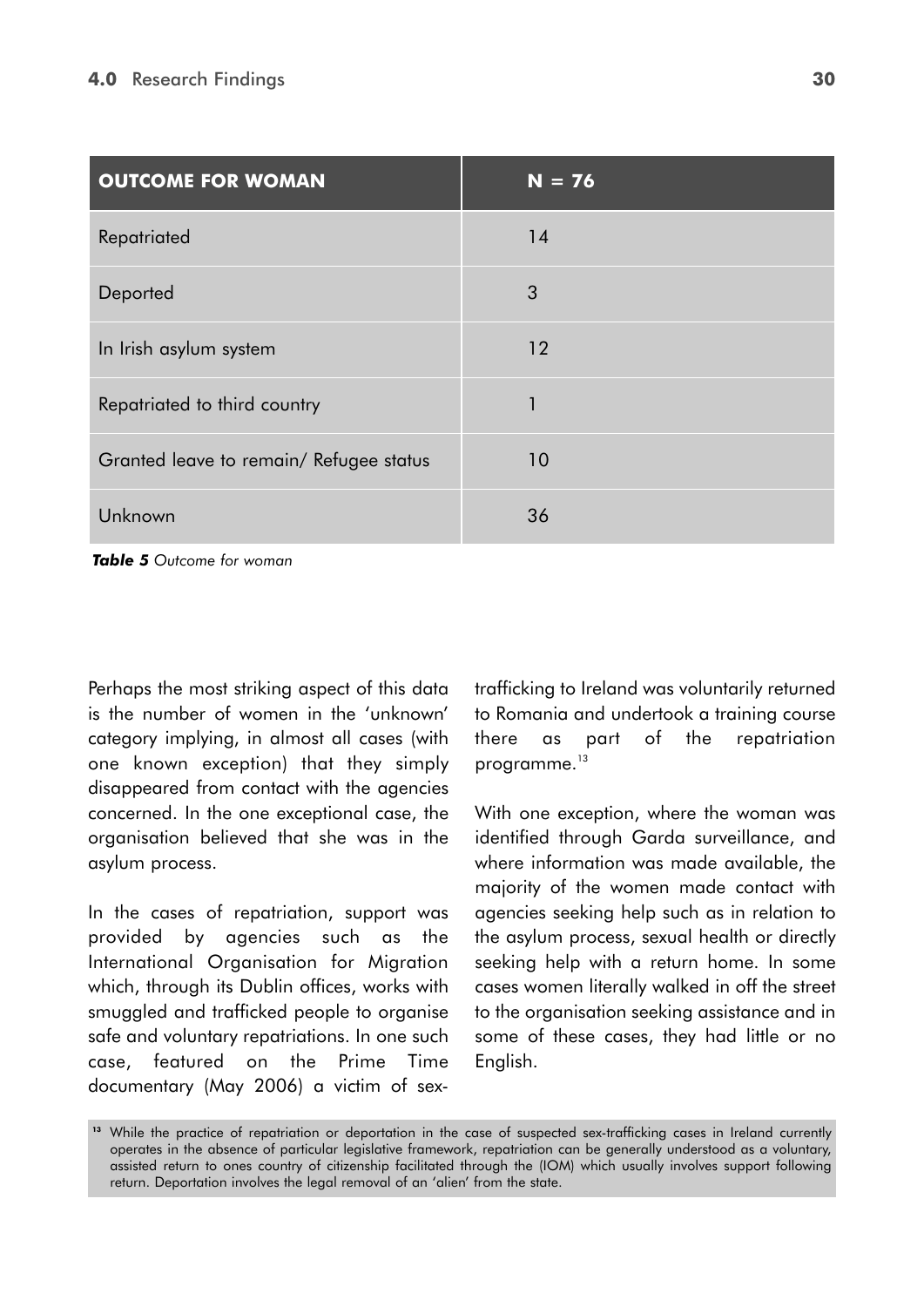Perhaps not surprisingly given the lack of legislation, the outcomes for the women suspected of being sex-trafficked vary hugely, where known, and for a significant portion of the women are simply unknown. A human rights approach to the situation would allow women informed choices as to their preferred outcome: for instance, to remain on in Ireland with an entitlement to a reflection period followed either by residency or voluntary repatriation. Best practice globally indicates that such choices should not be conditional on giving evidence in the case of a prosecution.

While entry into the asylum system was the outcome for 12 women and a further 10 were granted leave to remain or refugee status, it is not clear whether sex-trafficking is being consistently interpreted as a ground for asylum in the Irish asylum assessment system. Although the UNHCR has stated that sex-trafficking needs to be taken seriously as the basis of a claim for asylum or refugee status (UNHCR, 2006), research in the UK, for instance, indicates that no such approach was taken in the asylum process there. Of 32 women who were trafficked into the UK to work for the sex industry, only 1 was granted asylum prior to appeal (Richards, Steel & Singer, 2006).

In relation to those deported, two women had been in the asylum system but because they had left their hostel and 'disappeared' from the purview of the state agency in charge of refugee affairs, they were ultimately deported. Overall, our research revealed that there was a good deal of cooperation across agencies in the case of repatriation or in the provision of asylum status – albeit based on informal arrangements.

In the majority of our cases sex-trafficking was not directly disclosed but rather became apparent, or was deduced, in the contact that ensued arising from disclosures and/or evidence in relation to sexual violence, prostitution, lack of passport, identification, money or any forms of support. In one case a woman was found by a member of the public in great distress on a public street and brought to a relevant agency. In a second chance encounter on a street, a fellow national overheard her language being spoken and, observing great distress, offered assistance to the woman, who later disclosed that she had been trafficked for sexual exploitation. In a number of cases, the women were brought to the agency by fellow-national women. In several cases, the women had taken extraordinary measures to find help and arrived in conditions of extreme vulnerability. In almost all cases, the organisations reported evidence of great distress, confusion, fear, isolation, vulnerability and trauma.

All service-providing agencies interviewed sought to offer assistance to the women they encountered as appropriate within their remits. This included, for example, sexual health screening, safe housing, counselling, advice on the asylum process, information on immigration matters and assistance with return and reintegration. A high degree of referral from one agency to another was reported by interviewees, as well as connecting women to other appropriate non-governmental and state agencies such as SPIRASI, Refugee Legal Services, the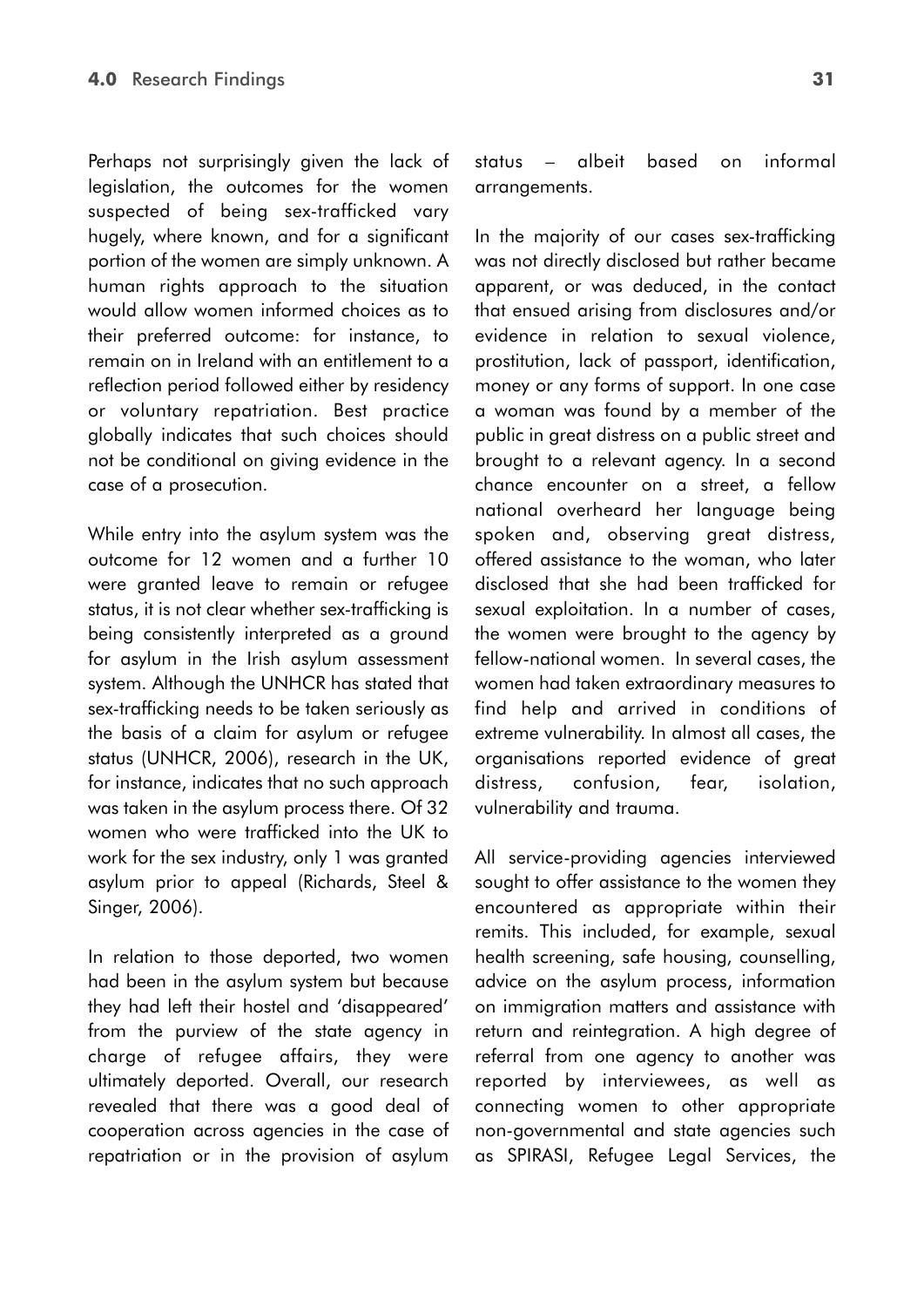Reception and Integration Agency and occasionally the Garda National Immigration Bureau. It was notable however that in response to the question of whether women were prepared to take part in prosecutions only three cases in which women were prepared to talk to Gardaí were mentioned by interviewees. This was corroborated during the interview with the GNIB where a lack of information and 'a failure of persons to report' were identified as barriers to pursuing traffickers. At the time of research, investigations were on-going in relation to one possible prosecution against traffickers.

Also notable was the consensus among interviewees that current service provision to victims of trafficking is ad hoc and underresourced. These points will be returned to in the discussion below and in the closing recommendations of this report.

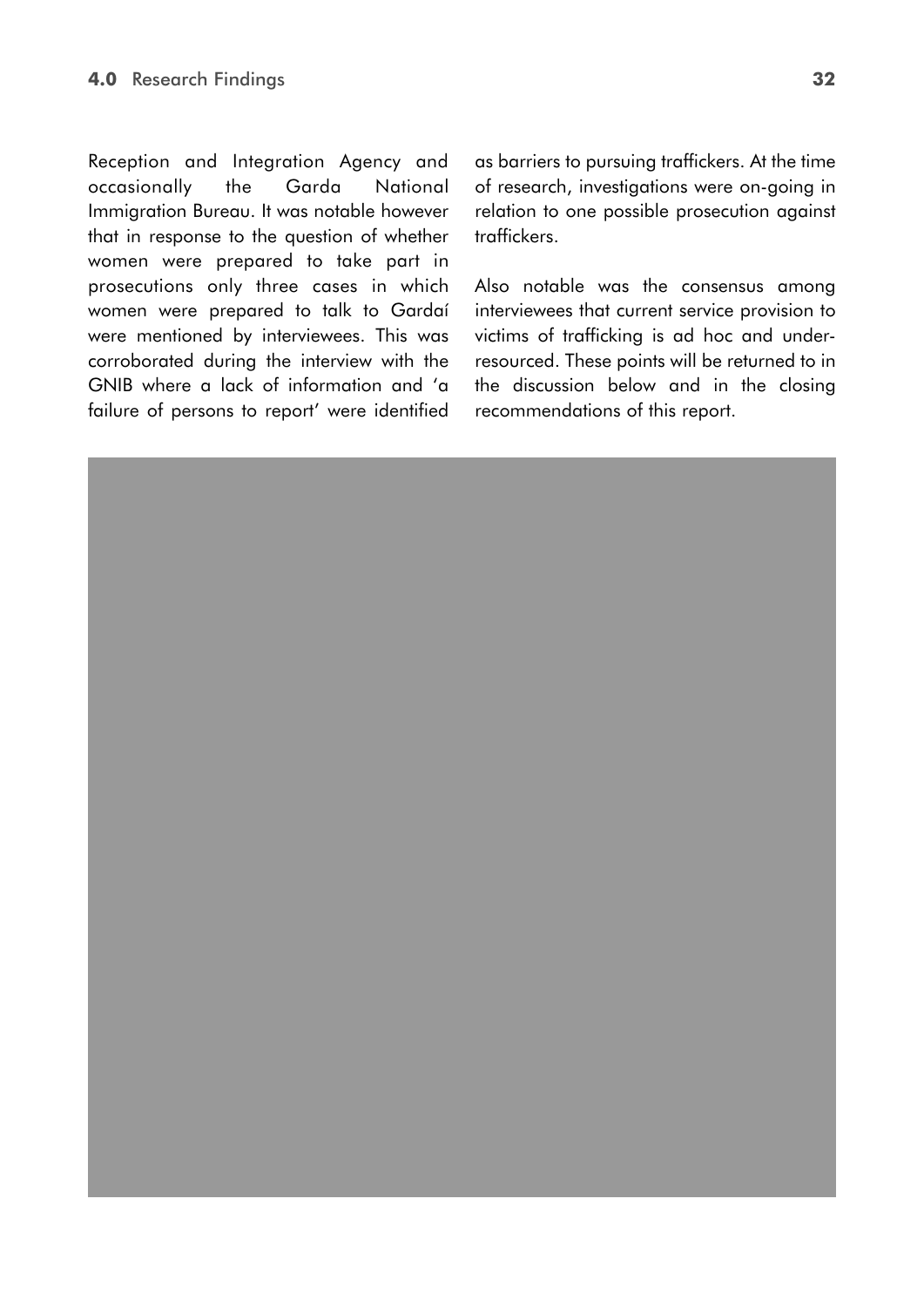## **5.0** Discussion **<sup>33</sup>**

On the basis of the research findings presented above it is probable that trafficking for sexual exploitation into Ireland has been growing over the last six years. Despite being geographically on the margins of Europe and having a relatively small sex industry, Ireland is not exempt from global patterns of trafficking for sexual exploitation. Our research indicates that sextrafficking, in conformity with the pattern elsewhere, is growing at a time when the sex-industry in Ireland is becoming increasingly less amenable to surveillance and monitoring at a state or community level. If we are to understand why there is trafficking for sexual exploitation to the Republic, we must understand the broader inescapability of the globalisation of the sex trade and in particular how this has impacted upon the nature of the Irish sex industry.

Today, Ireland has a sex trade that conforms to the pattern of global sex commerce. Changes in technology, communications and wider liberalisation of the economy, have meant that a lucrative sex-trade exists within the state such as in transactional sex, pornography, sex shops, internet activities and lap-dancing clubs. Irish people now travel abroad for sex tourism in Europe and the developing world. Some women in prostitution now travel to Ireland to work, while others are trafficked here for sexual exploitation. Many of our interviewees corroborated this perception of a globalising sex industry extending into Ireland. They described how the economic boom had brought about the emergence of apartment brothels, lap-dancing as corporate entertainment, and the use of new technologies – mobiles, internet – in the

organisation of the industry here. Increasingly, it appears, the indoor sex industry in Ireland in particular is dominated by non-national women. Again this pattern is one replicated elsewhere. A research project mapping the sex industry in London showed that less than 20 percent of women were from the UK (Dickson, 2004).

This internationalisation of the domestic Irish sex-trade presents particular problems obliquely captured perhaps by the Department of Justice, Equality and Law Reform which has argued that so long as the demand exists, foreign prostitutes will be there. Not least of all, this has implications for state policies to counteract prostitution such as through welfare and housing programmes (DJELR, 1998: 94).

The internationalisation trend does raise the question as to whether the increasing involvement of women from outside Ireland in prostitution always constitutes trafficking. As we saw earlier in the report there is a significant debate on this general question in international literature. Here the ambiguity within the Palermo Protocol as to the relationship between prostitution, exploitation and sex-trafficking poses a challenge.

Our research did uncover, on the one hand, women who were coerced, deceived and physically forced into prostitution in Ireland and kept in conditions approximating slavery. We also uncovered women who came 'voluntarily' to work in the sex industry but experienced deception as to pay and conditions here. Under the Palermo Protocol such cases (because of deception as to the nature of the work) can be considered as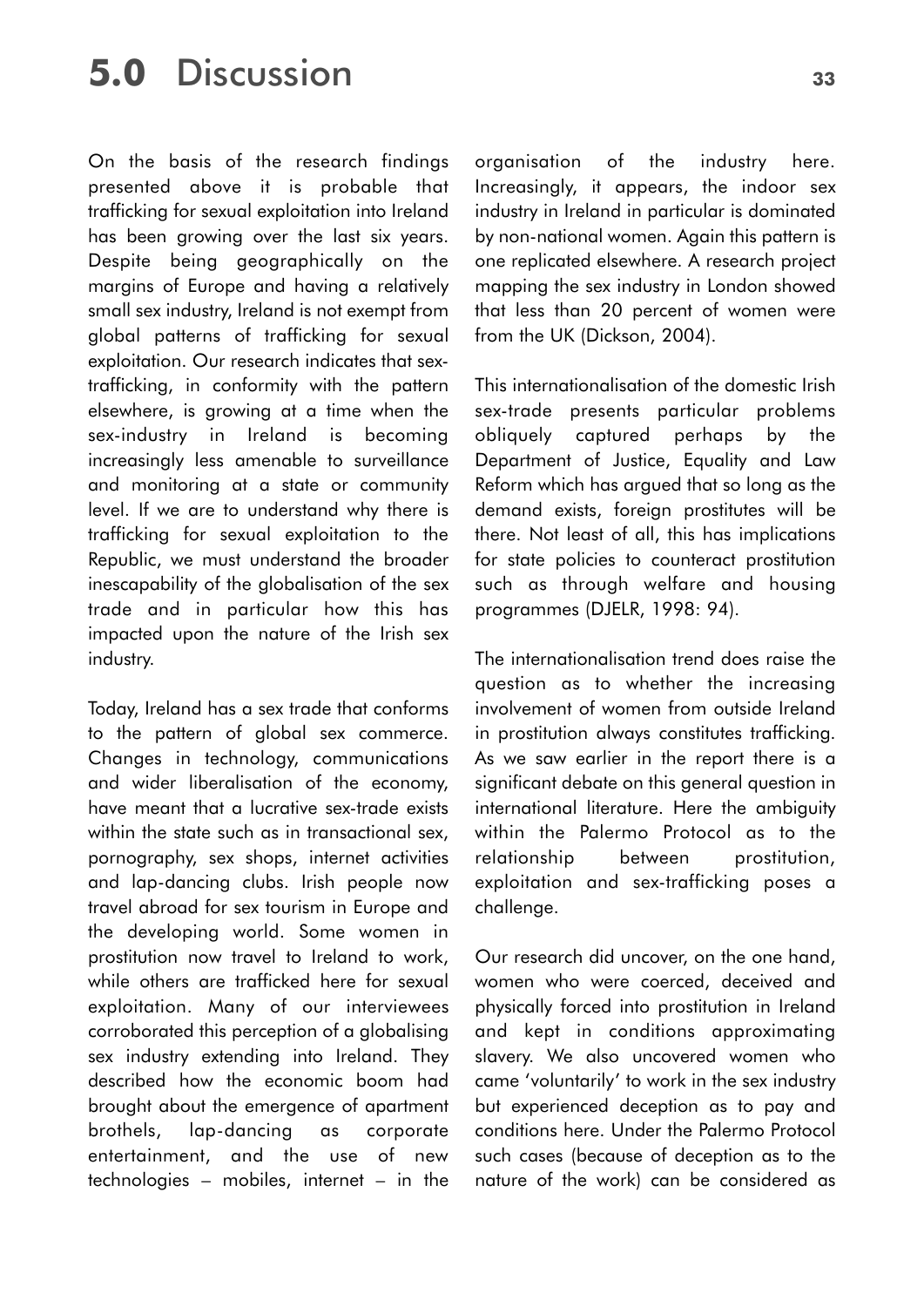trafficked notwithstanding the fact that the women knew they were coming to work in the sex industry. Evidence from the lapdancing club raids, referred to earlier, revealed women who may have been coerced by circumstances in their countries of origin, such as poverty and economic hardship, to work in the sex industry in Ireland. Some of those women returned again to the Irish sex industry having been repatriated following the raids. In one case identified in this research a woman continued to work in the sex-trade in Ireland after she had paid her debts to her traffickers. These scenarios reveal the complexity in relation to definitional limits of trafficking, the blurring of the edges between it and smuggling in human beings and also of the complexities of human situations behind the statistics. Particularly complex is the notion of choice.

We suggest that the evidence we have identified, limited and partial as it may be, captures the multiplicity and complexity of experiences. In a context such as that which is developing in Ireland it is likely that sextrafficking will increase and that the state will be confronted with many such complexities both in terms of the law, law enforcement and responses.

Here we turn to the issue of appropriate responses to the phenomenon. What became obvious through our interviews was that responses to date – legal, political or in terms of service provision – were not sufficient to meet the growing problem.

The statistic presented above revealed 76 probable cases of trafficking for sexual exploitation. Although each of these cases was responded to in some manner by the agencies concerned, all our interviewees noted that service provision is at the moment entirely based on *ad hoc* and discretionary responses. Through working with trafficked women, respondents to our questionnaire were well able to define a series of needs which ought to be met for victims of trafficking, including time for reflection, access to health care, to counselling and trauma services, to secure housing and physical safety, to translation services and to help with clarifying legal status. Yet, in seeking to deal adequately with the complexity of trafficked women's situations, all interviewees implied that there were failings in current service provision. Immediacy of response was not always possible, 'joined-up' thinking and relationships were not assured between agencies and resources were not adequate to meet needs (e.g. the difficulties of finding safe housing).

Underlying these inadequacies in service provision is the absence of a legislative base for assuring the protection of victim's rights, as our discussion above of the current and proposed legislative framework in Ireland made clear. The absence of a legislative base makes for varying responses, inconsistencies and serious gaps in service provision. Long (2005) asserts that the absence of such a framework hinders the process of both securing the safety of the women and securing evidence. She further identifies that there is no systematic and formalised communications system between the state agencies (such as the Gardaí) and intergovernmental agencies (such as the IOM which has a role in repatriation) and non-governmental organisations which,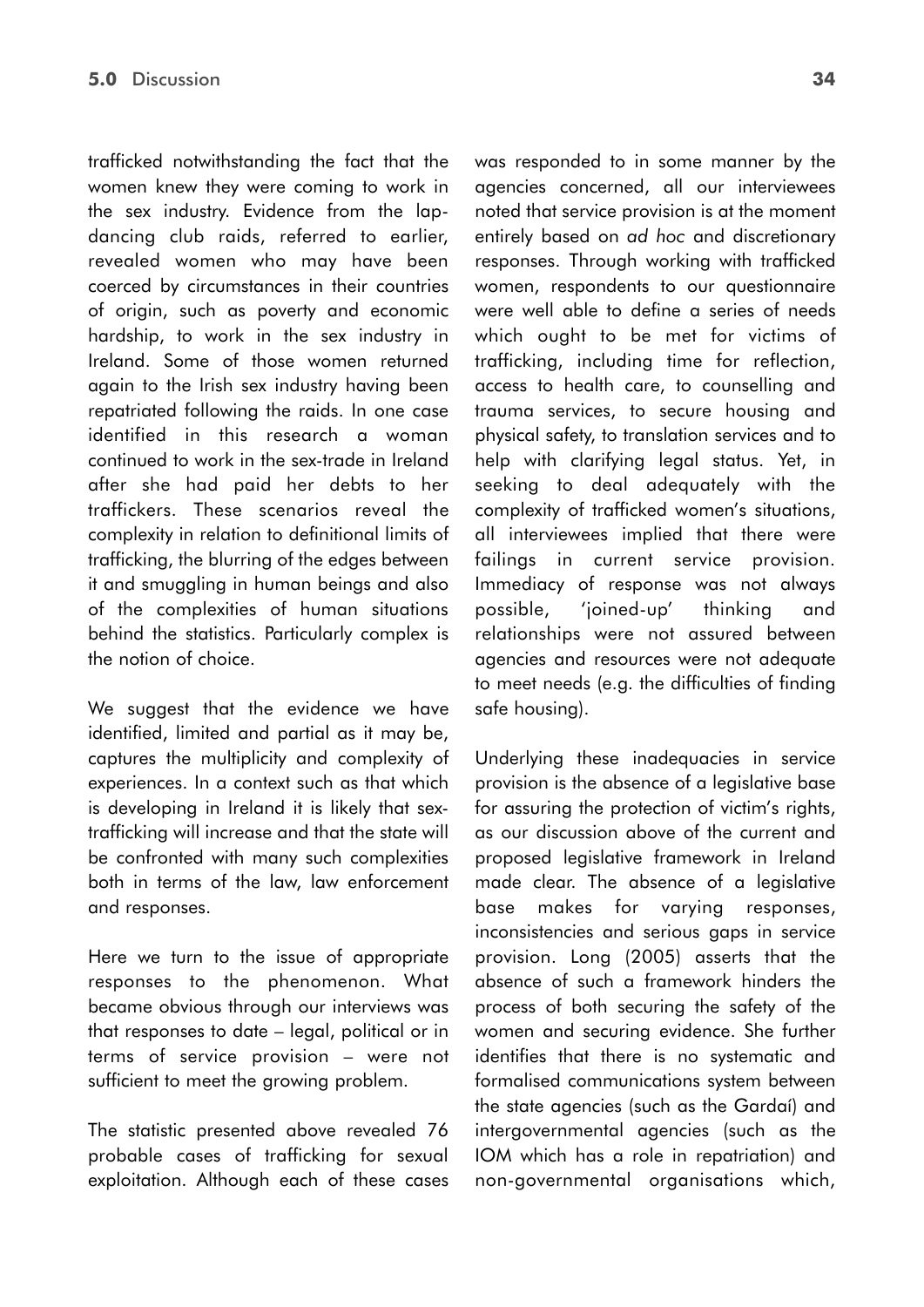currently, have some over-stretched capacity to provide medical care, accommodation and other social and psychological supports.

The claim by the Department of Justice, Equality and Law Reform (DJELR, 2006) that suspected victims of trafficking are treated sympathetically by the Gardaí appears to be generally supported in our research. Indeed, a good working relationship appears to have emerged at a national level, with distinct competences recognised and acknowledged. Cross-referral and collaboration between the various agencies has evolved and all of our informants spoke positively of the relationships that exist, such as the relationships forged through the regular meetings of Ireland en Route. However, these relationships are informally based, do not have the backing of legislation and hence are devoid of appropriate funding mechanisms, supports and statutory institutional frameworks. It is also not clear if this relationship applies equally outside of the national agencies or outside the capital where the GNIB and those specialised Gardaí who deal with vice are located. It is also important to note that taking a discretionary approach does have serious pitfalls with some reported cases receiving less than sympathetic treatment. For example, in one case reported from Sligo in May 2006, one woman found on a premises by Gardaí and believed to have been trafficked to Ireland was sent to Mountjoy jail (*Sligo Champion*, 17.05.06) and in a case highlighted widely in the national media a women who entered a Garda station to complain of trafficking left the station with nowhere to go.

Furthermore, our research revealed that outside of those organisations involved with IeR there is little knowledge of correct procedures, responses, rights and options once a case of sex-trafficking is suspected. Several interlocutors spoke of the need for a nationwide network linked into existing women's and migrants' organisations which could provide instant and comprehensive information and support.

Despite the largely sympathetic response of the Gardaí to victims of trafficking, it remains likely that few women who have experienced trafficking will be willing to enter into cooperation with prosecuting authorities. This is partly caused by the general reluctance of victims of sexual violence to enter into the intrusive and public legal system but is compounded in cases of trafficking by on-going fear of traffickers for the women and their families and the irregular migration situation many trafficking victims find themselves in. Again the current legal vacuum for trafficking victims exacerbates this situation. Without any guarantees of rights to reflection time or vital supports and fearing deportation, victims are understandably unwilling to testify. As one interviewee said, she would have difficulty encouraging women to consider prosecution given the lack of clarity about outcomes for them.

The rise of trafficking as a global phenomena is linked to the effect and processes of globalisation and in this context, there is much that is beyond the reach of any state. No state can be disconnected from both flows of peoples and flows of information, images and services on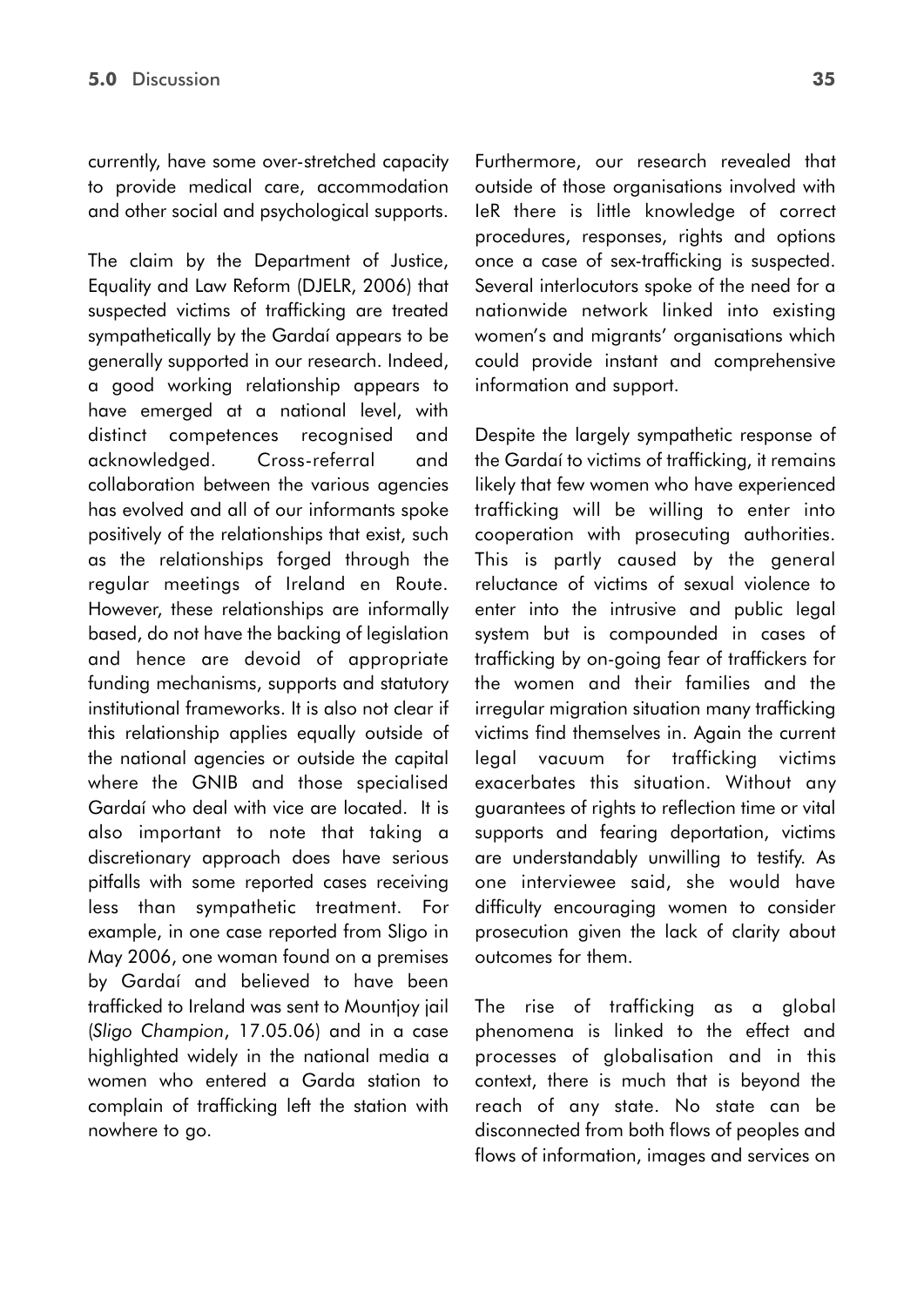the internet. Of the three principal elements involved in the growth of the phenomenon of human trafficking, vulnerability of women to traffickers, demand and organised crime, any state must tackle each if it wishes to address sex-trafficking. Realistically speaking, the state's capacity to have an impact on each element is limited. While aid and trade policies can have an impact on the vulnerability of women in east and central Europe, Africa or Asia, the sphere of action is limited here. Hence, it is in addressing both remaining elements that individual states can be most effective.

Research underlines the importance of combining theoretical insight and factual evidence in advance of developing policy responses to avoid measures to combat trafficking (and smuggling) which may not work and may have unintended consequences (Salt, 2000: 31). While tackling the demand side of the sex trade is a factor and must be considered by any policy-makers, research into the relationship between human trafficking and the demand for sexual services has highlighted that there are three distinct factors are at play in this relationship. These are a) the unregulated nature of the market within which migrant sex workers are located, b) the abundant supply of exploitable labour and c) the 'power and malleability of social norms regulating the behaviour of employers and clients' (Anderson and O'Connell Davidson, 2003: 5). Several of our interviewees

expressed a preference for the Swedish legislative model which seeks to abolish prostitution and prevent trafficking by criminalising the clients of women in prostitution. To this effect, a call has been made for the Irish state to crack down hard on users of prostitution in Ireland (*Irish Times*, 05.07.07) as a way of addressing sex-trafficking. But its efficacy in achieving that goal and its consequences for both sextrafficked and other women in prostitution are still under debate in international academic research and need to be clearly established in advance. A report commissioned by the Norwegian government to examine the impact of differing approaches to the sex industry in Holland and Sweden concluded that in the case of Sweden the abolitionist approach to prostitution has reduced the number of women on the streets but may have had unintended consequences such as sending the industry further underground and thereby increasing women's vulnerability. In addition, enforcement of prohibition has proved difficult and created evidential challenges (Stridbeck, 2004).

Finally, so little is known about the sex industry in Ireland, the user groups, the relationship between supply and demand and the relationship between policing, the law, sentencing and the industry, that presumptions about causality may be illadvised.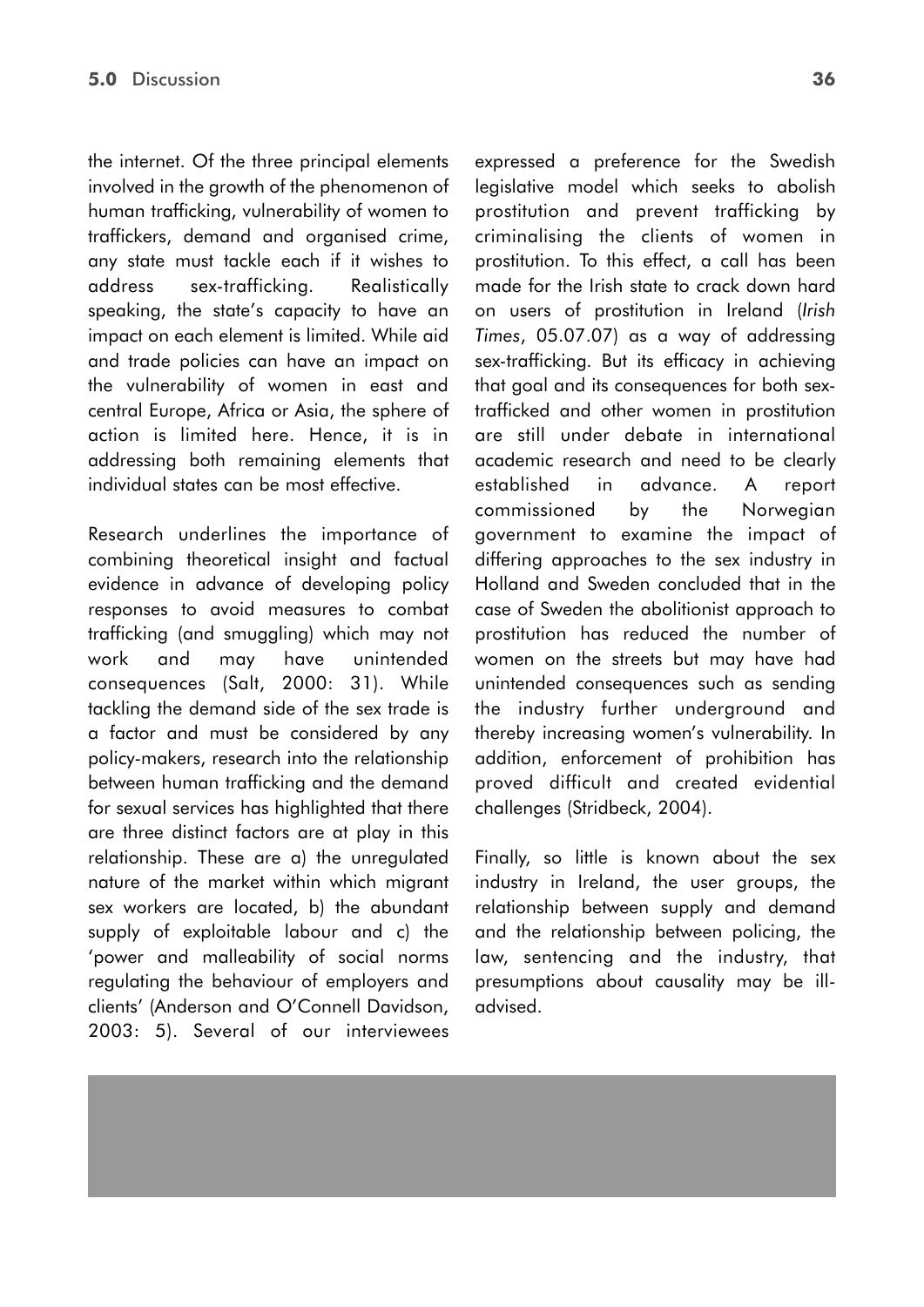## **6.0** Conclusion and **<sup>37</sup>** Recommendations

This research report has documented the evidence of sex-trafficking of women into Ireland and the lack of a comprehensive response on the part of the state rooted in, we suggest, the state's failure to promulgate appropriate legislation. The report has also documented the way in which sets of informal relationships between the state and non-state sector and across civil society have emerged to fill the gap.

Despite their best efforts, however, NGOs (and indeed the state sector) are operating in a legal and policy vacuum. All our interlocutors concluded with one overarching point: that legislation covering sex-trafficking into Ireland was urgently needed.

However, a second priority, echoed in a majority of cases, was for legislation which resisted the temptation to adopt a purely law enforcement approach to the issue and emphasised instead the human rights dimensions of sex–trafficking. Based on the evidence to date, however, the Irish state is eschewing the latter in favour of an approach to sex-trafficking which prioritises the state's concerns for border security and law enforcement.

If our research prompts a single conclusion it might be that sex-trafficking is primarily a crime against women and one which places those women in extreme conditions. Thus while prosecution is clearly important it must be balanced with concerns for protection and prevention.

On the basis of our research findings and our considerations of the context in Ireland,

supported by a literature review, we make the following 12 recommendations.

### **Legislation**

*Recommendation 1:* That Ireland urgently acts on its obligations under international law and implements legislation which will allow it to ratify its signing of the UN's Palermo Protocol and the Council of Europe Convention on Action Against Trafficking in Human Beings. This would imply incorporating an internationally recognized definition of human trafficking into Irish law (thus ending the current legislative confusion between smuggling and trafficking), determining measures to combat trafficking and defining measures to protect victims' rights.

*Recommendation 2:* That Ireland reflects best international practice and locates the rights of victims as central to this legislative response. In particular the human rights standards delineated in Chapter Three of the Council of Europe Convention should be legislated for including: the rights of victims to psychological and material assistance and access to the labour market; the establishment of 30 day recovery and reflection periods not conditional on cooperation with prosecuting authorities; the possibility of a residence permit thereafter; access to legal redress; the possibility of compensation; and repatriation only in circumstances where the rights, safety and dignity of that person are assured.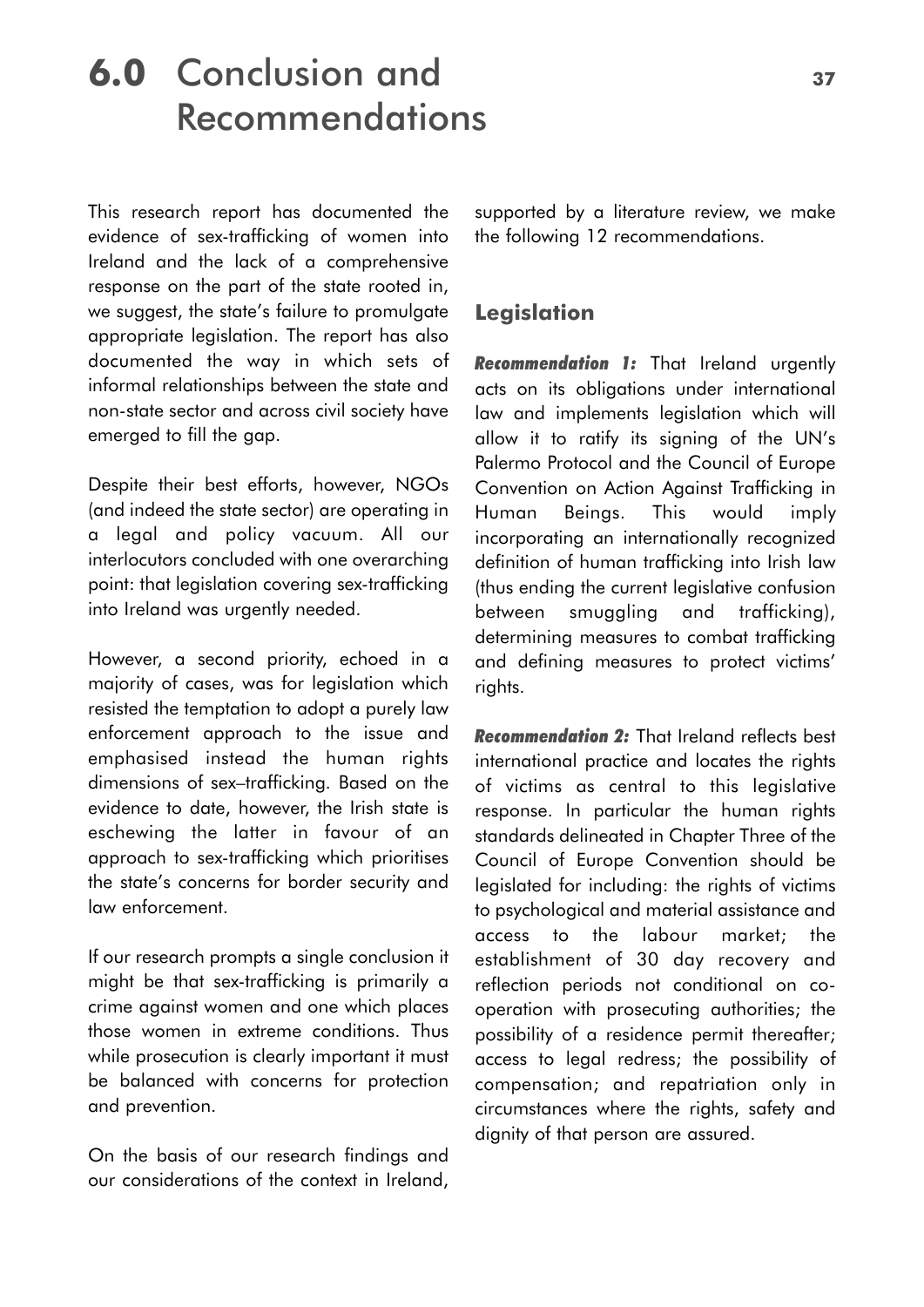### **Policing**

*Recommendation 3:* That Ireland must maintain and augment international policing links such as those with EUROPOL and the UK Human Trafficking Centre, particularly given that one of the principle obstacles to tackling trafficking in persons has been the lack of communication and cooperation between national police forces (Gallagher, 2001: 979). This could lead to important mutual assistance across national boundaries in the taking of evidence, the issuing of arrest warrants and agreement on investigative techniques (Gallagher, 2001: 979-980).

*Recommendation 4:* That Garda training programmes, 'such as that offerred on an interagency basis at Templemore Garda Training College, are enhanced and augmented. For example further training in relation to the identification of victims of trafficking and the ethical treatment of such victims should be pursued using internationally tried and tested guidelines.<sup>14</sup>

*Recommendation 5:* That a mechanism which ensures 'joined up thinking' is implemented in order to ensure adequate protection, immediacy of help and best use of resources between service-providing NGOs and between such NGOs and state agencies. Specifically, that a National Referral Mechanism on trafficking, as advocated by the Organisation for Security and Co-

operation in Europe for all its member states, should be established in order to formalize these relationships. A National Referral Mechanism (see diagram in Appendix 4) is a 'co-operative framework through which state actors fulfill their obligations to protect and promote the human rights of trafficked persons, co-ordinating their efforts in a strategic partnership with civil society'. The structure of a NRM involves the appointment of a national coordinator on trafficking supported by a round table of all key stakeholders (OSCE, 2004).

**Recommendation 6:** That the state provides increased resources to each agency currently providing services to trafficked women in order to ensure better provision and to secure the rights of trafficked women and that consideration is given as to whether a service dedicated solely to trafficking victims (such as the Poppy Project in the UK) is required in the Irish context. Such as assessment could be made in the context of the National Referral Mechanism

### **Prevention**

*Recommendation 7:* That, subject to positive evaluation, Irish Aid should increase support for denominated programmes aimed at preventing trafficking in women. Ireland has already directed funding through Irish Aid to prevention programmes in states from which trafficking occurs, for example, through an

**<sup>14</sup>** The Organization for Security and Cooperation in Europe offers one example of identification guidelines in its report National Referral Mechanisms (OSCE 2004). Another can be found in the IOM's AGIS training work, see www.belgium.iom.ing/AGIS2004/PDF/Peter%20Bryant Identification%20 methods%20for%20trafficking%20victims.pdf. The World Health Organisation also offers ethical guidelines for interviewing victims of trafficking, see Cathy Zimmerman and Charlotte Watts (2003).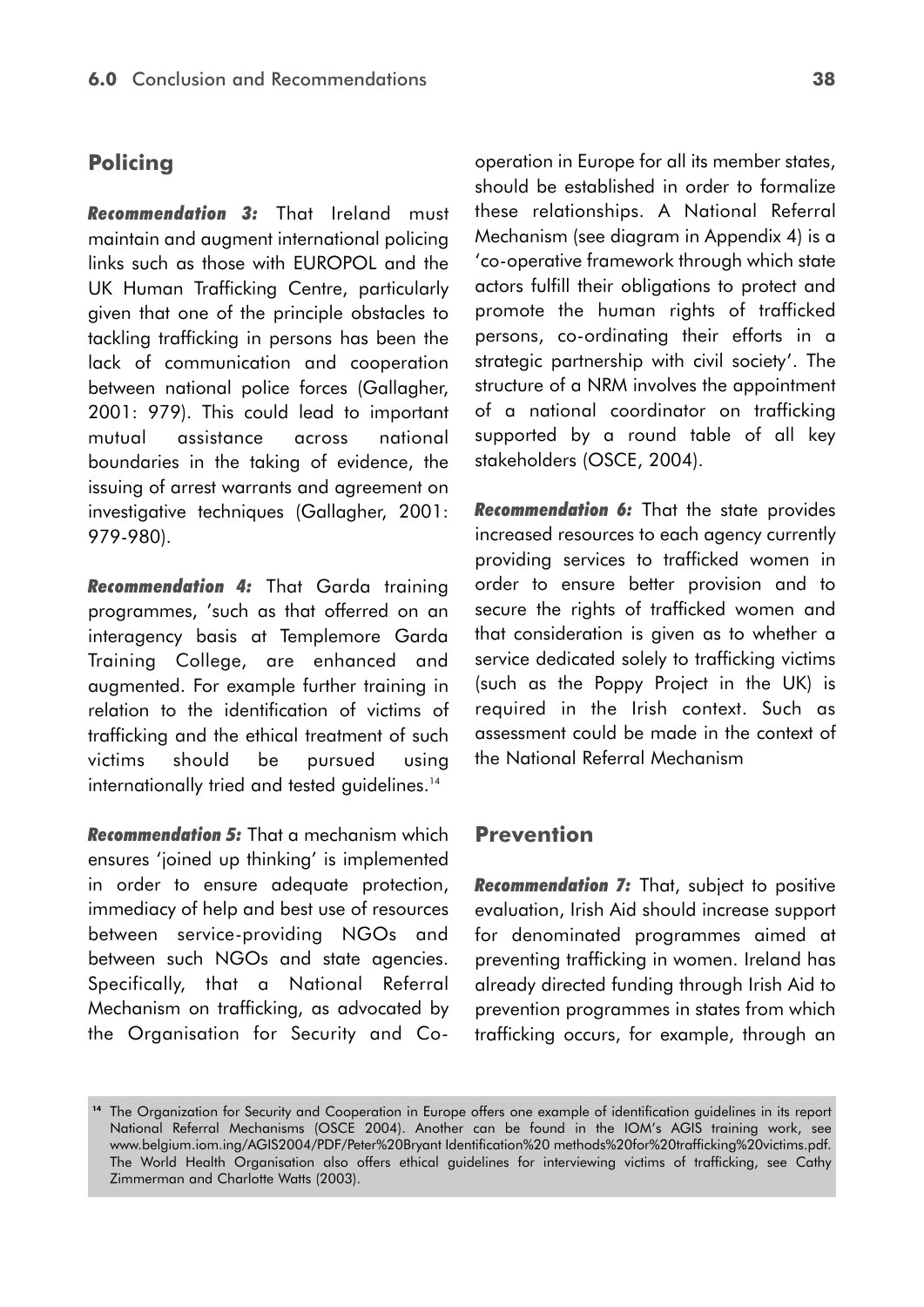ILO programme aimed specifically at reducing and eventually eradicating the trafficking of women in Moldova, Albania and Ukraine<sup>15</sup>

*Recommendation 8:* That Ireland follows the lead of the Italian government which will allocate 25 percent of all assets confiscated to assist poorer UN member states in the implementation of the Palermo Protocol (Potts, 2003: 241-2).

*Recommendation 9:* That Ireland ensures that its peace-keeping troops and members of the Garda Síochana when deployed in overseas UN and other missions are fully trained in relation to trafficking issues.

### **Research**

*Recommendation 10:* that consideration should be given to the establishment of an office of National Rapporteur on Trafficking, based on the model developed in the Netherlands. There the Rapporteur has the remit to collect both qualitative and quantitative information on the broad issue of trafficking (data on existing rules and regulations, preventative activities, police investigation, public prosecution and victim protection and assistance), and to report on a regular basis to the government, thus uncovering and exposing trends. Such reports should include recommendations for improvement of the policy pursued.

*Recommendation 11:* That research is funded to provide a comprehensive mapping and analysis of the Irish sex industry to include issues of the relationship between policing, sentencing and policy and user groups to fill a gap in knowledge about the context within which sex-trafficking occurs.

*Recommendation 12:* that comparative research is undertaken to explore (1) which models of service provision constitute best practice and (2) which legislative approaches towards prostitution are most effective in combating sex-trafficking throughout Europe.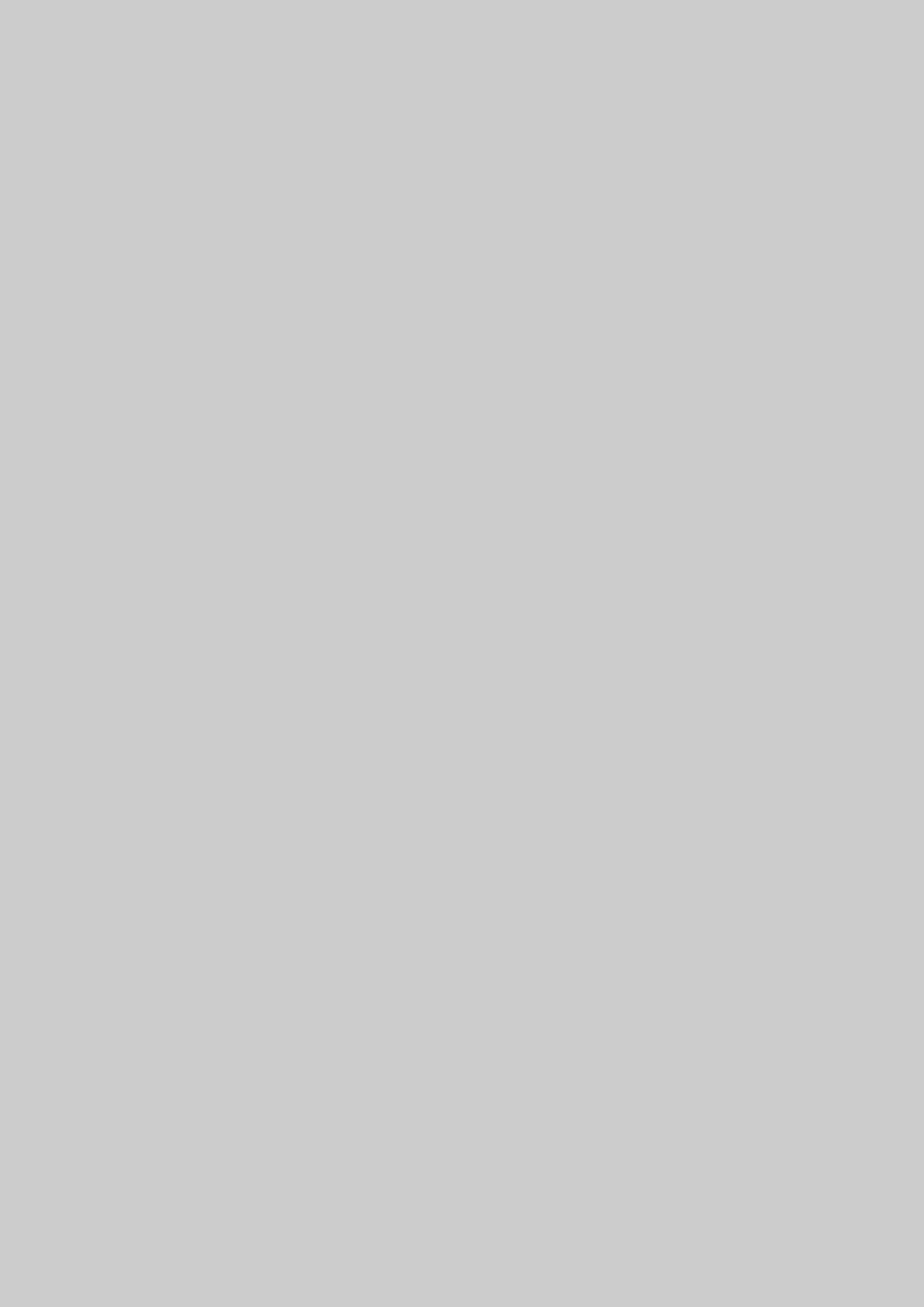- Agustín, Laura María (2007) *Sex at the Margins: Migration, Labour Markets and the Rescue Industry*, London: Zed Books.
- Anderson, Bridget and O'Connell Davidson, Julia (2003) *Is Trafficking in Human Beings Demand Driven? A Multi-Country Pilot Study*, Geneva: IOM Migration Research Series, No. 15.
- Bacik, Ivana (2004) *Kicking and Screaming: Dragging Ireland into the 21st Century*, Dublin: O'Brien Press.
- Bailey, Sgt. Alan (2004) 'Operation Quest; an Overview', paper at seminar *Women and the (Globalised?) Sex Industry in Ireland*, NUI Galway, November 12th.
- Conroy, Pauline (2003) *Trafficking in Unaccompanied Minors in Ireland*, Dublin: International Organisation for Migration.
- Coontz, Phyllis and Griebel, Catherine (2004) 'International Approaches to Human Trafficking: the Call for a Gender-Sensitive Perspective in International Law', *Women's Health Journal*, Vol. 4: 47-58.
- Council of Europe Convention on Action Against Trafficking in Human Beings (2005), *Explanatory Report*, http://conventions.coe.int/Treaty/EN/Reports/html/197.htm#FN/.
- Dickson, Sandra (2004) *Sex in the City: Mapping Commercial Sex across London*, London: The Poppy Project.
- Department of Justice, Equality and Law Reform (DJELR) (1998) *The Law on Sexual Offences: A* **Discussion Paper**, Dublin: Government Publications.
- Department of Justice, Equality and Law Reform (2006) *Report of Department of Justice Equality and Law Reform and An Garda Síochána Working Group on Trafficking in Human Beings*, Dublin: DJELR.
- Dudley, Rebecca (2006) *Crossing Borders: Preliminary Research on Human Trafficking in Northern Ireland*, Belfast: Women's Aid Federation Northern Ireland.
- Egan, Suzanne (2004) 'Trafficking in Women and Girls', paper presented at the Department of Foreign Affairs *Sixth Annual NGO Forum on Human Rights*, Croke Park, Dublin December 4th.
- Egan, Suzanne (2007) 'Trafficking in Ireland: The Need for a Victim-Centred Approach', keynote lecture at *The European Slave Trade: Character, Causes, Challenges*, Trinity College Dublin, July 5th.
- European Parliament Directorate-General for Research (2000) *Trafficking in Women*. Working Paper, Civil Liberties Series, Brussels: LIBE 109 EN, 3-2000.
- Feingold, David (2007) 'It's Their Culture to Sell Their Children: Structural Vulnerability, Trafficking and Social Exclusion', keynote lecture at *The European Slave Trade: Character, Causes, Challenges*, Trinity College Dublin, July 3rd.
- Foran, Deirdre and O'Neill, Mary (1996) *EUROPAP Country Report on Ireland* (European Intervention Projects, AIDS Prevention for Prostitutes) available at www.EUROPAP.org.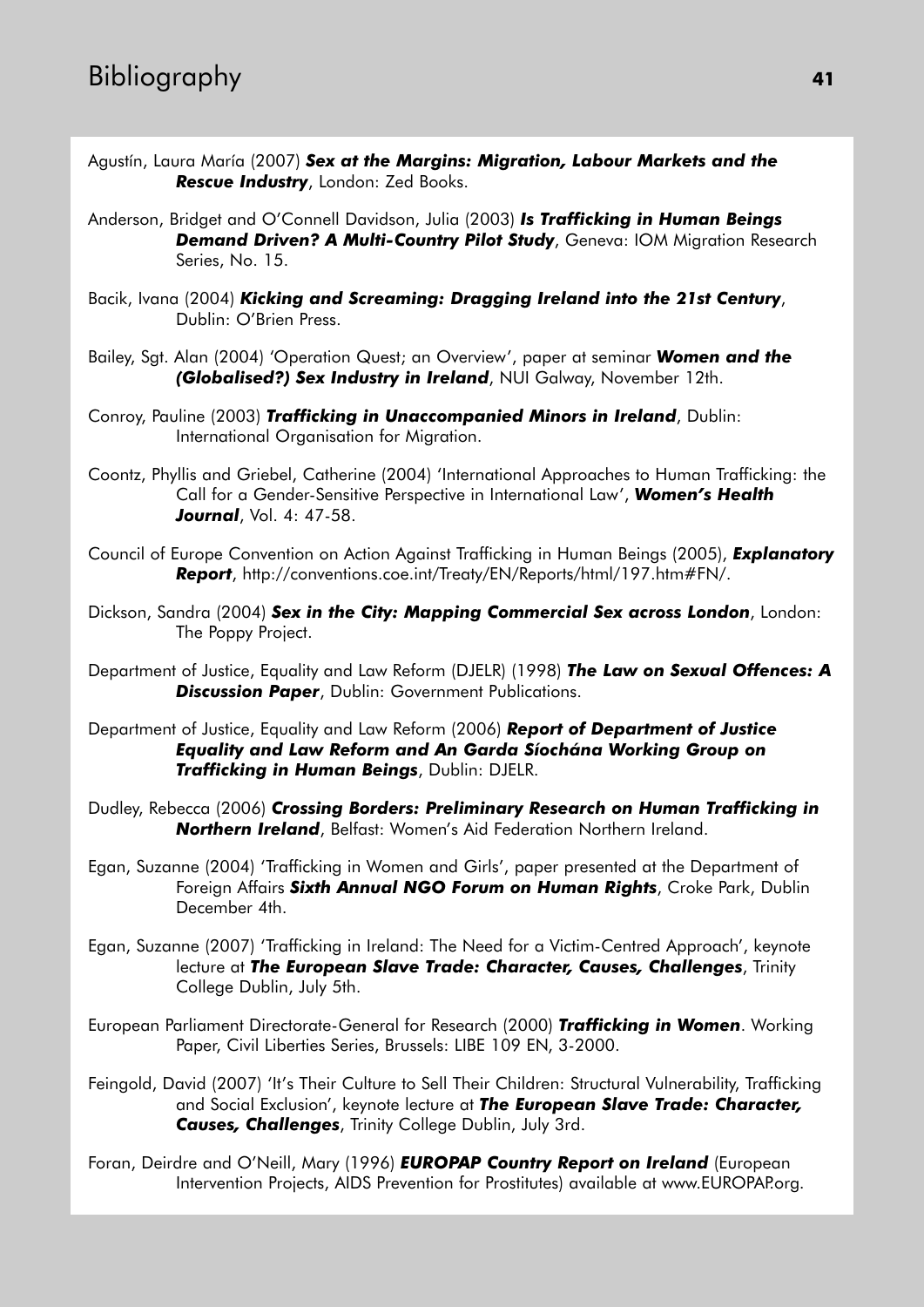- Gallagher, Anne (2001) 'Human Rights and the New UN Protocols on Trafficking and Migrant Smuggling: A Preliminary Analysis', *Human Rights Quarterly*, vol.23: 975-1004.
- Geddes, Andrew (2005) 'Chronicle of a Crisis Foretold: The Politics of Irregular Migration, Human Trafficking and People Smuggling in the UK', *British Journal of Politics and International Relations* vol. 7 no. 3: 324-339.
- Haughey, C and Bacik, Ivana (2000) *Final Report: A Study of Prostitution in Dublin*, Dublin: Law School TCD/Department of Justice, Equality and Law Reform.
- Irish Human Rights Commission (2007) *Observations on the Scheme for the Criminal Justice (Trafficking in Persons and Sexual Offences) Bill, 2006*, Dublin: Irish Human Rights Commission.
- Jordan, Ann (2002) *The Annotated Guide to the Complete UN Trafficking Protocol*, Washington, DC: Global Rights.
- Kelly, Liz (2002) *Journeys of Jeopardy: A Commentary on Current Research on Trafficking of Women and Children for Sexual Exploitation within Europe*, IOM Migration Research Series, no.11, Geneva: IOM.
- Kelly, Liz (2005) 'You Can Find Anything You Want: A Critical Reflection on Research on Trafficking in Persons within and into Europe" in IOM, *Data and Research on Human Trafficking: A Global Survey*, Geneva: IOM.
- Kelly, Liz and Regan, Linda (2000) *Stopping Traffic: Exploring the Extent of, and Response to,Trafficking in Women for Sexual Exploitation in the UK*, Police Research Series, Paper 125, PRCU, London: Home Office.
- Kempadoo, Kemala and Doezema, Jo (1998) *Global Sex Workers: Rights, Resistance, Redefinition*, London: Routledge.
- Kyle, David and Koslowski, Ray (2001) *Global Human Smuggling: Comparative Perspectives*, Baltimore: John Hopkins University Press.

Levine, June and Madden, Lynn (1993) *Lynn: A Story of Prostitution*, Dublin: Attic Press.

- Lyons, Mary (ed.) (1995) *The Memoirs of Mrs. Leeson: Madam, 1727-1797*, Dublin: The Lilliput Press.
- Long, Julia (2005) *'Al is for to Selle': An investigation into the Trafficking of Women into Ireland for Purposes of Commercial Sexual Exploitation*, MA Thesis submitted in partial fulfillment for MA in Women's Studies, University College Dublin.
- Luddy, Maria (1990) 'Prostitution and Rescue Work in Nineteenth-Century Ireland' in Maria Luddy and C. Murphy (eds.) *Women Surviving*, Dublin: Poolbeg.
- McDonnell, RJ et al (1998) 'Health Risk Profile of Prostitutes in Dublin', *International Journal of STDs and AIDs*, Vol. 9: 485-488.

Mooten, Nalinie (2006) *Making Children Visible*, Dublin: Irish Refugee Council.

Mullins, Dave (1995) *Ladies of the Kasbah*, London: Little Brown and Company.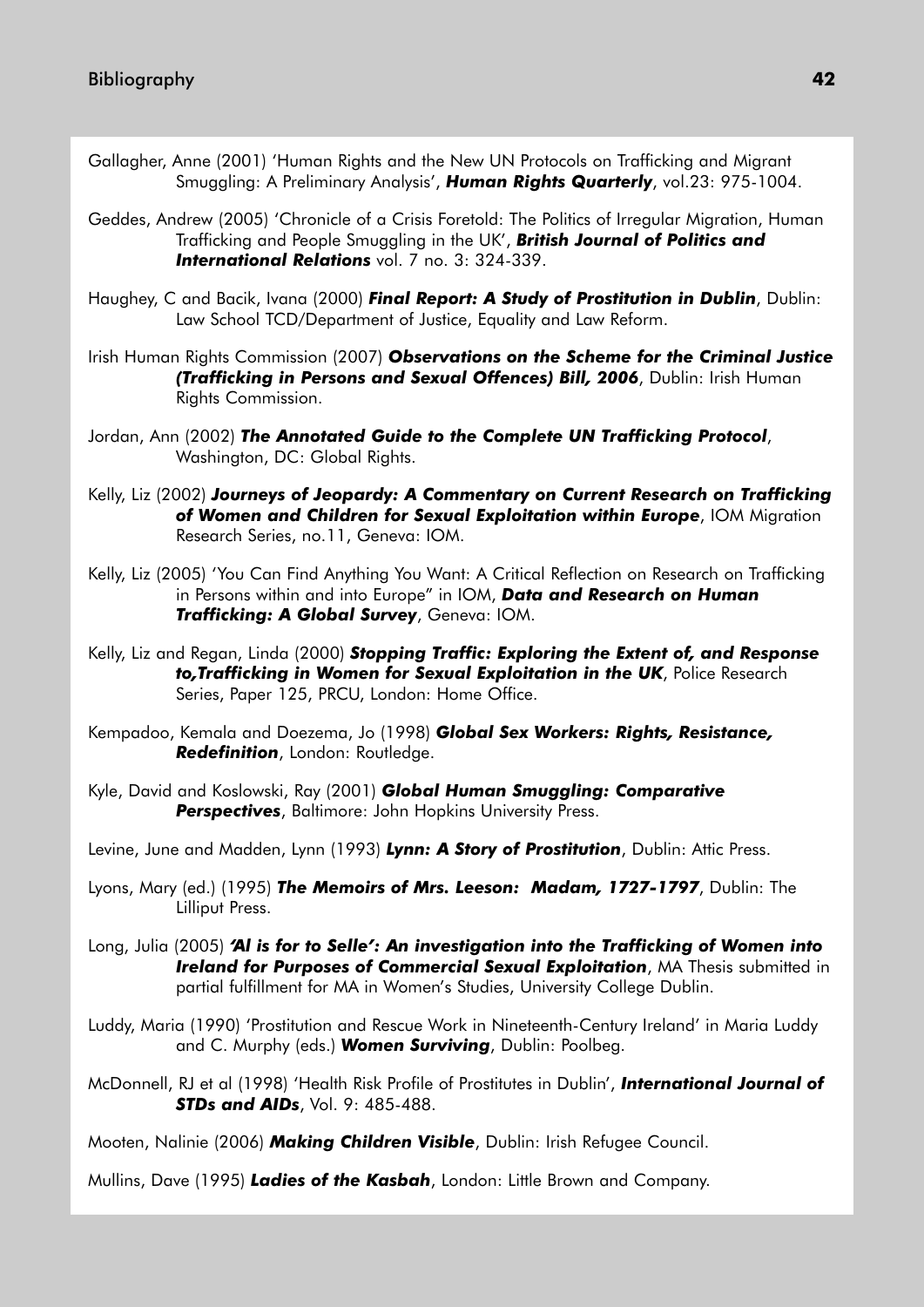O'Connell Davidson, Julia (2006) *Prostitution, Power and Freedom*, Cambridge: Polity Press.

- O'Connor, Ann-Marie (1995) *The Health Needs of Women Working in Prostitution in Ireland*, Dublin: Eastern Health Board.
- O'Connor, Monica (2004) *National Observatory on Violence Against Women: First Country Report from the Republic of Ireland*, Brussels: European Women's Lobby http://www.womenlobby.org/SiteResources/data/MediaArchive/Violence%20Centre/Nati onal%20Reports/nation-ob-ireland.pdf
- O'Connor, Monica and Healy, Gráinne (2006) *The Links Between Prostitution and Sex-Trafficking: A Briefing Handbook*, http://www.womenlobby.org/SiteResources/data/MediaArchive/Violence%20Centre/New s/handbook.pdf
- O'Malley, Thomas (1996) *Sexual Offences: Law Policy and Punishment*, Dublin: Roundhall, Sweet and Maxwell.
- O'Neill, Mary and O'Connor, Ann-Marie (1999) *Outreach Work with a 'Hard to Reach Group': Drug-using Women Working in Prostitution*, Dublin: Eastern Health Board.
- OSCE (2004) *National Referral Mechanisms: Joining Efforts to Protect the Rights of Trafficked Persons: A Practical Handbook*, Warsaw: Organisation for Security and Cooperation in Europe, Office for Democratic Institutions and Human Rights.
- Potts, LeRoy G. Jr. (2003) 'Global Trafficking in Human Beings: Assessing the Success of the United Nations Protocol to Prevent Trafficking in Persons', *The George Washington International Review*, Vol. 35: 227-249.
- Raymond, Janice (2004) *Public Hearing on "The Impact of the Sex Industry in the EU", Committee on Women's Rights and Equal Opportunities, European* **Parliament**, January 19th (available at http://www.catw.org publications).
- Regan, Linda (2007) 'International Experiences', paper given at Immigrant Council of Ireland *Research Roundtable on the Sex-Trafficking of Women*, Dublin, May 24th.
- Reynolds, Paul (2003) *Sex in the City: The Prostitution Racket in Dublin*, Basingstoke and Oxford: Pan Macmillan.
- Richards, S., Steel, M. & Singer D., (2006) *Hope Betrayed: An analysis of Women Victims of Trafficking and Their Claims for Asylum*, London: EAVES/The Poppy Project.
- Ruhama (2005) *The Next Step Initiative: Research Report on Barriers Effecting Women in Prostitution"*, Dublin: TSA Consultancy/Ruhama.
- Ryan, Lorna (1997) *Reading the Prostitute: Appearance, Place and Time in British and Irish Press Stories of Prostitution*, Aldershot: Ashgate.
- Salt, John (2000) 'Trafficking and Human Smuggling: A European Perspective', *International Migration*, Special Issue, IOM: 31-56.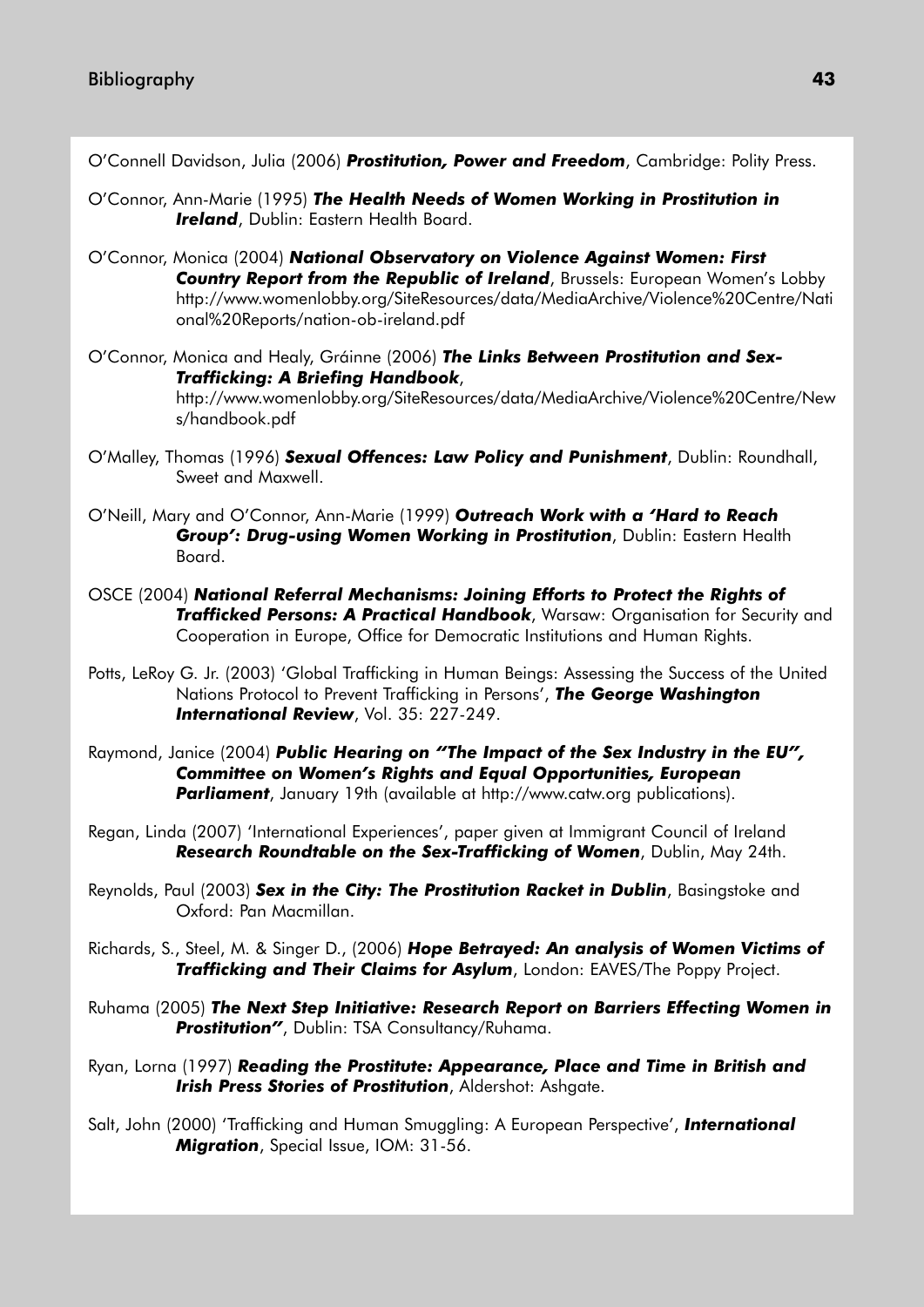- Stridbeck, Ulf (ed.) (2004) *Purchasing Sexual Services in Sweden and the Netherlands: Legal Regulation and Experiences*, Oslo: Working Group on the Legal Regulation of the Purchase of Sexual Services, Report G-0367, Ministry of Justice and Police Affairs.
- UN (Palermo) Protocol to Prevent, Suppress and Punish Trafficking in Human Beings (2000), http://www.unodc.org/unodc/en/trafficking\_protocol.html.
- UNHCR (2006) *Guidelines on International Protection*, Geneva: UNRA HCR/GIP/06/07.
- United Nations Office on Drug and Crime (UNODC) (2006) *Trafficking in Persons: Global* **Patterns**, Geneva: United Nations.
- US Department of State (2006) *Trafficking in Persons Report,* www.state.gov/g/tip/rls/tiprpt/2006.
- van den Anker, Christien (ed.) (2004) *The Political Economy of New Slavery*, Basingstoke: Palgrave McMillan.
- van Impe, Kristof (2000) 'People for Sale: the Need for a Multidisciplinary Approach to Human Trafficking', *International Migration* Special Issue 2000/1, IOM: 113-131.
- Ward, Eilís (2004) 'Lap-dancing in the New Europe the Case of Ireland', paper presented to the Political Studies Association *Women in Politics Conference*, Queens University Belfast, February 21st.
- Ward Eilís and Wylie, Gillian (2007) 'Researching the Trafficking of Women into Ireland for the Purposes of Sexual Exploitation', paper presented at *European Slave Trade Conference*, Trinity College Dublin, July 5th.
- Weitzer, Ronald (ed.) (2000) *Sex for Sale: Prostitution, Pornography and the Sex Industry*, London and New York: Routledge.
- Wylie, Gillian (2006) 'Doing the Impossible? Collecting Data and Measuring the Extent of Trafficking' in Christien van den Anker and Jeroen van Doomernick (eds.) *Trafficking and Women's Rights*, Basingstoke: Palgrave, MacMillan.
- Wylie, Gillian (2007) 'Trafficking in Human Beings' in Jan Arte Scholte and Roland Robertson (eds.) *Encyclopaedia of Globalisation*, New York: MTM Publishers.

Zimmerman, Cathy and Watts, Charlotte (2003) *WHO Ethical and Safety Recommendations for Interviewing Trafficked Women*, Geneva: World Health Organisation.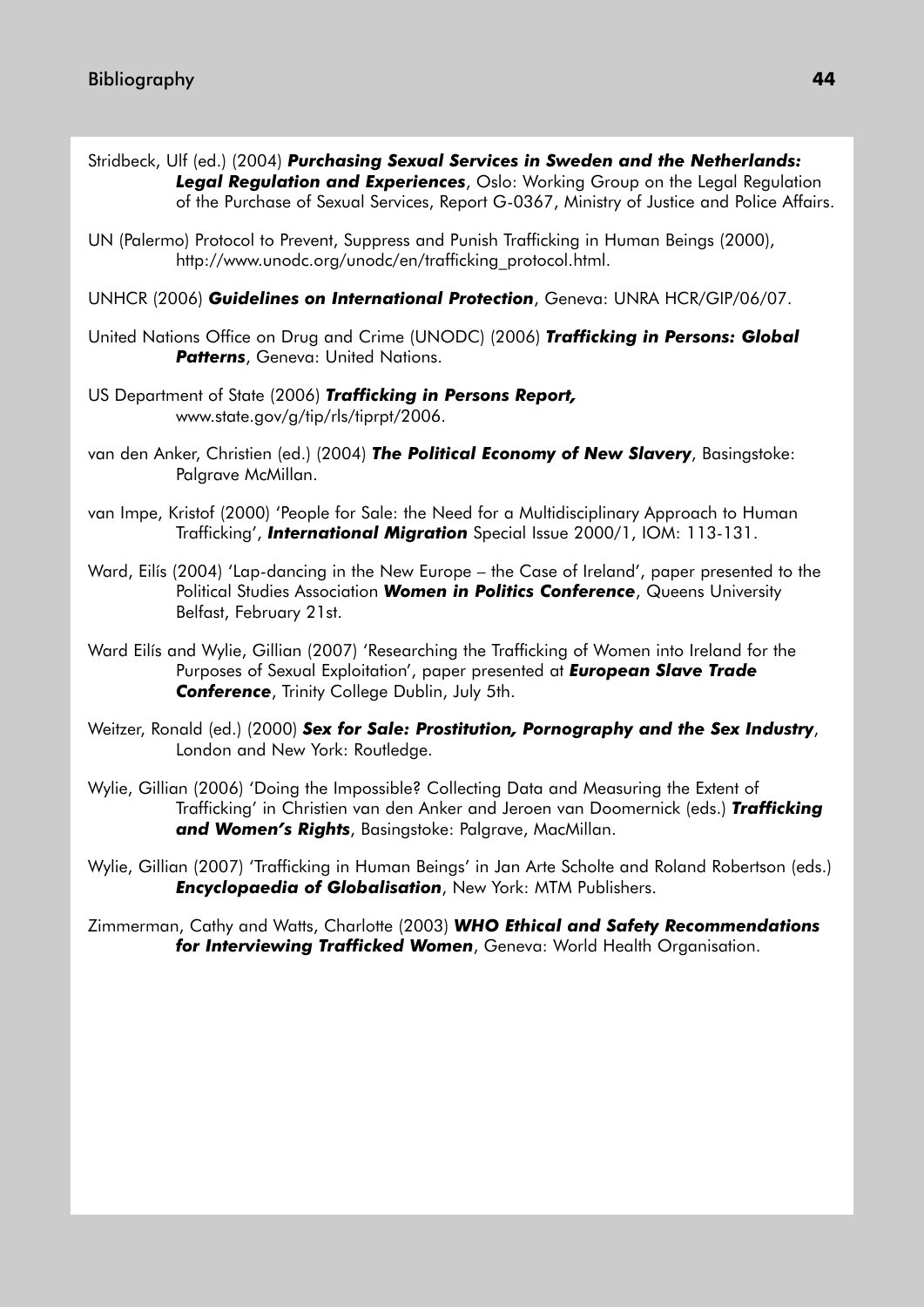The following organisations from Ireland en Route participated in our research: Cairde, Garda National Immigration Bureau, Immigrant Council of Ireland, International Organisation for Migration, Irish Refugee Council, Mercy Justice Office, Ruhama, Sexual Violence Centre Cork, Women's Aid and the Women's Health Project. In addition we interviewed the Chaplain of the Dochas Centre, Doras Luimní, Edmund Rice Support and Information Unit, Waterford, Galway Rape Crisis Centre, Operation Quest, Sligo Rape Crisis Centre and the Waterside Hostel (COPE), Galway.

### Appendix Two

In 1999 the year prior to the introduction of new categories for reporting crimes in Ireland there were no offences of Brothel Keeping reported or known to the Gardaí and the crime of 'Prostitution' did not appear in the reported

statistics. From the year 2000 on, 'Brothel Keeping' and 'Prostitution' were recorded annually. The tables below set out the statistics over the period 2000 – 2005.

|                                                    | 2000           | 2001           | 2002           | 2003           | 2004           | 2005           |
|----------------------------------------------------|----------------|----------------|----------------|----------------|----------------|----------------|
| No. OF<br><b>REPORTED/KNOWN</b><br><b>OFFENCES</b> | 8              | 5              | $\overline{2}$ | 6              | 6              | $\overline{7}$ |
| No. OF<br><b>PROCEEDINGS</b><br><b>BEGUN</b>       | $\mathbf{1}$   | $\overline{2}$ | $\mathbf{1}$   | $\overline{2}$ | $\overline{0}$ | $\overline{1}$ |
| No. OF<br><b>CONVICTIONS</b>                       | $\overline{0}$ | $\overline{3}$ | $\mathbf 0$    | $\overline{0}$ | $\overline{0}$ | $\overline{0}$ |
| <b>No. OF PERSONS</b><br><b>INVOLVED</b>           | $\overline{0}$ | $\overline{4}$ | $\mathbf 0$    | $\overline{0}$ | $\overline{0}$ | $\overline{0}$ |

*Table One Statistics in relation to offence of brothel keeping 2000 - 2005*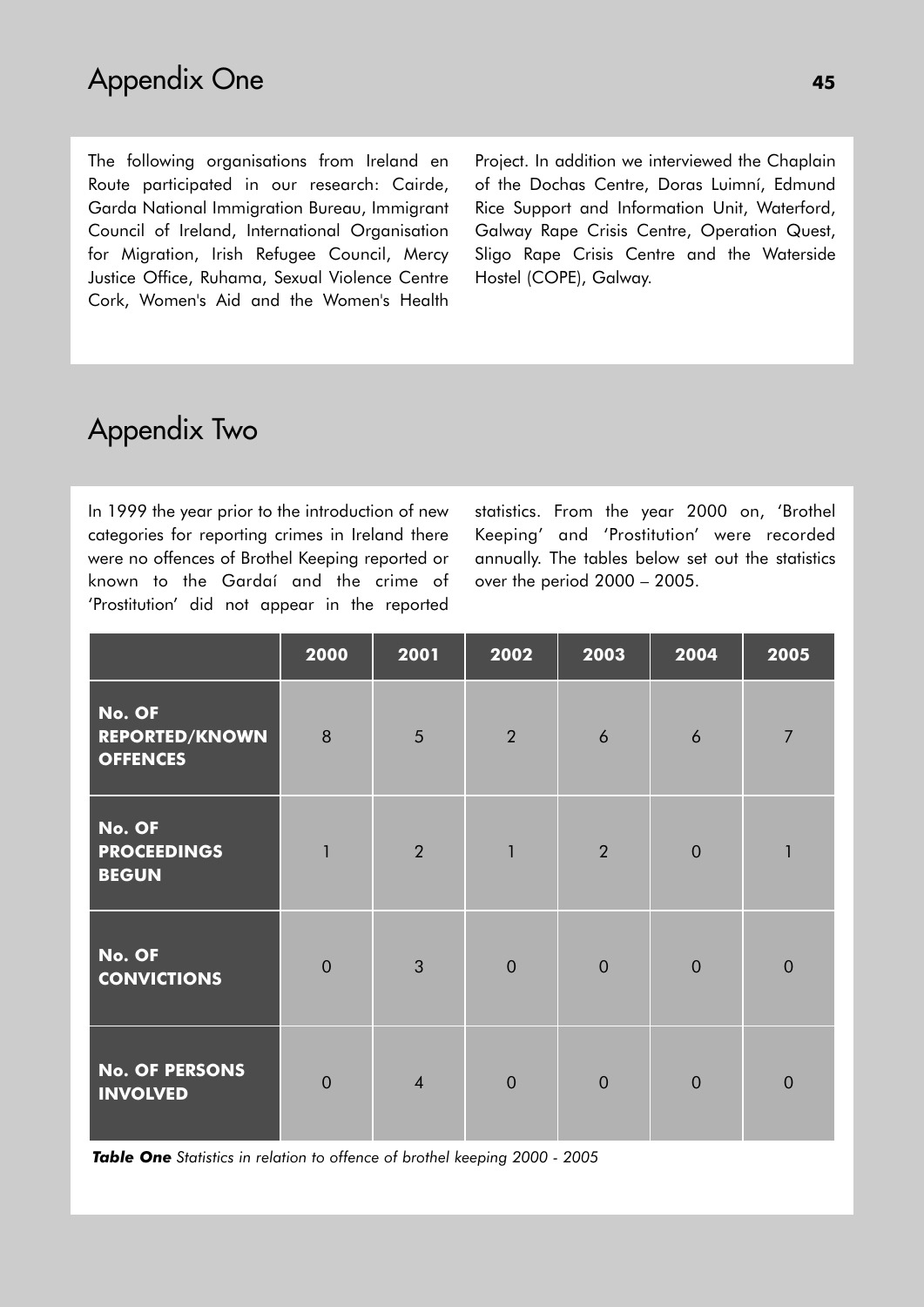|                                                    | 2000          | 2001         | 2002          | 2003                    | 2004          | 2005                        |
|----------------------------------------------------|---------------|--------------|---------------|-------------------------|---------------|-----------------------------|
| No. OF<br><b>REPORTED/KNOWN</b><br><b>OFFENCES</b> | 63            | 142          | 250           | 122                     | 25            | 19                          |
| No. OF<br><b>PROCEEDINGS</b><br><b>BEGUN</b>       | 33            | 98           | 95            | 57                      | 13            | 12                          |
| No. OF<br><b>CONVICTIONS</b>                       | 28            | 14           | 67            | 18                      | 3             | 3                           |
| <b>No. OF PERSONS</b><br><b>INVOLVED</b>           | 36<br>(20 F.) | 14<br>(7 F.) | 57<br>(34 F.) | 20<br>$(11 \text{ F.})$ | 18<br>(10 F.) | $\mathfrak{Z}$<br>$(2)$ F.) |

*Table Two* Statistics in relation to offence of 'prostitution' 2000 – 2005. 'Show the 'F.' equals Female

### Appendix Three: Copy of Questionnaire

### **Section 1: Organisation**

Name of Organisation: Name of Interviewee: Role in organisation: Short Statement of Aim/Work of Organisation:

### **Section 2: Trafficking in Women for Sexual Exploitation**

- 1. How do you/your organisation define trafficking in women?
- 2. Has your organisation directly encountered cases of trafficking in women into Ireland?
- 3. If yes, how many cases?
	- When (as specific as possible)?
	- Where (geographical location, eg Dublin, Cork)?
	- What location (in brothels, on the street?)?

If No please and move to question 19 Section Three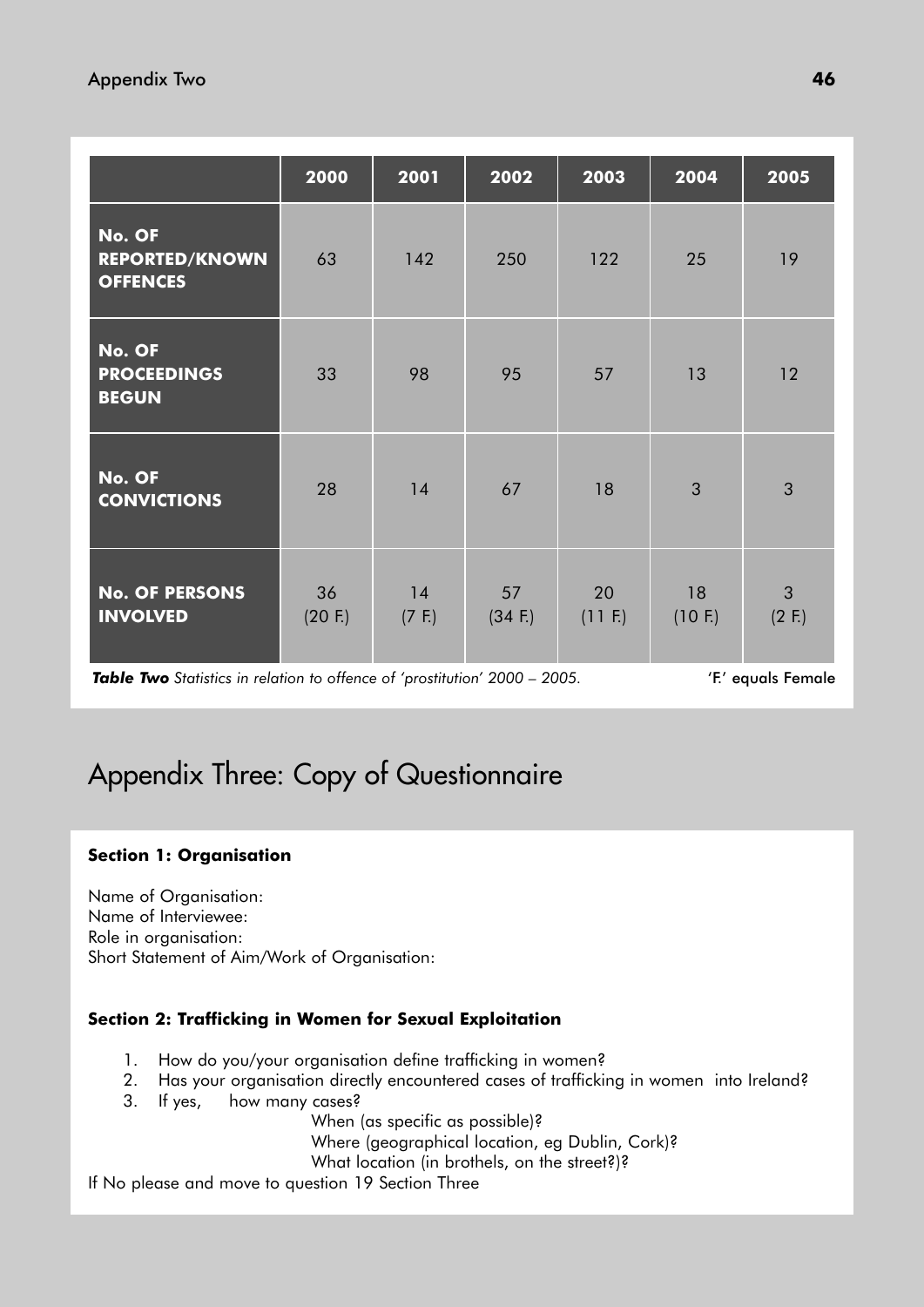- 4. Were any of these women willing to talk openly about their experience?
	- 1. On what grounds did you believe these women to have been trafficked?
		- 2. Which countries were they from?
		- 3. Do you know through what route they were transported?
		- 4. Do you know how they were transported?
		- 5. Are you aware of any forms of control being used during transportation?
		- 6. Do you know anything about their traffickers? (e.g. nationality, sex, age, relationship to women?)
		- 7. Do you know how the initial contact with their traffickers occurred?
		- 8. Are you aware if the women were subject to any other forms of exploitation during transport (e.g. violence, sexual harassment, sexual assault)?
		- 9. What, in your view, was the attitude of the women to their experience (e.g. did they view it as trafficking, a violation)?
		- 10. Is there any other information based on your understanding of their experience that you feel might be useful?

### **Section 3: Organisational response**

- 11. How did the women involved come into contact with your organisation?
- 12. What happened to the women after their first contact with you?
- 13. What happened to them later?
- 14. Did your organisation refer the women to another service provider?
- 15. Were the women prepared to take part in prosecution?
- 16. What would you consider to be the most important needs of trafficked women?
- 17. What services is your organisation able to provide?
- 18. Are there additional services you think your organistion could provide (or may be considering), subject to resources-availability?

### **Section 4: (Irish) Legal/National Framework**

- 19. Do you believe the current legal framework in Ireland is adequate to deal with trafficking? What needs to be done?
- 20. Do you consider the current level of service provision for victims of trafficking in Ireland is adequate? What needs to be done?
- 21. Do you consider the current political response to the issue of trafficking into Ireland is adequate? What needs to be done?
- 22. Have you any other comments or suggestions which might be helpful?